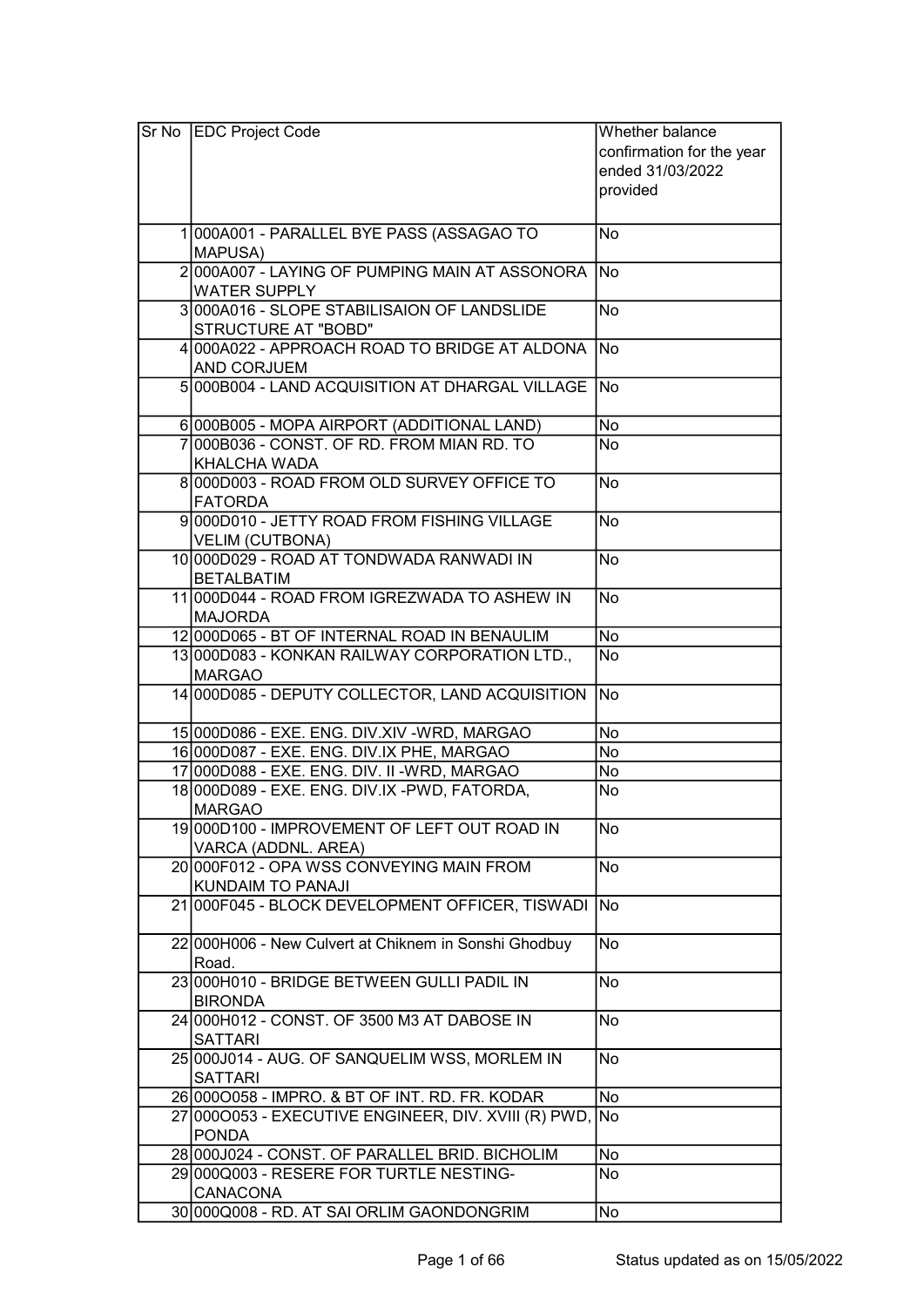| Sr No EDC Project Code                                            | Whether balance           |
|-------------------------------------------------------------------|---------------------------|
|                                                                   | confirmation for the year |
|                                                                   | ended 31/03/2022          |
|                                                                   | provided                  |
|                                                                   |                           |
| 31 000 J041 - EXECUTIVE ENGINEER, WD VI                           | No                        |
| 32 000X001 - DIRECTORATE OF FISHERIES                             | No                        |
| 33 000 L002 - CREATING FACILITIES AMENITIES                       | No                        |
|                                                                   |                           |
| 34 000L003 - WRD/WDC/AB/IV/ACT/40 2005/06-WRD                     | No                        |
| 35 000 L005 - APPR. ROAD TO POLICE RESIDENCY AT<br><b>SANGUEM</b> | <b>No</b>                 |
| 36 000L006 - CONST. OF BUILDING FOR POLICE<br><b>STATION</b>      | <b>No</b>                 |
| 37 000 N014 - WIDENING OF ROAD AT CONDY QUEPEM                    | No                        |
| 38 000 D109 - PARKING LOT FOR OLD MARKET MARKET,<br><b>COLVA</b>  | No)                       |
| 39 000 NO06 - ROAD FROM BETHUMODI-KAKUMODI-                       | <b>No</b>                 |
| <b>CURCHOREM</b>                                                  |                           |
| 40 000 N007 - ROAD AT MULWADO, MANDOWADO ETC.                     | No                        |
| 41 0000001 - APPR. ON KHANDOLA SIDE (REVISED)                     | No                        |
| 42 000 A063 - ACQUI. OF LAND - RAMP AT POMBURPA                   | <b>No</b>                 |
|                                                                   |                           |
| 43 000 D094 - WIDENING & BT OF MARGAO - BORIM<br><b>ROAD</b>      | <b>No</b>                 |
| 44 000 A066 - LA FOR CONT. OF NEW MODERN                          | <b>No</b>                 |
| CENTRAL JAIL AT COLVALE, BARDEZ.                                  |                           |
| 45 000 K015 - LA FOR CONST. OF RESIDENCY COLONY                   | No                        |
| FOR AIRPORT AUTHORITY OF INDIA                                    |                           |
| 46 000 D130 - LA FOR STRENGTHENING OF EXISTING                    | <b>No</b>                 |
| RD FROM NAVELIM BS TO CHUCH                                       |                           |
| 47 000 D135 - LA FOR CONST. OF PANCHAYAT GHAR,                    | <b>No</b>                 |
| LIBRARIES, COMM. HALL ETC. RACHOL                                 |                           |
| 48 000 J062 - LA FOR CONST. OF SANQUELIM DIST.                    | No                        |
| FROM CH.0.0 TO 2.33 IN BORDEM                                     |                           |
| 49 000 J063 - LA FOR CONST. OF SANQUELIM DIST.                    | No                        |
| FROM CH.2.33 TO 4.60 IN BORDEM                                    |                           |
| 50 SADFSFS                                                        | <b>No</b>                 |
| 51 000 D140 - LA FOR CONST. & BT VIA KANES HSE. TO                | No                        |
| PROPOSED KHAREBAND LINK ROAD                                      |                           |
| 52 000 D142 - MULTIPURPOSE PROJECTS, MARGAO                       | <b>No</b>                 |
| 53 999 X 001 - DIFFERENCE FOR THE FINANCIAL YEAR<br>2004-05       | No                        |
|                                                                   |                           |
| 54 000 J006 - APPROACH ROAD TO AMONA - VIRDI<br><b>BRIDGE</b>     | No                        |
| 55 999 D083 - KONKAN RAILWAY CORPORATION LTD.,                    | <b>No</b>                 |
| <b>MARGAO</b>                                                     |                           |
| 56 999 D085 - DEPUTY COLLECTOR, LAND ACQUISITION                  | No                        |
| 57 999 D089 - EXE. ENG. DIV. IX - PWD, FATORDA -                  | <b>No</b>                 |
| <b>MARGAO</b>                                                     |                           |
| 58 999 X 002 - RTGS RECEIPT NOT DRAWN FOR THE                     | <b>No</b>                 |
| FINANCIAL YEAR 2012-13                                            |                           |
| 59 LA FOR CONST.OF BYE-PASS CUNDAIM I. E.TO                       | <b>No</b>                 |
| MARCAIM VIA TAPOBHUMI(ADDITIONAL)                                 |                           |
| 60 000X003 - MARGAO MUNICIPAL COUNCIL                             | <b>No</b>                 |
| (COMPENSATION U/s.28-A of L.A. Act 1894)                          |                           |
| 61 000 0094 - LA for Ind. Estate at Shiroda Phase II              | No                        |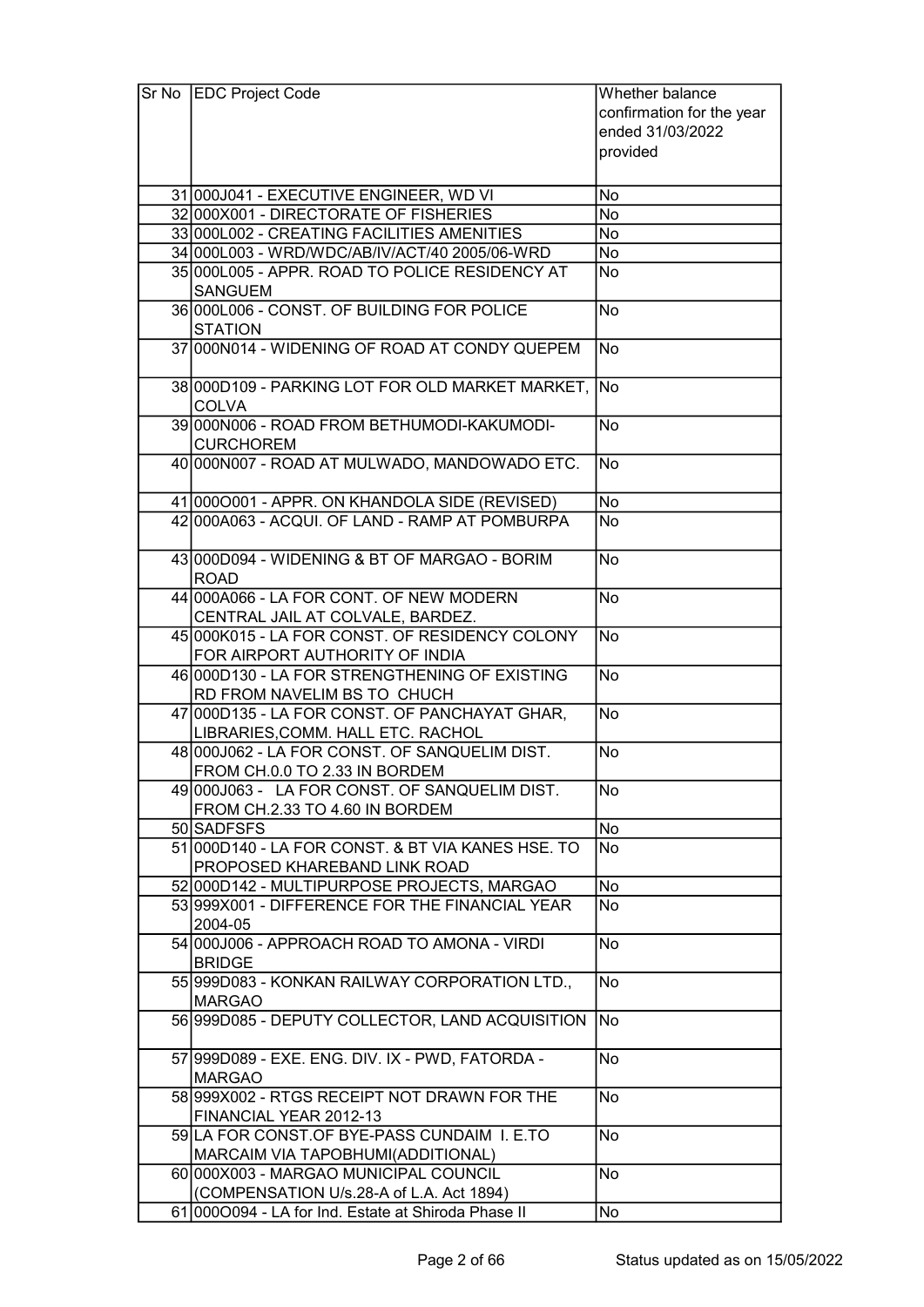| Sr No | <b>EDC Project Code</b>                                                            | Whether balance           |
|-------|------------------------------------------------------------------------------------|---------------------------|
|       |                                                                                    | confirmation for the year |
|       |                                                                                    | ended 31/03/2022          |
|       |                                                                                    | provided                  |
|       |                                                                                    |                           |
|       | 62 999 X 003 - RTGS RECEIPT NOT DRAWN FOR THE                                      | No                        |
|       | FINANCIAL YEAR 2013-14 ONWARDS                                                     |                           |
|       | 63 Advance against Land Acquisition Deposits (Active                               | No                        |
|       | Projects)                                                                          |                           |
|       | 64 Advance against Land Acquisition Deposits (Lapsed                               | No                        |
|       | Projects)                                                                          |                           |
|       | 65002D163 - L. A. FOR CONSTRUCTION OF ROAD AT<br>MALBHAT W. NO. XIII, MARGAO       | <b>No</b>                 |
|       | 66002D150 - LA FOR GARBAGE TREATMENT PLANT AT                                      | <b>No</b>                 |
|       | SONSODO (ADDNL. AREA)                                                              |                           |
|       | 67 002D151 - LA FOR BURIAL GROUND AT SONSODO,                                      | <b>No</b>                 |
|       | <b>SALCETTE</b>                                                                    |                           |
|       | 68 002 F019 - Additional land for Pay Parking at New Fish                          | <b>No</b>                 |
|       | Market                                                                             |                           |
|       | 69 002D101 - Parking at Old Market Cirlce at Margao                                | No                        |
|       | 70 002D030 - Road at Chandrawada, Fatorda, Margao                                  | No                        |
|       | 71003N020 - GARBAGE TREATMENT PLANT AT                                             | Yes                       |
|       | PEDAMOL, SI                                                                        |                           |
|       | 72 005 0047 - AUG. OF WS TO BORIM, 800 MTS GLR - S                                 | <b>No</b>                 |
|       |                                                                                    |                           |
|       | 73 005 H027 - 25 MLD WATER TREAT PLT. AMBESHI- PAL                                 | <b>No</b>                 |
|       | 74 005 0093 - LA FOR WATER SUPPLY TO                                               | <b>No</b>                 |
|       | VARCHAWADA, GAUDEWADA V.P.BHOMA PONDA                                              |                           |
|       |                                                                                    |                           |
|       | 75 006 B057 - L.A. FOR CONST.DWC 8R AND TAIL MINOR                                 | <b>No</b>                 |
|       | OF B/2 DIST.RBMC OF ALLORNA                                                        |                           |
|       | 76 006B058 - L.A. FOR CONST. OF MINOR 1 SUB-MINOR No                               |                           |
|       | 1 & BM 1, B3 LEFT OZARIM                                                           |                           |
|       | 77 006 B056 - LA FOR CONST. OF CALNA MINOR CH.0.00                                 | <b>No</b>                 |
|       | TO 5.80 KM OF TIP, ALORNA                                                          |                           |
|       | 78 006 B049 - CONST. OF DRAIN OF THE D/S OF B/6                                    | No                        |
|       | DISTR. CH.3440 M 3460 TORCEM                                                       |                           |
|       | 79 006 B048 - LA FOR CONST. OF RBMC OF TIP                                         | No                        |
|       | CH.22.640 TO CH.22.770 IN DHARGAL                                                  |                           |
|       | 80 006 B059 - LA FOR CONS. OF TYL MNR CH.0.00M TO                                  | No                        |
|       | 3000.0M RBMC IMBRAMPUR PERNE                                                       |                           |
|       | 81 006 B065 - L.A FOR CONST. OF M-6 MINOR CH.0.00KM<br>TO 2.530KM RBMC TIP DHARGAL | No                        |
|       | 82 006 B067 - LA FOR CONSTRUCTION OF DWC 1R, 1L &                                  | No                        |
|       | 3L OF B/7 DISTRIBOTIRY PERNEM                                                      |                           |
|       | 83 006 B068 - LA FOR CONSTRUCTION OF TAIL END                                      | No                        |
|       | ESCAPE OF RBMC OF TIP AT DHARGAL                                                   |                           |
|       | 84 006 B072 - LA FOR CONSTRUCTION OF MINOR M-7 &                                   | No                        |
|       | M-9 OF RBMC OF TIP DHARGAL                                                         |                           |
|       | 85 006 B037 - Construction of B/6 dis. of RBMC of TIP                              | No                        |
|       | 86 006B028 - B/3 Dist. of RBMC of TIP in Ozrim                                     | No                        |
|       | 87 006 B029 - B/6 of RBMC in Torxem                                                | No                        |
|       | 88 006 B030 - B/8 of RBMC in Dhargal and Virnoda                                   | No                        |
|       | 89 006 B031 - B/7 of RBMC in Dhargal                                               | No                        |
|       | 90 006B032 - B/4 Distributory of RBMC in Dhargal                                   | No                        |
|       | 91 006 B008 - RIGHT BANK CANAL OF TILLARI, DHARGAL                                 | No                        |
|       |                                                                                    |                           |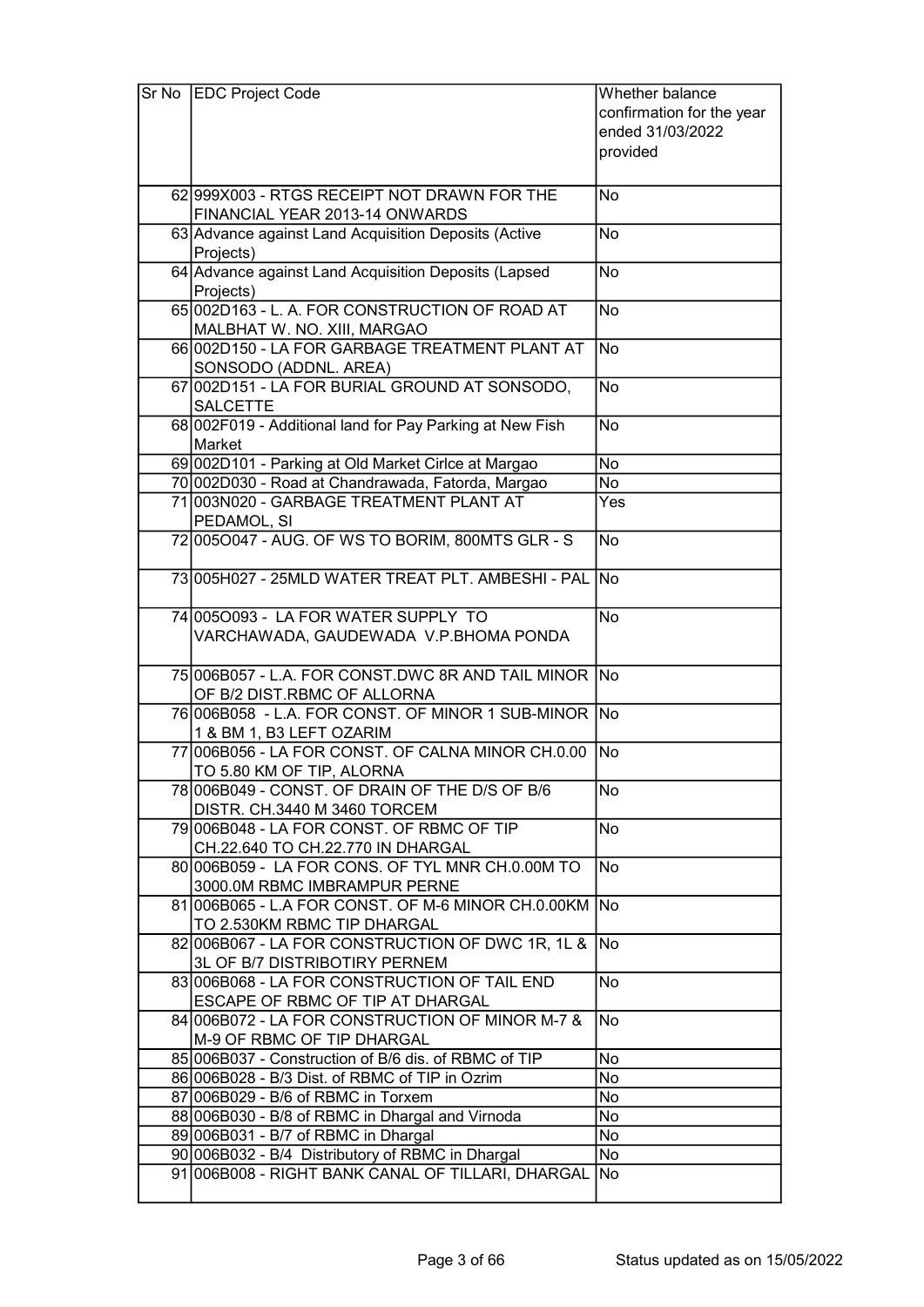| Sr No EDC Project Code                                         | Whether balance           |
|----------------------------------------------------------------|---------------------------|
|                                                                | confirmation for the year |
|                                                                | ended 31/03/2022          |
|                                                                | provided                  |
|                                                                |                           |
| 92 006 B061 - LA FOR CONSTRUCTION OF RBMC                      | No                        |
| 14.190KMS TO 15.710KMS OZARIM PERNEM                           |                           |
|                                                                |                           |
| 93 006 B062 - LA FOR CONSTRUCTION OF RBMC FROM                 | <b>No</b>                 |
| 22.058KM TP 23.747KM DHARGAL                                   |                           |
| 94 006 B063 - LA FOR CONS. OF RBMC 18.055 TO 19.780            | <b>No</b>                 |
| & 19.005 TO 19.780 DHARGAL                                     |                           |
| 95 006 B064 - LA FOR CONSTRUCTION OF RBMC FROM                 | <b>No</b>                 |
| 19.703KM TO 22.085KM IN DHARGAL                                |                           |
| 96 007 J094 - LA FOR EXTENSION OF MARKET IN SY.                | <b>No</b>                 |
| NO.11/81 7 11/82                                               |                           |
| 97 007 J053 - CONST, OF ROAD AT KATARWADA IN                   | <b>No</b>                 |
| <b>BICHOLIM</b>                                                |                           |
| 98 007 J026 - GARBAGE DUMPING SITE AT LAKHEREM                 | <b>No</b>                 |
| 99 008 N031 - GARBAGE DISPOSAL OF LAND CACORA                  | <b>No</b>                 |
|                                                                |                           |
| VILLAGE OF QUEPEM TALUKA                                       |                           |
| 100 008L013 - GARBAGE LANDFILL IN CORTALIM VILLAGE No          |                           |
| 101 009N021 - GARBAGE DISPOSAL SITE - CUNCOLIM                 | No                        |
| 102 009 D111 - LA FOR PARKING AREA IN CUNCOLIM                 | No                        |
| 103 009 D145 - CONST. OF SEWAGE & WASTE WATER                  | No                        |
| <b>TREATMENT PLANT AT CUNCOLIM</b>                             |                           |
| 104 009 D160 - LA FOR CONSTRUCTION & PARKING AT                | <b>No</b>                 |
| COMMERCIAL COMPLEX CUNCOLIM BAZAR                              |                           |
| 105 009 D079 - Recreational/Community Centre at Mardicotta     | <b>No</b>                 |
|                                                                |                           |
| 106 009 D133 - LA FOR CONST. OF RD. IN SY. NO.677/1 OF No      |                           |
| <b>VILLAGE CUNCOLIM</b>                                        |                           |
| 107 010 J032 - GARBAGE DUMPING AT HARVALEM                     | Yes                       |
| 108 010 J037 - MKT. COMP. AT CASA BE DE SANQUELIM &            | Yes                       |
| CONST. OF STP - MAULINGA                                       |                           |
| 109 011 A025 - Land Acquisition at Mapusa Munucipal Council No |                           |
|                                                                |                           |
| 110 011A054 - Road at Kanaka Wada, Cunchelim                   | No                        |
| 111 011 A055 - Construction of Road at Kankawada,              | No                        |
| Cunchelim.                                                     |                           |
| 112 012 H022 - Garbage Disposal Facility at Valpoi             | No                        |
| 113012H036 - LA FOR ADD. LAND FOR RECONST. OF                  | No                        |
| VALPOI MUN. MKT. COMPLEX, VALPOI                               |                           |
| 114 013A022 - LA FOR APPROACH ROAD TO ALDONA                   | No                        |
| BRIDGE AT ALDONA & KHORJUEM                                    |                           |
| 115 013 B040 - ROAD FROM HARIZANWADA, UGUEM -                  | No                        |
| <b>GHUREWADA</b>                                               |                           |
| 116 013A094 - LA FOR CONSTRUCTION OF BRIDGE                    | No                        |
| ACROSS RIVER ALDONA & CALVIM                                   |                           |
| 117 013 A065 - CONST. OF ROAD FROM VALENTA                     | No                        |
| DCOSTA HSE. TO SHANTADURGA TEMPLE                              |                           |
| 118 013 A068 - LA FOR CONST OF RD FROM CANDOLIM-               | <b>No</b>                 |
| PILERNE RD TO P. RODRIGUES HSE.                                |                           |
| 119013A073 - LA FOR CONST OF BYEPASS RD TO                     | <b>No</b>                 |
| ALDONA JOINING ALDONA-CORJUEM BRIDG                            |                           |
| 120 013 B047 - CONST OF RD - VP OFF. TO SATPURUSH & No         |                           |
| BHUMIKA TEMPLES IN MORJIM                                      |                           |
|                                                                |                           |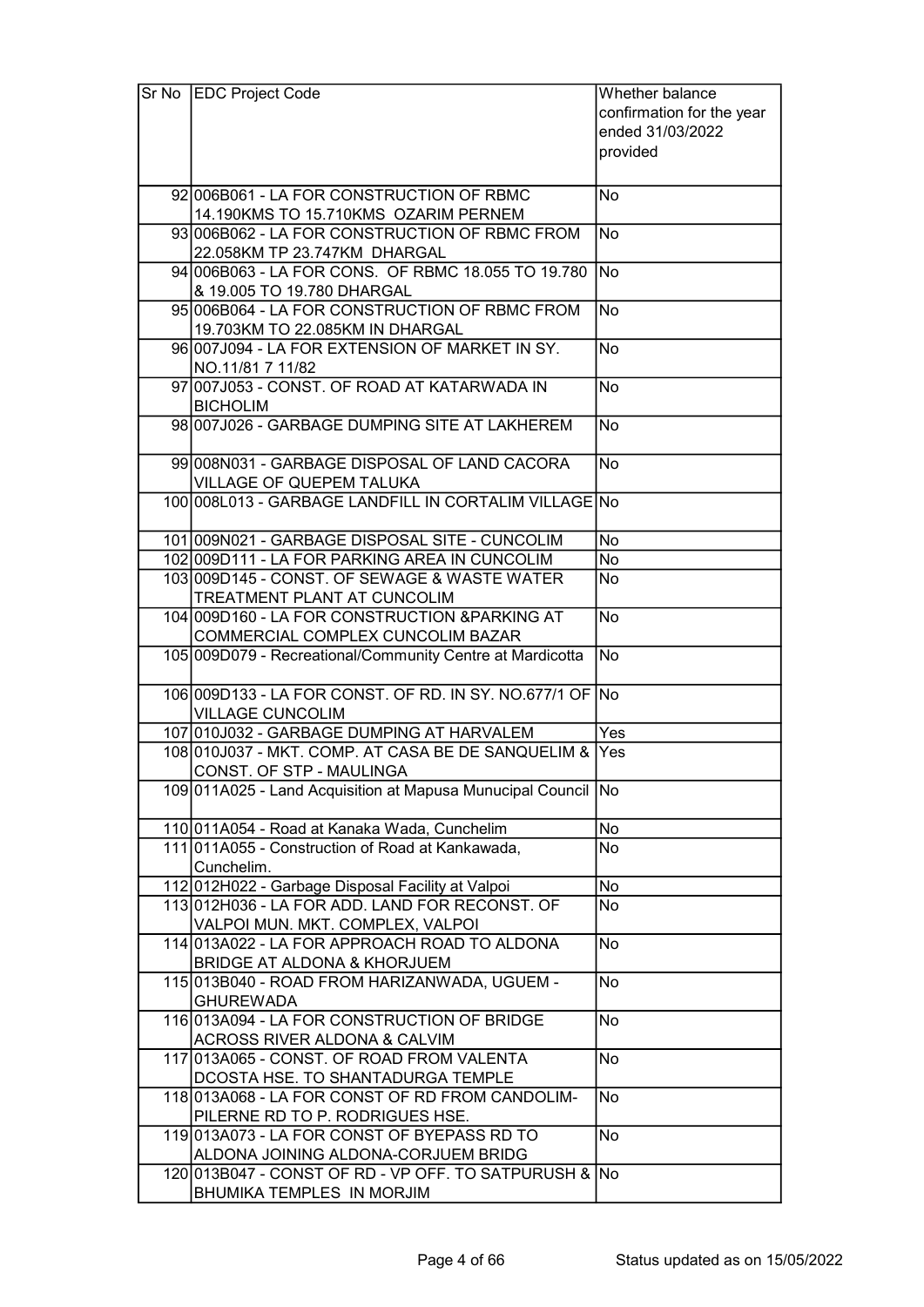| Sr No | <b>EDC Project Code</b>                                                               | Whether balance           |
|-------|---------------------------------------------------------------------------------------|---------------------------|
|       |                                                                                       | confirmation for the year |
|       |                                                                                       | ended 31/03/2022          |
|       |                                                                                       | provided                  |
|       |                                                                                       |                           |
|       | 121 013A011 - Road from Duler Selpem to Duler bicholim                                | No                        |
|       | Road                                                                                  |                           |
|       | 122 013 A013 - Liveramento Wado at Saligao                                            | <b>No</b>                 |
|       | 123 013A014 - Flyover Bridge of mapusa, Tar Additional Land                           | No                        |
|       |                                                                                       |                           |
|       | 124 013 A027 - Construction of Assonora Bye Pass                                      | No                        |
|       | 125 013 A028 - Construction of Raetaining Wall opp. Duler                             | <b>No</b>                 |
|       | 126 013 B043 - LA FOR CONST OF RD FROM MAIN RD TO                                     | <b>No</b>                 |
|       | SUKALE AND GAUNEWADA IN KORGAO                                                        |                           |
|       | 127 013A019 - Road to Karaswada from Khorlim Bye Pass                                 | No                        |
|       | 128 013A020 - Road from Siolim Bus Stand to Chopdem                                   | No                        |
|       | <b>Bridge</b>                                                                         |                           |
|       | 129 013A021 - Maina Poltedi Roadin Sodiem                                             | <b>No</b>                 |
|       | 130 013A085 - L.A. FOR CONST OF PARALLEL BRIDGE                                       | <b>No</b>                 |
|       | ARPORA BAGA MDR 10 CALANGUTE                                                          |                           |
|       | 131 013A093 - LA & WIDNG OF ROAD FROM SALIGAO                                         | No                        |
|       | (MDR 8) TO GRANT MOROD VIA PIQQUE                                                     |                           |
|       | 132 013A016 - LA WORK OF SLOP STABILISATION OF                                        | <b>No</b>                 |
|       | LAND SLIDE AT ARRARIM SOCORRO                                                         |                           |
|       | 133 013 A089 - LA FOR CONST. OF ROAD & RAMP AT                                        | <b>No</b>                 |
|       | MAIMEN COCO BEACH NERUL, BARDEZ<br>134 013A056 - Road at Volotin in Salvador do Mudno | $\overline{No}$           |
|       | 135 013A059 - Road from St. Jerome Church to Hilda's House No                         |                           |
|       |                                                                                       |                           |
|       | 136 013 A045 - Access Road at Cottar Bhat, Aldona                                     | <b>No</b>                 |
|       | 137 013A046 - Road from GHB Colony to Faj Colony in Tivim                             | No                        |
|       |                                                                                       |                           |
|       | 138 013A035 - Ring Road from DMC Clooege to Housing                                   | No                        |
|       | Board                                                                                 |                           |
|       | 139 013A034 - Road from Velotim to Aldona                                             | <b>No</b>                 |
|       | 140 013A036 - Road from Saude Chappel in Anjuna to Arpora                             | No                        |
|       | 141 013 A031 - Road from Khobrawada, Calangule                                        | <b>No</b>                 |
|       | 142 013A001 - L.A. FOR ACQUISITION FOR PARALLEL BY-                                   | No                        |
|       | PASS FROM MAPUSA - ASSAGAO                                                            |                           |
|       | 143013A078 - IMV. OF KATCHA RD FROM M.VERNEKAR                                        | <b>No</b>                 |
|       | HSE TO G.CHODANKAR HSE AT BADEM                                                       |                           |
|       |                                                                                       |                           |
|       | 144 013 B053 - LA FOR CONST. OF RD. FROM                                              | <b>No</b>                 |
|       | SHANTADURGA TPL TO HARIJANWADA IN DHAGAL                                              |                           |
|       |                                                                                       |                           |
|       | 145 013 B009 - Road at Bandiwada in Keri Village                                      | No                        |
|       | 146 013 B010 - Road from Nanachepani to Shenochadwar                                  | No                        |
|       | 147 013 B011 - Construction of Bye Pass Road to Pernem                                | No                        |
|       | Town<br>148 013 B012 - Road from Mahakal Devasthan to Mahalsa                         | <b>No</b>                 |
|       | Devasthan                                                                             |                           |
|       | 149 013 B013 - Widening of Chopdem Keri Road in Pernem                                | <b>No</b>                 |
|       |                                                                                       |                           |
|       | 150 013 B014 - Road from Girkawada to Dandowada in                                    | <b>No</b>                 |
|       | Harmal                                                                                |                           |
|       | 151 013B016 - WIDENING OF CHOPDEM-KERI MDR-18                                         | No                        |
|       | PART(II), PERNEM TALUKA                                                               |                           |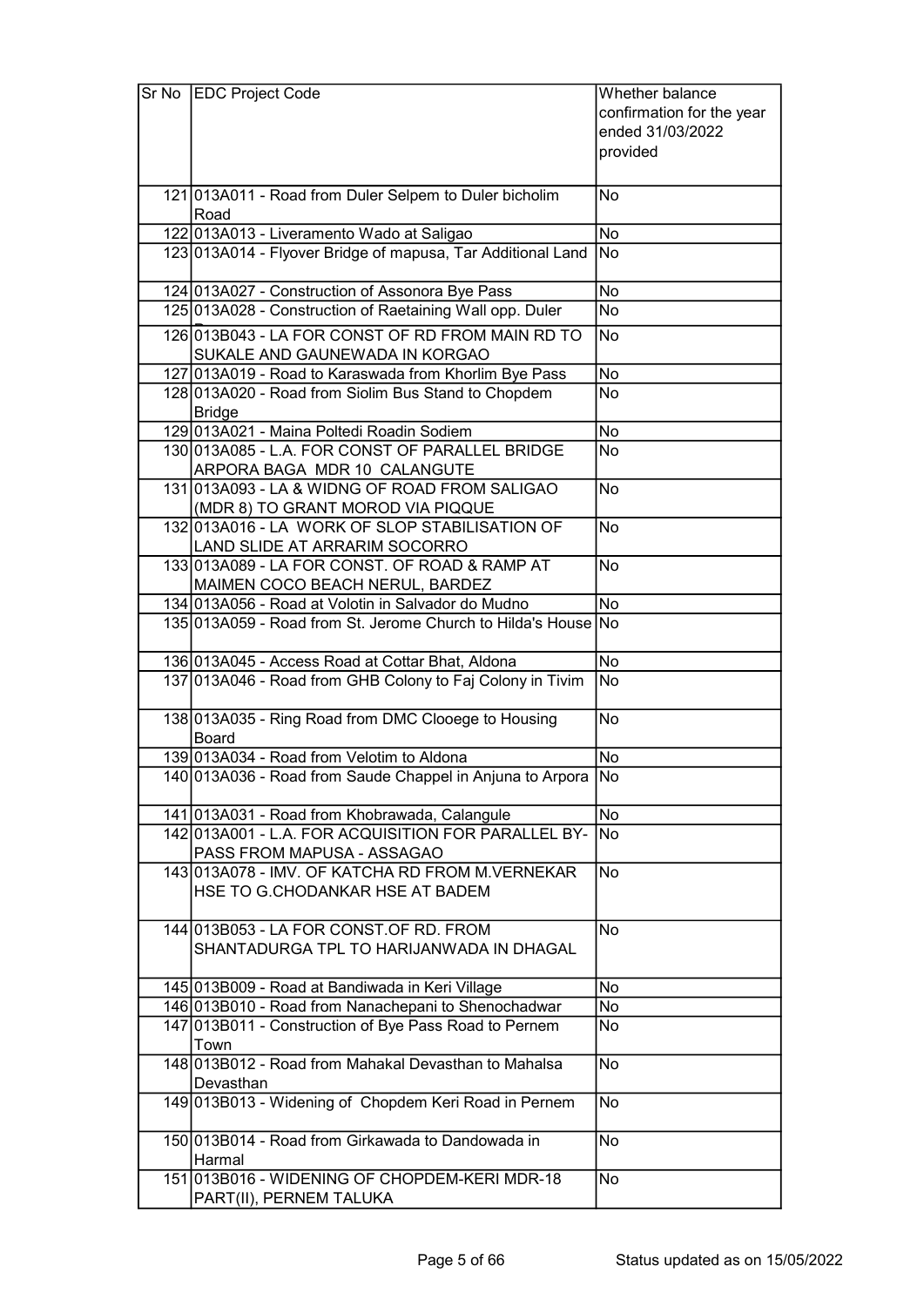| confirmation for the year<br>ended 31/03/2022<br>provided<br>152 013 B018 - Roads at Askawada and Dandoswada at<br>No<br>Mandrem<br>153 013B019 - Road to Langarbag in Village Panchayat<br><b>No</b><br>Torsem<br>154 013B020 - Various roads in Mopa<br>No<br>155 013B025 - Road to Pipe Culvert at Junaswada at Asvem<br>No<br>156 013B026 - Road from Dandoswada, Deulwada Etc. in<br><b>No</b><br><b>Mandrem</b><br>157 013B027 - Various Roads in Terekhol in Mandrem<br><b>No</b><br>158 013B002 - Road at Asvem in Village Panchayat Mandrem<br><b>No</b><br>159 013 B003 - Road from Dadachi Wadi to Madkai Wadi,<br><b>No</b><br>Ozrem<br>160 013 B046 - LA FOR WID. OF RD. FROM CHOPDEM TO<br><b>No</b><br>MANDREM VIA MORJIM 9 KM-PERNEM<br><b>No</b><br>161 013 B033 - WIDENING OF CHOPDEM-KERI MDR<br>PHASE-I, (ADDNL. AREA)<br><b>No</b><br>162 013 B034 - Bye Pass from Deulwada Harmal in Mandrem<br><b>No</b><br>163 013 A005 - Road from Verem to Stanley D'Souza's House<br>164 013A006 - Road from Verem arket to Quegdevevelim<br>No<br>165 013A008 - Road at Almeida Wada Parra in Saligao<br>No<br>166 013A009 - Approaches on Aldona to Corjuem side<br>No<br>167 013B071 - LA CONST.RD.FR.NANACHIPANI TO<br><b>No</b><br>SCHEMECHIADVAN VARKAHND-ADD.AREA<br>168 013A066 - LA FOR CONST. OF ROAD FROM NH-17 TO No<br>DHANGARWADA MALPEM PERNEM<br>169 013 B073 - LA FOR CONST. OF ROAD FROM<br>No<br>MADHALAWADA TO MORJIM BEACH PERNEM<br>170 013A102 - LA for Widening of Harmal - Pernem MDR 17<br>No<br>Ch.1.20km to 14.60km<br>171 013A103 - LA for BT of Sacral Patradevi<br><b>No</b><br>Naikwada(Pavan) & Parabwada Torxem<br><b>No</b><br>172 013 B036 - LA FOR CONST. ROAD FROM MAIN ROAD<br>TO KHALCHAWAD IN HARMAL MANDREM<br>No<br>173 014 D074 - Substation at Cuncolim<br>174 015 0086 - CONST. OF ROAD FROM SHANTADURGA<br>No<br>TEMPLE TO BANDIWADA CURTI KHANDEP<br>175 015 0087 - CONST. OF ROAD FROM OPA RESORVIOR No<br>TO HOUSE OF MULE AT KERIYA<br>176 015 0088 - CONST. OF ROAD FROM CURTI BORIM<br><b>No</b><br>BYEPASS TO GAWALIWADA- V.P CURTI<br>177 0150089 - IMP. & BT TO ROAD FROM SHANTADURGA No<br>TEMPLE AT KHANDEPAR TO BAGA<br>178 0150090 - CONST. OF INTERNAL ROAD AT DEVAREM No<br>IN V.P. SHIRODA<br>179 015 0091 - CONST. OF 6.00 MTS SPAN CULVERT AT<br><b>No</b><br>APPROACHES AT DHULAL<br><b>No</b><br>180 0150092 - L.A. FOR CONST. OF URBHAT TO KARO | Sr No | <b>EDC Project Code</b> | Whether balance |
|--------------------------------------------------------------------------------------------------------------------------------------------------------------------------------------------------------------------------------------------------------------------------------------------------------------------------------------------------------------------------------------------------------------------------------------------------------------------------------------------------------------------------------------------------------------------------------------------------------------------------------------------------------------------------------------------------------------------------------------------------------------------------------------------------------------------------------------------------------------------------------------------------------------------------------------------------------------------------------------------------------------------------------------------------------------------------------------------------------------------------------------------------------------------------------------------------------------------------------------------------------------------------------------------------------------------------------------------------------------------------------------------------------------------------------------------------------------------------------------------------------------------------------------------------------------------------------------------------------------------------------------------------------------------------------------------------------------------------------------------------------------------------------------------------------------------------------------------------------------------------------------------------------------------------------------------------------------------------------------------------------------------------------------------------------------------------------------------------------------------------------------------------------------------------------------------------------------------------------------------------------------------------------------------------------------------------------------------------------------------------------------------------------------------------------|-------|-------------------------|-----------------|
|                                                                                                                                                                                                                                                                                                                                                                                                                                                                                                                                                                                                                                                                                                                                                                                                                                                                                                                                                                                                                                                                                                                                                                                                                                                                                                                                                                                                                                                                                                                                                                                                                                                                                                                                                                                                                                                                                                                                                                                                                                                                                                                                                                                                                                                                                                                                                                                                                                |       |                         |                 |
|                                                                                                                                                                                                                                                                                                                                                                                                                                                                                                                                                                                                                                                                                                                                                                                                                                                                                                                                                                                                                                                                                                                                                                                                                                                                                                                                                                                                                                                                                                                                                                                                                                                                                                                                                                                                                                                                                                                                                                                                                                                                                                                                                                                                                                                                                                                                                                                                                                |       |                         |                 |
|                                                                                                                                                                                                                                                                                                                                                                                                                                                                                                                                                                                                                                                                                                                                                                                                                                                                                                                                                                                                                                                                                                                                                                                                                                                                                                                                                                                                                                                                                                                                                                                                                                                                                                                                                                                                                                                                                                                                                                                                                                                                                                                                                                                                                                                                                                                                                                                                                                |       |                         |                 |
|                                                                                                                                                                                                                                                                                                                                                                                                                                                                                                                                                                                                                                                                                                                                                                                                                                                                                                                                                                                                                                                                                                                                                                                                                                                                                                                                                                                                                                                                                                                                                                                                                                                                                                                                                                                                                                                                                                                                                                                                                                                                                                                                                                                                                                                                                                                                                                                                                                |       |                         |                 |
|                                                                                                                                                                                                                                                                                                                                                                                                                                                                                                                                                                                                                                                                                                                                                                                                                                                                                                                                                                                                                                                                                                                                                                                                                                                                                                                                                                                                                                                                                                                                                                                                                                                                                                                                                                                                                                                                                                                                                                                                                                                                                                                                                                                                                                                                                                                                                                                                                                |       |                         |                 |
|                                                                                                                                                                                                                                                                                                                                                                                                                                                                                                                                                                                                                                                                                                                                                                                                                                                                                                                                                                                                                                                                                                                                                                                                                                                                                                                                                                                                                                                                                                                                                                                                                                                                                                                                                                                                                                                                                                                                                                                                                                                                                                                                                                                                                                                                                                                                                                                                                                |       |                         |                 |
|                                                                                                                                                                                                                                                                                                                                                                                                                                                                                                                                                                                                                                                                                                                                                                                                                                                                                                                                                                                                                                                                                                                                                                                                                                                                                                                                                                                                                                                                                                                                                                                                                                                                                                                                                                                                                                                                                                                                                                                                                                                                                                                                                                                                                                                                                                                                                                                                                                |       |                         |                 |
|                                                                                                                                                                                                                                                                                                                                                                                                                                                                                                                                                                                                                                                                                                                                                                                                                                                                                                                                                                                                                                                                                                                                                                                                                                                                                                                                                                                                                                                                                                                                                                                                                                                                                                                                                                                                                                                                                                                                                                                                                                                                                                                                                                                                                                                                                                                                                                                                                                |       |                         |                 |
|                                                                                                                                                                                                                                                                                                                                                                                                                                                                                                                                                                                                                                                                                                                                                                                                                                                                                                                                                                                                                                                                                                                                                                                                                                                                                                                                                                                                                                                                                                                                                                                                                                                                                                                                                                                                                                                                                                                                                                                                                                                                                                                                                                                                                                                                                                                                                                                                                                |       |                         |                 |
|                                                                                                                                                                                                                                                                                                                                                                                                                                                                                                                                                                                                                                                                                                                                                                                                                                                                                                                                                                                                                                                                                                                                                                                                                                                                                                                                                                                                                                                                                                                                                                                                                                                                                                                                                                                                                                                                                                                                                                                                                                                                                                                                                                                                                                                                                                                                                                                                                                |       |                         |                 |
|                                                                                                                                                                                                                                                                                                                                                                                                                                                                                                                                                                                                                                                                                                                                                                                                                                                                                                                                                                                                                                                                                                                                                                                                                                                                                                                                                                                                                                                                                                                                                                                                                                                                                                                                                                                                                                                                                                                                                                                                                                                                                                                                                                                                                                                                                                                                                                                                                                |       |                         |                 |
|                                                                                                                                                                                                                                                                                                                                                                                                                                                                                                                                                                                                                                                                                                                                                                                                                                                                                                                                                                                                                                                                                                                                                                                                                                                                                                                                                                                                                                                                                                                                                                                                                                                                                                                                                                                                                                                                                                                                                                                                                                                                                                                                                                                                                                                                                                                                                                                                                                |       |                         |                 |
|                                                                                                                                                                                                                                                                                                                                                                                                                                                                                                                                                                                                                                                                                                                                                                                                                                                                                                                                                                                                                                                                                                                                                                                                                                                                                                                                                                                                                                                                                                                                                                                                                                                                                                                                                                                                                                                                                                                                                                                                                                                                                                                                                                                                                                                                                                                                                                                                                                |       |                         |                 |
|                                                                                                                                                                                                                                                                                                                                                                                                                                                                                                                                                                                                                                                                                                                                                                                                                                                                                                                                                                                                                                                                                                                                                                                                                                                                                                                                                                                                                                                                                                                                                                                                                                                                                                                                                                                                                                                                                                                                                                                                                                                                                                                                                                                                                                                                                                                                                                                                                                |       |                         |                 |
|                                                                                                                                                                                                                                                                                                                                                                                                                                                                                                                                                                                                                                                                                                                                                                                                                                                                                                                                                                                                                                                                                                                                                                                                                                                                                                                                                                                                                                                                                                                                                                                                                                                                                                                                                                                                                                                                                                                                                                                                                                                                                                                                                                                                                                                                                                                                                                                                                                |       |                         |                 |
|                                                                                                                                                                                                                                                                                                                                                                                                                                                                                                                                                                                                                                                                                                                                                                                                                                                                                                                                                                                                                                                                                                                                                                                                                                                                                                                                                                                                                                                                                                                                                                                                                                                                                                                                                                                                                                                                                                                                                                                                                                                                                                                                                                                                                                                                                                                                                                                                                                |       |                         |                 |
|                                                                                                                                                                                                                                                                                                                                                                                                                                                                                                                                                                                                                                                                                                                                                                                                                                                                                                                                                                                                                                                                                                                                                                                                                                                                                                                                                                                                                                                                                                                                                                                                                                                                                                                                                                                                                                                                                                                                                                                                                                                                                                                                                                                                                                                                                                                                                                                                                                |       |                         |                 |
|                                                                                                                                                                                                                                                                                                                                                                                                                                                                                                                                                                                                                                                                                                                                                                                                                                                                                                                                                                                                                                                                                                                                                                                                                                                                                                                                                                                                                                                                                                                                                                                                                                                                                                                                                                                                                                                                                                                                                                                                                                                                                                                                                                                                                                                                                                                                                                                                                                |       |                         |                 |
|                                                                                                                                                                                                                                                                                                                                                                                                                                                                                                                                                                                                                                                                                                                                                                                                                                                                                                                                                                                                                                                                                                                                                                                                                                                                                                                                                                                                                                                                                                                                                                                                                                                                                                                                                                                                                                                                                                                                                                                                                                                                                                                                                                                                                                                                                                                                                                                                                                |       |                         |                 |
|                                                                                                                                                                                                                                                                                                                                                                                                                                                                                                                                                                                                                                                                                                                                                                                                                                                                                                                                                                                                                                                                                                                                                                                                                                                                                                                                                                                                                                                                                                                                                                                                                                                                                                                                                                                                                                                                                                                                                                                                                                                                                                                                                                                                                                                                                                                                                                                                                                |       |                         |                 |
|                                                                                                                                                                                                                                                                                                                                                                                                                                                                                                                                                                                                                                                                                                                                                                                                                                                                                                                                                                                                                                                                                                                                                                                                                                                                                                                                                                                                                                                                                                                                                                                                                                                                                                                                                                                                                                                                                                                                                                                                                                                                                                                                                                                                                                                                                                                                                                                                                                |       |                         |                 |
|                                                                                                                                                                                                                                                                                                                                                                                                                                                                                                                                                                                                                                                                                                                                                                                                                                                                                                                                                                                                                                                                                                                                                                                                                                                                                                                                                                                                                                                                                                                                                                                                                                                                                                                                                                                                                                                                                                                                                                                                                                                                                                                                                                                                                                                                                                                                                                                                                                |       |                         |                 |
|                                                                                                                                                                                                                                                                                                                                                                                                                                                                                                                                                                                                                                                                                                                                                                                                                                                                                                                                                                                                                                                                                                                                                                                                                                                                                                                                                                                                                                                                                                                                                                                                                                                                                                                                                                                                                                                                                                                                                                                                                                                                                                                                                                                                                                                                                                                                                                                                                                |       |                         |                 |
|                                                                                                                                                                                                                                                                                                                                                                                                                                                                                                                                                                                                                                                                                                                                                                                                                                                                                                                                                                                                                                                                                                                                                                                                                                                                                                                                                                                                                                                                                                                                                                                                                                                                                                                                                                                                                                                                                                                                                                                                                                                                                                                                                                                                                                                                                                                                                                                                                                |       |                         |                 |
|                                                                                                                                                                                                                                                                                                                                                                                                                                                                                                                                                                                                                                                                                                                                                                                                                                                                                                                                                                                                                                                                                                                                                                                                                                                                                                                                                                                                                                                                                                                                                                                                                                                                                                                                                                                                                                                                                                                                                                                                                                                                                                                                                                                                                                                                                                                                                                                                                                |       |                         |                 |
|                                                                                                                                                                                                                                                                                                                                                                                                                                                                                                                                                                                                                                                                                                                                                                                                                                                                                                                                                                                                                                                                                                                                                                                                                                                                                                                                                                                                                                                                                                                                                                                                                                                                                                                                                                                                                                                                                                                                                                                                                                                                                                                                                                                                                                                                                                                                                                                                                                |       |                         |                 |
|                                                                                                                                                                                                                                                                                                                                                                                                                                                                                                                                                                                                                                                                                                                                                                                                                                                                                                                                                                                                                                                                                                                                                                                                                                                                                                                                                                                                                                                                                                                                                                                                                                                                                                                                                                                                                                                                                                                                                                                                                                                                                                                                                                                                                                                                                                                                                                                                                                |       |                         |                 |
|                                                                                                                                                                                                                                                                                                                                                                                                                                                                                                                                                                                                                                                                                                                                                                                                                                                                                                                                                                                                                                                                                                                                                                                                                                                                                                                                                                                                                                                                                                                                                                                                                                                                                                                                                                                                                                                                                                                                                                                                                                                                                                                                                                                                                                                                                                                                                                                                                                |       |                         |                 |
|                                                                                                                                                                                                                                                                                                                                                                                                                                                                                                                                                                                                                                                                                                                                                                                                                                                                                                                                                                                                                                                                                                                                                                                                                                                                                                                                                                                                                                                                                                                                                                                                                                                                                                                                                                                                                                                                                                                                                                                                                                                                                                                                                                                                                                                                                                                                                                                                                                |       |                         |                 |
|                                                                                                                                                                                                                                                                                                                                                                                                                                                                                                                                                                                                                                                                                                                                                                                                                                                                                                                                                                                                                                                                                                                                                                                                                                                                                                                                                                                                                                                                                                                                                                                                                                                                                                                                                                                                                                                                                                                                                                                                                                                                                                                                                                                                                                                                                                                                                                                                                                |       |                         |                 |
|                                                                                                                                                                                                                                                                                                                                                                                                                                                                                                                                                                                                                                                                                                                                                                                                                                                                                                                                                                                                                                                                                                                                                                                                                                                                                                                                                                                                                                                                                                                                                                                                                                                                                                                                                                                                                                                                                                                                                                                                                                                                                                                                                                                                                                                                                                                                                                                                                                |       |                         |                 |
|                                                                                                                                                                                                                                                                                                                                                                                                                                                                                                                                                                                                                                                                                                                                                                                                                                                                                                                                                                                                                                                                                                                                                                                                                                                                                                                                                                                                                                                                                                                                                                                                                                                                                                                                                                                                                                                                                                                                                                                                                                                                                                                                                                                                                                                                                                                                                                                                                                |       |                         |                 |
|                                                                                                                                                                                                                                                                                                                                                                                                                                                                                                                                                                                                                                                                                                                                                                                                                                                                                                                                                                                                                                                                                                                                                                                                                                                                                                                                                                                                                                                                                                                                                                                                                                                                                                                                                                                                                                                                                                                                                                                                                                                                                                                                                                                                                                                                                                                                                                                                                                |       |                         |                 |
|                                                                                                                                                                                                                                                                                                                                                                                                                                                                                                                                                                                                                                                                                                                                                                                                                                                                                                                                                                                                                                                                                                                                                                                                                                                                                                                                                                                                                                                                                                                                                                                                                                                                                                                                                                                                                                                                                                                                                                                                                                                                                                                                                                                                                                                                                                                                                                                                                                |       |                         |                 |
|                                                                                                                                                                                                                                                                                                                                                                                                                                                                                                                                                                                                                                                                                                                                                                                                                                                                                                                                                                                                                                                                                                                                                                                                                                                                                                                                                                                                                                                                                                                                                                                                                                                                                                                                                                                                                                                                                                                                                                                                                                                                                                                                                                                                                                                                                                                                                                                                                                |       |                         |                 |
|                                                                                                                                                                                                                                                                                                                                                                                                                                                                                                                                                                                                                                                                                                                                                                                                                                                                                                                                                                                                                                                                                                                                                                                                                                                                                                                                                                                                                                                                                                                                                                                                                                                                                                                                                                                                                                                                                                                                                                                                                                                                                                                                                                                                                                                                                                                                                                                                                                |       |                         |                 |
|                                                                                                                                                                                                                                                                                                                                                                                                                                                                                                                                                                                                                                                                                                                                                                                                                                                                                                                                                                                                                                                                                                                                                                                                                                                                                                                                                                                                                                                                                                                                                                                                                                                                                                                                                                                                                                                                                                                                                                                                                                                                                                                                                                                                                                                                                                                                                                                                                                |       |                         |                 |
|                                                                                                                                                                                                                                                                                                                                                                                                                                                                                                                                                                                                                                                                                                                                                                                                                                                                                                                                                                                                                                                                                                                                                                                                                                                                                                                                                                                                                                                                                                                                                                                                                                                                                                                                                                                                                                                                                                                                                                                                                                                                                                                                                                                                                                                                                                                                                                                                                                |       |                         |                 |
|                                                                                                                                                                                                                                                                                                                                                                                                                                                                                                                                                                                                                                                                                                                                                                                                                                                                                                                                                                                                                                                                                                                                                                                                                                                                                                                                                                                                                                                                                                                                                                                                                                                                                                                                                                                                                                                                                                                                                                                                                                                                                                                                                                                                                                                                                                                                                                                                                                |       |                         |                 |
|                                                                                                                                                                                                                                                                                                                                                                                                                                                                                                                                                                                                                                                                                                                                                                                                                                                                                                                                                                                                                                                                                                                                                                                                                                                                                                                                                                                                                                                                                                                                                                                                                                                                                                                                                                                                                                                                                                                                                                                                                                                                                                                                                                                                                                                                                                                                                                                                                                |       |                         |                 |
|                                                                                                                                                                                                                                                                                                                                                                                                                                                                                                                                                                                                                                                                                                                                                                                                                                                                                                                                                                                                                                                                                                                                                                                                                                                                                                                                                                                                                                                                                                                                                                                                                                                                                                                                                                                                                                                                                                                                                                                                                                                                                                                                                                                                                                                                                                                                                                                                                                |       |                         |                 |
|                                                                                                                                                                                                                                                                                                                                                                                                                                                                                                                                                                                                                                                                                                                                                                                                                                                                                                                                                                                                                                                                                                                                                                                                                                                                                                                                                                                                                                                                                                                                                                                                                                                                                                                                                                                                                                                                                                                                                                                                                                                                                                                                                                                                                                                                                                                                                                                                                                |       |                         |                 |
|                                                                                                                                                                                                                                                                                                                                                                                                                                                                                                                                                                                                                                                                                                                                                                                                                                                                                                                                                                                                                                                                                                                                                                                                                                                                                                                                                                                                                                                                                                                                                                                                                                                                                                                                                                                                                                                                                                                                                                                                                                                                                                                                                                                                                                                                                                                                                                                                                                |       |                         |                 |
|                                                                                                                                                                                                                                                                                                                                                                                                                                                                                                                                                                                                                                                                                                                                                                                                                                                                                                                                                                                                                                                                                                                                                                                                                                                                                                                                                                                                                                                                                                                                                                                                                                                                                                                                                                                                                                                                                                                                                                                                                                                                                                                                                                                                                                                                                                                                                                                                                                |       |                         |                 |
|                                                                                                                                                                                                                                                                                                                                                                                                                                                                                                                                                                                                                                                                                                                                                                                                                                                                                                                                                                                                                                                                                                                                                                                                                                                                                                                                                                                                                                                                                                                                                                                                                                                                                                                                                                                                                                                                                                                                                                                                                                                                                                                                                                                                                                                                                                                                                                                                                                |       |                         |                 |
|                                                                                                                                                                                                                                                                                                                                                                                                                                                                                                                                                                                                                                                                                                                                                                                                                                                                                                                                                                                                                                                                                                                                                                                                                                                                                                                                                                                                                                                                                                                                                                                                                                                                                                                                                                                                                                                                                                                                                                                                                                                                                                                                                                                                                                                                                                                                                                                                                                |       |                         |                 |
|                                                                                                                                                                                                                                                                                                                                                                                                                                                                                                                                                                                                                                                                                                                                                                                                                                                                                                                                                                                                                                                                                                                                                                                                                                                                                                                                                                                                                                                                                                                                                                                                                                                                                                                                                                                                                                                                                                                                                                                                                                                                                                                                                                                                                                                                                                                                                                                                                                |       |                         |                 |
|                                                                                                                                                                                                                                                                                                                                                                                                                                                                                                                                                                                                                                                                                                                                                                                                                                                                                                                                                                                                                                                                                                                                                                                                                                                                                                                                                                                                                                                                                                                                                                                                                                                                                                                                                                                                                                                                                                                                                                                                                                                                                                                                                                                                                                                                                                                                                                                                                                |       |                         |                 |
|                                                                                                                                                                                                                                                                                                                                                                                                                                                                                                                                                                                                                                                                                                                                                                                                                                                                                                                                                                                                                                                                                                                                                                                                                                                                                                                                                                                                                                                                                                                                                                                                                                                                                                                                                                                                                                                                                                                                                                                                                                                                                                                                                                                                                                                                                                                                                                                                                                |       |                         |                 |
|                                                                                                                                                                                                                                                                                                                                                                                                                                                                                                                                                                                                                                                                                                                                                                                                                                                                                                                                                                                                                                                                                                                                                                                                                                                                                                                                                                                                                                                                                                                                                                                                                                                                                                                                                                                                                                                                                                                                                                                                                                                                                                                                                                                                                                                                                                                                                                                                                                |       |                         |                 |
|                                                                                                                                                                                                                                                                                                                                                                                                                                                                                                                                                                                                                                                                                                                                                                                                                                                                                                                                                                                                                                                                                                                                                                                                                                                                                                                                                                                                                                                                                                                                                                                                                                                                                                                                                                                                                                                                                                                                                                                                                                                                                                                                                                                                                                                                                                                                                                                                                                |       |                         |                 |
|                                                                                                                                                                                                                                                                                                                                                                                                                                                                                                                                                                                                                                                                                                                                                                                                                                                                                                                                                                                                                                                                                                                                                                                                                                                                                                                                                                                                                                                                                                                                                                                                                                                                                                                                                                                                                                                                                                                                                                                                                                                                                                                                                                                                                                                                                                                                                                                                                                |       |                         |                 |
|                                                                                                                                                                                                                                                                                                                                                                                                                                                                                                                                                                                                                                                                                                                                                                                                                                                                                                                                                                                                                                                                                                                                                                                                                                                                                                                                                                                                                                                                                                                                                                                                                                                                                                                                                                                                                                                                                                                                                                                                                                                                                                                                                                                                                                                                                                                                                                                                                                |       |                         |                 |
|                                                                                                                                                                                                                                                                                                                                                                                                                                                                                                                                                                                                                                                                                                                                                                                                                                                                                                                                                                                                                                                                                                                                                                                                                                                                                                                                                                                                                                                                                                                                                                                                                                                                                                                                                                                                                                                                                                                                                                                                                                                                                                                                                                                                                                                                                                                                                                                                                                |       |                         |                 |
|                                                                                                                                                                                                                                                                                                                                                                                                                                                                                                                                                                                                                                                                                                                                                                                                                                                                                                                                                                                                                                                                                                                                                                                                                                                                                                                                                                                                                                                                                                                                                                                                                                                                                                                                                                                                                                                                                                                                                                                                                                                                                                                                                                                                                                                                                                                                                                                                                                |       |                         |                 |
|                                                                                                                                                                                                                                                                                                                                                                                                                                                                                                                                                                                                                                                                                                                                                                                                                                                                                                                                                                                                                                                                                                                                                                                                                                                                                                                                                                                                                                                                                                                                                                                                                                                                                                                                                                                                                                                                                                                                                                                                                                                                                                                                                                                                                                                                                                                                                                                                                                |       |                         |                 |
|                                                                                                                                                                                                                                                                                                                                                                                                                                                                                                                                                                                                                                                                                                                                                                                                                                                                                                                                                                                                                                                                                                                                                                                                                                                                                                                                                                                                                                                                                                                                                                                                                                                                                                                                                                                                                                                                                                                                                                                                                                                                                                                                                                                                                                                                                                                                                                                                                                |       |                         |                 |
|                                                                                                                                                                                                                                                                                                                                                                                                                                                                                                                                                                                                                                                                                                                                                                                                                                                                                                                                                                                                                                                                                                                                                                                                                                                                                                                                                                                                                                                                                                                                                                                                                                                                                                                                                                                                                                                                                                                                                                                                                                                                                                                                                                                                                                                                                                                                                                                                                                |       | MONAS AKSAN IN MADKAI   |                 |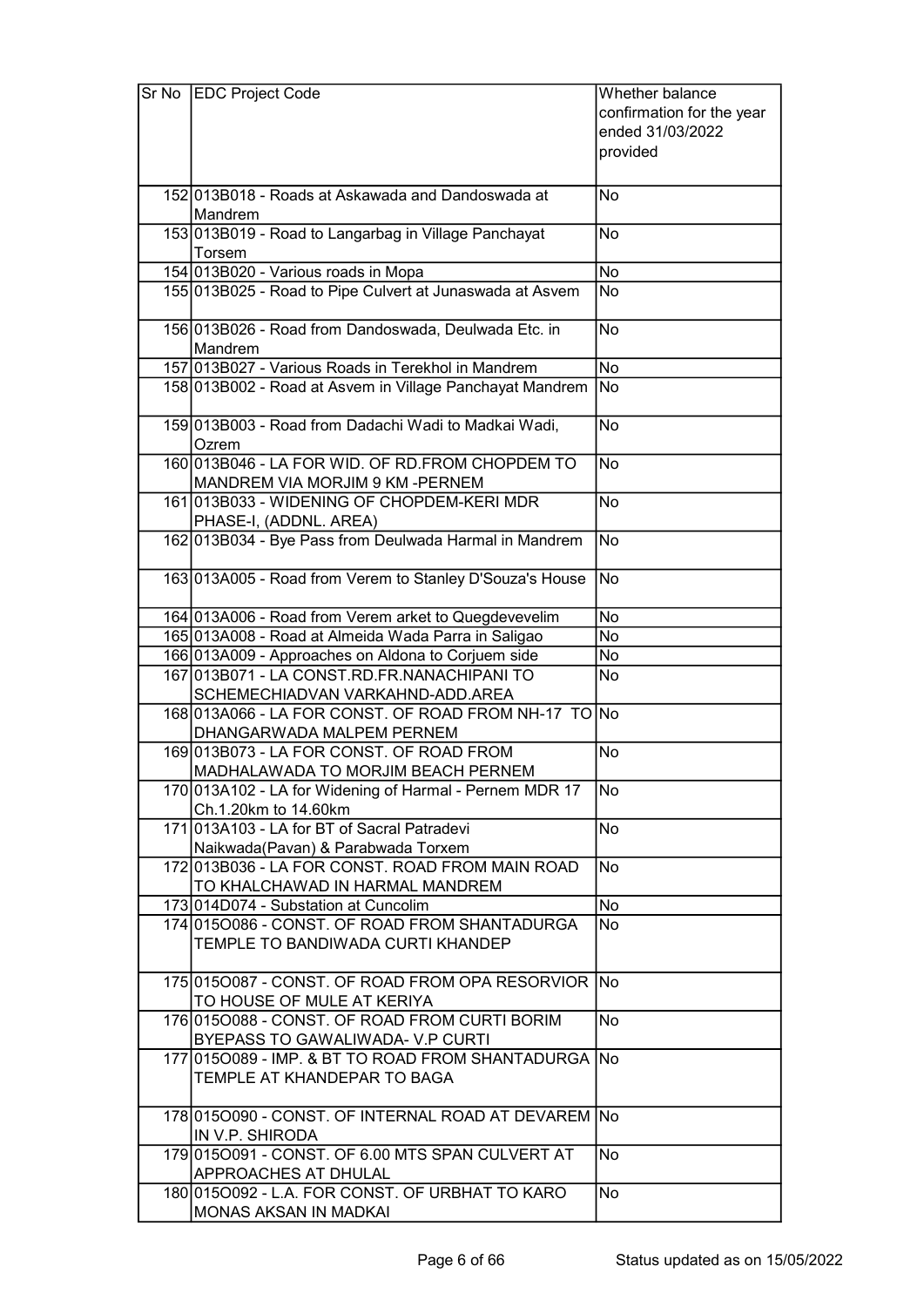| Sr No EDC Project Code                                                              | Whether balance           |
|-------------------------------------------------------------------------------------|---------------------------|
|                                                                                     | confirmation for the year |
|                                                                                     | ended 31/03/2022          |
|                                                                                     | provided                  |
|                                                                                     |                           |
| 181 015 0035 - COSNT. OF RD & PARKING FROM                                          | No                        |
| MALAXMI TEMPLE TO BANDORA IN MARCAIM                                                |                           |
| 182 015 NO35 L.A. FOR CONST. RD. FR. LIVATI NAIK                                    | <b>No</b>                 |
| <b>HOUSE TO DHADEM</b>                                                              |                           |
| 183 015 0008 - RD. FR. KODAR TO HOSPITAL - NAGZAR                                   | No                        |
| 184 0150062 - CONST. OF D. FR. MHALWADA-                                            | <b>No</b>                 |
| <b>COPPERWADA</b>                                                                   |                           |
| 1850150063 - IMP. & WIDEN. RD.FR. KHANDEPAR                                         | <b>No</b>                 |
| <b>JUNCTION</b>                                                                     |                           |
| 186015S048 - LA FOR EXT. OF PLAYGROUND NR                                           | <b>No</b>                 |
| KASHIMATH, VP BANDORA, MARCAIM.                                                     |                           |
| 187 0150059 - CONST. OF ROAD FROM KELBAIWADA                                        | <b>No</b>                 |
| 188 0150057 - IMP.-HOTMIX OF ROAD FR. TOP COLA                                      | No                        |
| 1890150054 - LA FOR CONST. RET WALL, WIDENING OF No<br>ROAD GANAPATI TEMPLE, MADKAI |                           |
| 190 0150025 - BRIDGE BET. AMONA KHANDOLA INCL.                                      | No                        |
| 191 0150027 - RD. FR. MARCAIM TO ADAM INCL. APP                                     | No                        |
| 192 015 0028 - CONST, OF BYEPASS IN KUNDAIM NEAR                                    | No                        |
|                                                                                     |                           |
| 193 015 0029 - ROAD FROM USGAO GANJEM                                               | No                        |
| 194 015 0030 - APPROACH RD. TO NEW USGAO BRIDGE                                     | No                        |
|                                                                                     |                           |
| 195 015 0031 - WIDENING OF ROADAT CONEM, PRIOL                                      | <b>No</b>                 |
| 196 015 0032 - RD. AT AMEYAWADA IN BETKI KANDOLIM                                   | <b>No</b>                 |
|                                                                                     |                           |
| 197 015 0038 - RD. FR. PRABHU TOWER UPPER BAZAR                                     | No                        |
|                                                                                     |                           |
| 1980150004 - BT OF RD. TO UDEMWADA & KUNKREWA                                       | No                        |
| 199 015 L018 - APPR. ROAD TO BRIDGE ON KHANDEPAR                                    | No                        |
| <b>RIVER AT CODLI</b>                                                               |                           |
| 200 015 0071 - LA FOR CONST. OF RD. FROM DHUPE                                      | No                        |
| PALWADA TO KHEDWADA IN PRIOL                                                        |                           |
| 2010150072 - LA FOR CONST. OF RD. AT DURIWADA                                       | No                        |
| <b>CUNCOLIM IN PRIOL</b>                                                            |                           |
| 202 015 0073 - LA FOR CONST. OF RD. FROM APEWAL TO No                               |                           |
| KOKANEWADA IN PRIOL                                                                 |                           |
| 203 015 0076 - LA FOR CONST. OF RD. AT DEULWADA IN                                  | No                        |
| VP BORIM, PONDA TALUKA                                                              |                           |
| 204 015 0077 - LA FOR WID, OF RD, AT SH6 BORIM - ZUNAINO                            |                           |
| BET. SHIRODA TO AMBLAI.                                                             |                           |
| 205 015 0078 - LA FOR CONST. OF MESTAWADA RD. VP                                    | No                        |
| BETHODA IN PONDA CONSTITUENCY                                                       |                           |
| 206 015 0079 - LA FOR CONST. & BT OF INTERNAL RD. IN                                | <b>No</b>                 |
| <b>VP SHIRODA</b>                                                                   |                           |
| 207 015 0080 - LA FOR IMPL. TO EXISTING RD. AT AMADI                                | <b>No</b>                 |
| IN VP KERI, PRIOL CONSTITUE<br>208 015 0081 - LA FOR CONST. OF RD. FROM MARDOL,     | <b>No</b>                 |
| APEWAL AMIN RD TO SANJWADA                                                          |                           |
| 209 015 0082 - LA FOR CONST. OF RD SHRIKRISHNA                                      | No                        |
| TEMPLE TO ZAMBOL AT CHIRPUTE                                                        |                           |
| 210 015 0083 - LA FOR IMP. & BT OF RD FROM                                          | No                        |
| GAONKARWADA TO VOILOWADA VP VELLING                                                 |                           |
|                                                                                     |                           |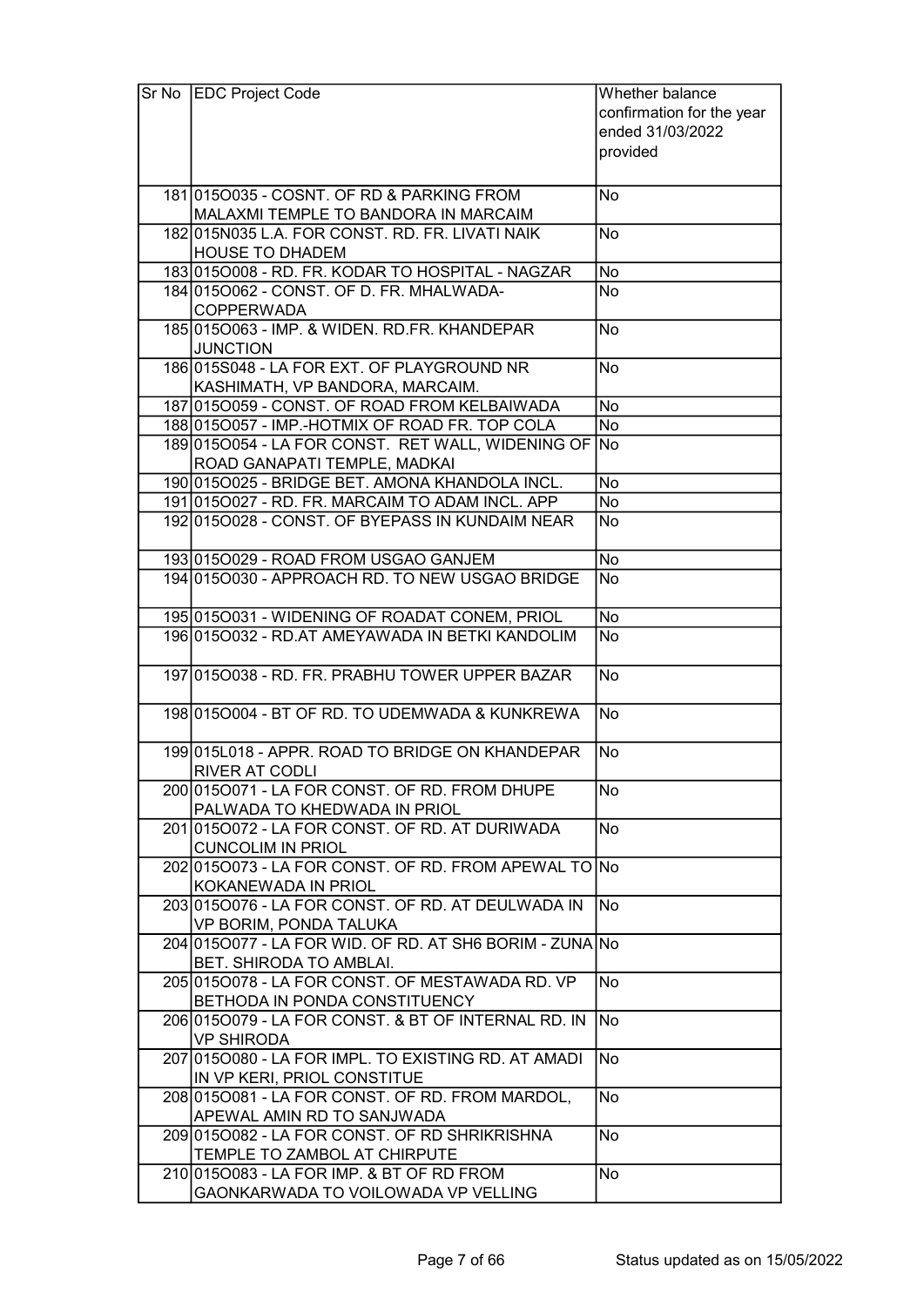| Sr No EDC Project Code                             | Whether balance           |
|----------------------------------------------------|---------------------------|
|                                                    | confirmation for the year |
|                                                    | ended 31/03/2022          |
|                                                    | provided                  |
|                                                    |                           |
| 211 015 0084 - CONST, OF 2 LANE BRIDGE INCL.       | No                        |
| APPROCH OF CARANZALEM IN VPMARCAIM                 |                           |
| 212 015 0085 - LA FOR CONST. OF 40-50 MTR. LONG    | <b>No</b>                 |
| MINOR BRIDGE ACROSS BRIDGE UGVEM                   |                           |
| 213 015 L028 - LA FOR CONST. MINING BY PASS FR.    | <b>No</b>                 |
| UGEM TO KAPXEM (PHASE I)SANGUEM                    |                           |
| 214 015 0041 - IMP. OF CERVE AND WIDENING OF       | <b>No</b>                 |
| CULVERT AT DUTOLE, VP MARCAIM.                     |                           |
| 215 015 L025 - LA FOR URGENT PROTECTION            | No                        |
| EMBANKMENT & IMP. BLIND MDR 33 MARGAWADI           |                           |
| 2160150013 - ROAD BRIDGE AT AMONA KHANDOLA         | <b>No</b>                 |
| ETC.                                               |                           |
| 217 0150014 - ROAD AT KHANDOLA, MURNEM,            | No                        |
| <b>VARCHAW</b>                                     |                           |
| 2180150016 - ROAD ISHWARBHAT AT KHANDEPAR,         | <b>No</b>                 |
| <b>PONDA</b>                                       |                           |
| 219 015 0017 - BYEPASS FROM DHAVLI TO KHANDEPAR    | <b>No</b>                 |
|                                                    |                           |
| 220 015 0018 - CONST. OF RD. FROM BAZAR TO         | <b>No</b>                 |
| CHIMULWADA, TIVREM, PRIOL CONST.                   |                           |
| 221 015 0019 - ROAD FROM BALSORE DIVERSION -       | <b>No</b>                 |
| <b>TAMSU</b>                                       |                           |
| 222 015 0002 - ROAD MHALWADA TO COPPERWADA ETC. No |                           |
|                                                    |                           |
| 223 015 0020 - ROAD AT PURSABHAT, KUNDAIM IN       | No                        |
| <b>MADKAI</b>                                      |                           |
| 224 015 0022 - ROAD FROM MARCAIM TONCA TO SAKKI    | <b>No</b>                 |
| м                                                  |                           |
| 225 015 0095 - LA FOR CONSTRUCTION OF ROAD FROM    | No.                       |
| NEW BYE PASS TO CUNCOLIEM VILLAG                   |                           |
| 226 015 0096 - LA FOR CONSTRUCTION OF ROAD         | <b>No</b>                 |
| <b>GARAGE TO KANAKWADA IN VP SAVAI VEREM</b>       |                           |
| 227 015 0097 - LA FOR CONSTRUCTION OF ROAD FROM    | <b>No</b>                 |
| MAIN ROAD TO KESHAV TEMPLE GHANO                   |                           |
| 228 015 L020 - CONST. OF MINING BYPASS RD FROM     | <b>No</b>                 |
| <b>UGUEM TO KAPXEM/SANTONA</b>                     |                           |
| 229 015 0067 - LA FOR IMP. & WID. OF RD FROM       | No                        |
| DURBHAT TO BONDBAG IN PONDA CONST.                 |                           |
| 230 015 NO04 - AT MIRABHAG IN FRONT OF GOVT. PR    | No                        |
| 231 015 NO05 - ROAD BETWEEN AMLAI-SNVORDEM         | No                        |
| <b>JUNCTION</b>                                    |                           |
| 232 015 0010 - ROAD FROM USGAO TISK TO             | No                        |
| <b>DHAVSHIREM</b>                                  |                           |
| 233 015 0011 - B.T. OF ROAD FROM MGILWADA CHRITO   | <b>No</b>                 |
|                                                    |                           |
| 23410150048 - RD. AT SURYANARAYAN TEMPLE - BORIM   | <b>No</b>                 |
|                                                    |                           |
| 235 015 0049 - CONST. OF ROAD AT GIMONA ETC.       | No                        |
| 236 015 0005 - ROAD FROM FARMAGUDI TO RAMNATHI     | <b>No</b>                 |
| <b>IN MADKAI</b>                                   |                           |
| 237 015 0050 - RD. FR. MESTABHAT - TALPOINEM -     | <b>No</b>                 |
| <b>SHIRODA</b>                                     |                           |
| 238 015 0051 - RD. FR. OPA JUNCTION-MURDI          | No                        |
| <b>KHANDEPAR</b>                                   |                           |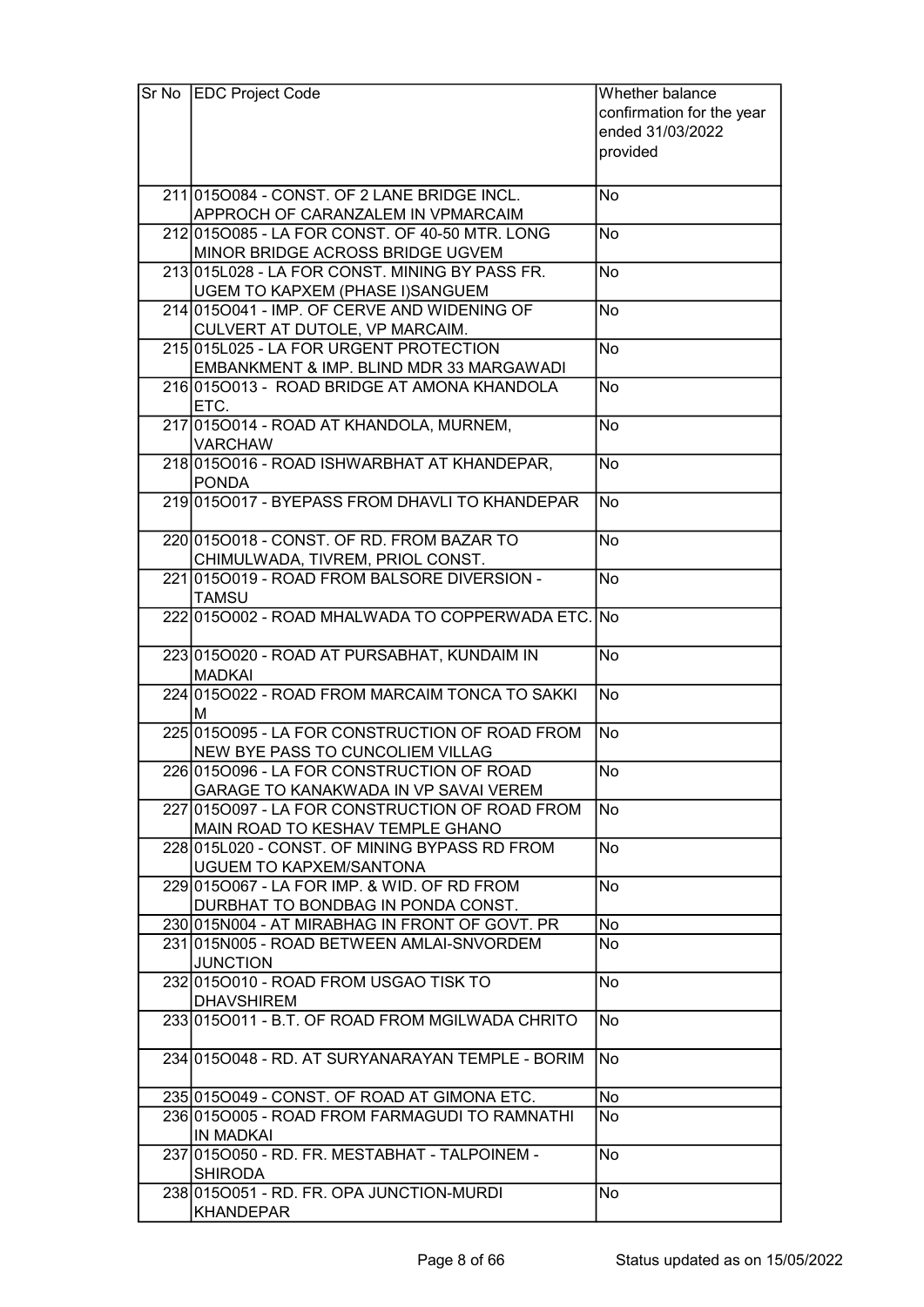| Sr No EDC Project Code                                                                     | Whether balance           |
|--------------------------------------------------------------------------------------------|---------------------------|
|                                                                                            | confirmation for the year |
|                                                                                            | ended 31/03/2022          |
|                                                                                            | provided                  |
|                                                                                            |                           |
| 239 015 0042 - RD. FR. CARANZALEM-CANERISPRING                                             | No                        |
| 240 015 L015 - ROAD AT DAMEL & SAYDAMEL IN UGUEM                                           | <b>No</b>                 |
|                                                                                            |                           |
| 241 015 L011 - RD. FROM JACKEM TO RUMDEM IN NETR.                                          | <b>No</b>                 |
|                                                                                            |                           |
| 242 015 L007 - MINOR BRIDGE ACROSS RIVER UGUEM                                             | <b>No</b>                 |
| INC.<br>243 015 L009 - ROAD AT GAVLIWADA IN NETRULIM                                       | <b>No</b>                 |
| 244 015 0101 - LA FOR WID. & IMP. HOTMIX CARPET RD.                                        | <b>No</b>                 |
| FROM BANASTARI TO KHANDOLA                                                                 |                           |
| 245 015 0100 - LA CONST. OF ROAD SHRIKRISHNA                                               | <b>No</b>                 |
| TEMPLE TO ZAMBOL PRIOL (ADDITIONAL)                                                        |                           |
| 246 015 N043 - LA for Const. of Road to Ambadoi in Village                                 | <b>No</b>                 |
| Sanguem.                                                                                   |                           |
| 247 015 N042 - LA for Road from SH 6 Dando to Moddiwado in No                              |                           |
| Sanguem Constituency                                                                       |                           |
| 248 015 0105 - LA FOR BYE-PASS ROAD CUNDAIM E. I.TO                                        | lNo                       |
| MARCAIM VIA TAPOBHUMI (ADD)<br>249 015 0106 - LA-CONST.BYE-PASS RD FROM GOA                | <b>No</b>                 |
| ENGINEERING COLLEGE FARMAGUDI                                                              |                           |
| 250 0150111 - CONSTRUCTION OF SIDE ROAD IN V. P.                                           | <b>No</b>                 |
| <b>BETHORA IN SHIRODA</b>                                                                  |                           |
| 251 0150108 - LA FOR CONSTRUCTION OF ROAD FROM                                             | <b>No</b>                 |
| SAVAI - VEREM TO VAGURME (ADDL.)                                                           |                           |
| 252 015 L030 - LA FOR ROAD FROM S.H. 6 AT DANDO TO                                         | $\overline{No}$           |
| MODDIWADA IN SANGUEM CONST.                                                                |                           |
| 253 015 0109 - LA FOR CONSTRUCTION OF ROAD FROM                                            | <b>No</b>                 |
| PURSOBHAT KUROK IN MARCAIM CONST                                                           |                           |
| 254 015 0110 - LA FOR CONST. OF ROAD FROM VOLVOL<br>TO SATERBHAT (ADDITIONAL AREA)         | <b>No</b>                 |
| 255 015 0113 - LA FOR CONST. OF ROAD FROM                                                  | No                        |
| TARIWADA TO PIRACHIBAI AT TARIWADA                                                         |                           |
| 256 015 O115 - LA FOR CONST. OF ROAD AT TALE IN                                            | <b>No</b>                 |
| V.P.ADCOLNA IN PRIOL CONSTITUENCY                                                          |                           |
| 257 0150117 - LA FOR CONST.OF ROAD SH-7TO OUR                                              | <b>No</b>                 |
| LADY CHAPEL AT PERI-UDOK SANVORDE                                                          |                           |
| 258 015 0121 - LA FOR CONST. OF ROAD FROM                                                  | No                        |
| KHADPABAND TO MAHARWADA AT KAVLEM                                                          |                           |
| 259 015 0122 - LA for Widening of Road at Betki in Priol                                   | No                        |
| Constituency.                                                                              |                           |
| 260 015 0120 - LA FOR WID. & IMP. HOT MIX CARPET RD.                                       | <b>No</b>                 |
| BANASTARTO KHANDOLA (ADDL)<br>261 015 O123 L.A. for const. of Road leading to dhonshi Lake | <b>No</b>                 |
| in Marcaim const                                                                           |                           |
| 262 015 0124 L.A. for Const of Internal Roads in V.P. Curti-                               | <b>No</b>                 |
| Khandepar in Ponda                                                                         |                           |
| 263 015 L033 - LA FOR IMP.& BT ROAD FROM MAJARGAL                                          | <b>No</b>                 |
| TO VAGIL 1.86KM.KIRLAPAL DABAL                                                             |                           |
| 264 015 0103 - LA FOR CONST. OF BYE PASS ROAD FROM No                                      |                           |
| KHADPABANDH TO PONDA MUNICIPAL                                                             |                           |
| 265 015 0104 - LA FOR CONST. OF ROAD AT                                                    | N <sub>o</sub>            |
| GODKIRWADA IN V. P. CUNCOLIEM IN PRIOL                                                     |                           |
| 266 0150099 - LA FOR WORK OF CONSTRUCTION OF<br>ROAD FROM KAVLEM TO UNDIR 5.50 KM          | No                        |
|                                                                                            |                           |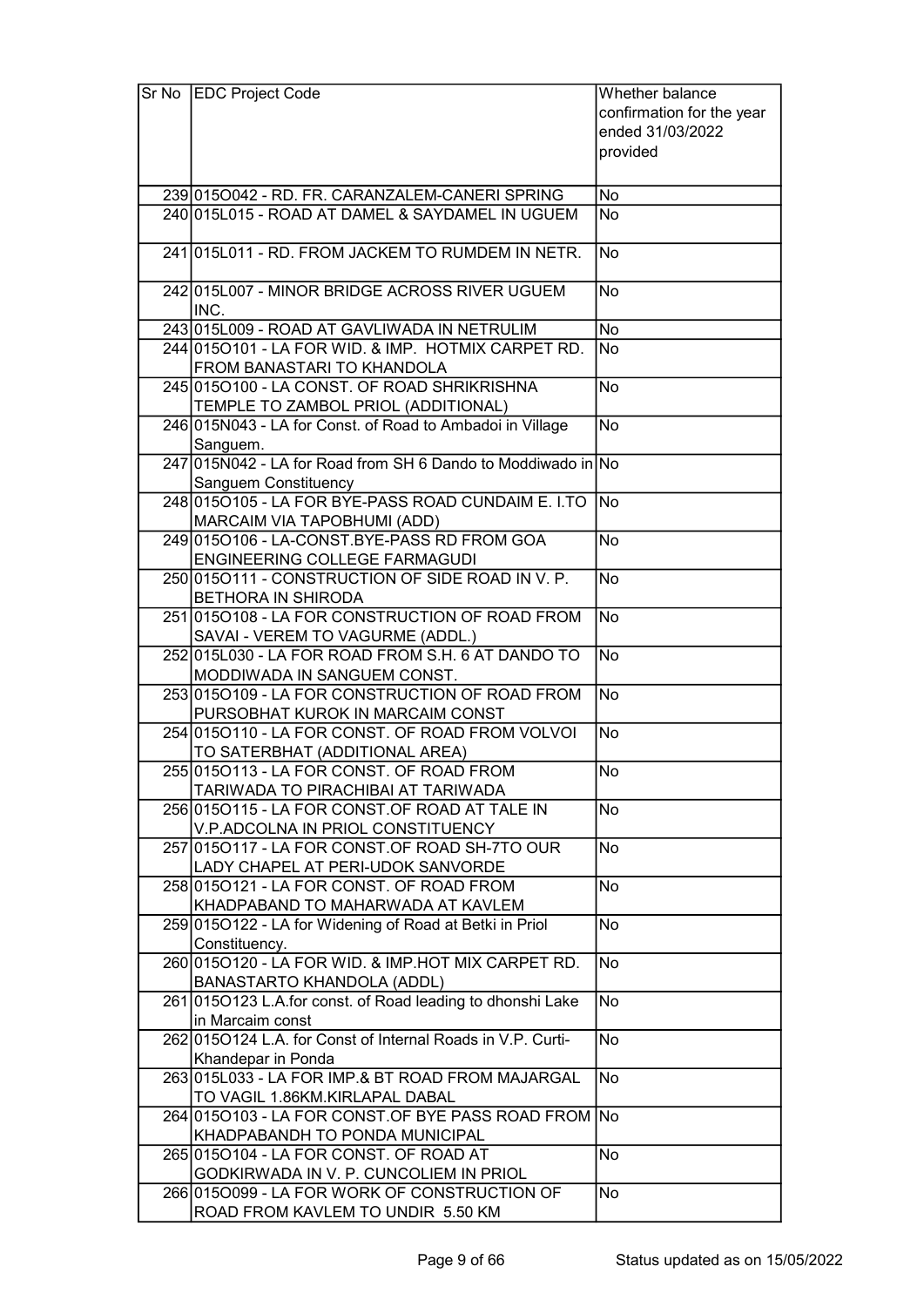| Sr No | <b>EDC Project Code</b>                                             | Whether balance           |
|-------|---------------------------------------------------------------------|---------------------------|
|       |                                                                     | confirmation for the year |
|       |                                                                     | ended 31/03/2022          |
|       |                                                                     | provided                  |
|       |                                                                     |                           |
|       | 267 015 0015 - LA FOR WORK OF WID. OF ROAD FROM                     | No                        |
|       | MAHALAXMI TEMPLE BANDORA TO GAUNE                                   |                           |
|       | 268 015 0075-L.A. FOR WIDENING OF ROAD FROM                         | No                        |
|       | CAITAN HOUSE TO NAVDURGA TEMPLE MARC                                |                           |
|       | 269 015 0069 - CONST. OF APPROACHES TO PROPOSE                      | No                        |
|       | BRIDGE AT SAVOI VEREM, PONDA                                        |                           |
|       | 270 015 0112 - LA FOR CONSTRUCTION OF ROAD AT                       | <b>No</b>                 |
|       | PANASPANI IN SHIRODA CONSTITUENCY                                   |                           |
|       | 271 015 0118 - LA OF ROAD FROM MINGUEL TO                           | No                        |
|       |                                                                     |                           |
|       | CHUNNAT IN V.P.SHIRODA IN SHIRODA COST                              |                           |
|       | 272 015 0119 - IMPROVEMENT OF ROAD FROM                             | <b>No</b>                 |
|       | FARMAGUDI TO RAMNATH VIA NAGESHI BANDORA                            |                           |
|       | 273 015 NO <sub>53</sub> - LA WIDENING OF STATE HIGHWAY NO.6        | <b>No</b>                 |
|       | AMLAI TO SANVOERDEM (ADD. AREA)                                     |                           |
|       | 274 016 D192 - LA FOR EXTENSION OF ROAD FROM                        | <b>No</b>                 |
|       |                                                                     |                           |
|       | ARCABAND TO MURIDA IN NUVEM SALCETE                                 | <b>No</b>                 |
|       | 275 016 D193 - LA FOR CONSTRUCTION OF INTERNAL                      |                           |
|       | ROADS IN V.P. SERAULIM IN SALCETE                                   |                           |
|       | 276 016 D181 - LA ROAD AT MONTEIROWADO FRANCIS                      | <b>No</b>                 |
|       | PERIAWADO, CALATA MAJORDA, UTORDA                                   |                           |
|       | 277 016 D182 - LA IMP. & B/T OF LEFT OUT ROADS IN A                 | <b>No</b>                 |
|       | LENGTH OF 1.65 KMS GURIDOLIM                                        |                           |
|       | 278 016K021 - LA FOR CONST. OF ROAD FROM ADOLF                      | <b>No</b>                 |
|       | COSTA HOUSE TO ASSOI IN CHICALIM                                    |                           |
|       | 279 016 D186 - IMPROVEMENT OF LEFT OUT ROADS IN V. No               |                           |
|       | P. VARCA (ADDL. AREA)                                               |                           |
|       | 280 016 D189 - IMP. & WID. OF ROAD FROM OLD SURVEY                  | .<br>No                   |
|       | OFFICE TO TVS SHOWROOM IN 1KM                                       |                           |
|       | 281016D120 - WID. OF MUNGUL SERAULIM RD. NR.                        | No                        |
|       | RAILWAY GATE IN SERAULIM VILLAGE                                    |                           |
|       | 282 016 D139 - LA & REHAB. FOR MISSING LINK RING RD.                | No                        |
|       | FR STEEL CEN TO NH 17 MARG                                          |                           |
|       | 283 016 D129 - LA FOR CONST. OF MISSING LINK WID OF                 | <b>No</b>                 |
|       | TRAFFIC CONGESSION IN MARGAO                                        |                           |
|       | 284 016 NOO2 - Roadside of KTC Bus Stand Curchorem                  | No                        |
|       | 285 016 D141 - LA FOR CONST. OF INT. RD. TO JURIS. OF               | No                        |
|       | VP COLVA IN BENAULIM CONST                                          |                           |
|       | 286 016 D002 - Igrezebhat to Ashew Loyolawation in Majorda          | $\overline{No}$           |
|       | 287 016 D009 - Road from Gaylin to Ana Fonte Link Road Etc.         | <b>No</b>                 |
|       |                                                                     |                           |
|       | in Margao<br>288 016 D134 - LA FOR IMP. & BT OF RD. FROM SONSODO No |                           |
|       | TO CURTORIM IN SALCETTE                                             |                           |
|       | 289 016 D180 - LA CONSTRUCTION OF ROAD AT ULTIMA                    | <b>No</b>                 |
|       | PART NO.3 CALATA MAJORDA NUVEM                                      |                           |
|       | 290 016 D178 Const of Rds and Parking lots as Regional Plan No      |                           |
|       | 2021 at Cavelossim                                                  |                           |
|       | 291 016K018 - RING ROAD BAILI CHAWL ROAD IN V. P.                   | <b>No</b>                 |
|       | CHICOLNA IN CORTALIM                                                |                           |
|       | 292 016 D174 - CONSTRUCTION OF ROAD AT LUISWADO                     | <b>No</b>                 |
|       | CALATA IN V. P. MAJORDA                                             |                           |
|       | 293 016 D172 - IMP. & B/T OF DUGEM BOTLEM ROAD IN V.                | <b>No</b>                 |
|       | P. NUVEM SACETE                                                     |                           |
|       |                                                                     |                           |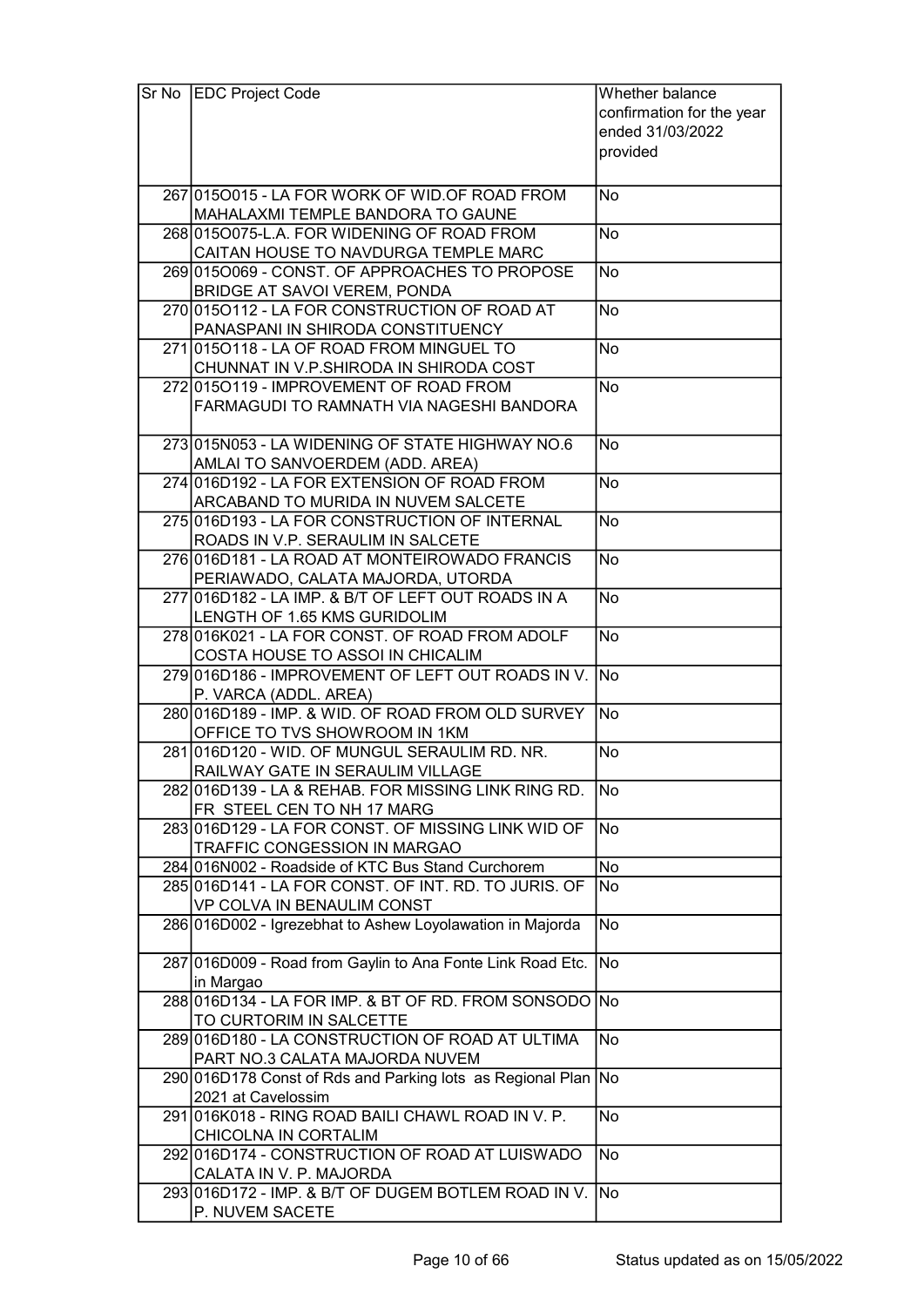| Sr No   EDC Project Code                                  | Whether balance           |
|-----------------------------------------------------------|---------------------------|
|                                                           | confirmation for the year |
|                                                           | ended 31/03/2022          |
|                                                           | provided                  |
|                                                           |                           |
|                                                           |                           |
| 294 016 D162 - CONST. OF ROAD TOND, BHIM, RAN             | No                        |
| GONSUA V.P. BETALBATIM(ADD.AREA)                          |                           |
| 295 016 D022 - Branch Canal at Chinchinim                 | <b>No</b>                 |
| 296 016 D023 - Work of Road, Uddo Road in Village         | <b>No</b>                 |
| Panchayat Raia                                            |                           |
| 297 016 D011 - Link Road at Murida Grande in Village      | No                        |
| Panchayat Nuvem                                           |                           |
| 298 016 D012 - Road at Pulwado to Domcimod & Bhirondi     | No                        |
| 299 016 D015 - Road of Utorda Calata Igrezwada in Majorda | No                        |
|                                                           |                           |
| 300 016 D016 - road from Walwado to Dharwatem Etc.        | No                        |
| 301 016 D020 - Road in Dramapur, Sirlim, Chinchinim &     | <b>No</b>                 |
| Deussua                                                   |                           |
| 302 016 D166 - LA FOR CONST. OF APPROACH ROAD TO          | <b>No</b>                 |
| MUZAR AND LINK ROAD TO GUIRIM                             |                           |
| 303 016 D164 - LA CONST. OF ROAD OF TONTEM MOROD          | <b>No</b>                 |
| IN V.P.CANSAULIM-AROSSIM-COELIM                           |                           |
| 304 016 NO16 - ROAD TO ASSOLDA COMPROMODDI -              | <b>No</b>                 |
| <b>CHURCH</b>                                             |                           |
| 305 016 K001 - INTERNAL RD. & DRAINAGE SYSTEM - KAT No    |                           |
|                                                           |                           |
|                                                           |                           |
| 306 016K010 - CONST. OF RESIDENTIAL COLONY OF AAI         | <b>No</b>                 |
| <b>AT CHICALIM</b>                                        |                           |
| 307 016 K003 - CONST. OF RD. CHICOLNA IN VP               | No                        |
| 308 016K004 - RD. FROM CHICALIM PANCHAYAT TO PE           | $\overline{No}$           |
|                                                           |                           |
| 309 016 K006 - CONST. OF RD. ATMERCES VADDEM              | No                        |
| 310 016K007 - CONST. OF RD. AT GINAVP SANCOALE            | No                        |
| 311016K013 - EXPANSION OF DABOLIM AIRPORT -               | No                        |
| PHASE II                                                  |                           |
| 312 016 NO26 - CONST. OF NEW RD. AT VP ASSOLNA,           | No                        |
| AMBELIM, VELIM.                                           |                           |
| 313 016 NO11 - GAICHEMOL PHULAMOL ROAD &                  | <b>No</b>                 |
| <b>EXTENSION</b>                                          |                           |
| 314 016 D124 - LA FOR WORK OF CONST. OF RD. AT            | No                        |
| DULAPE - AND AMEBAG IN VERNA.                             |                           |
| 315 016 D125 - LA FOR WORK OF BT OF INT. ROAD AT          | No.                       |
| NAGWADO IN VP BETALBATIM                                  |                           |
| 316 016 K014 - CONST. OF 4 LANE RD. FROM CHICALIM         | No                        |
| JN. TO DABOLIM AIRPORT                                    |                           |
|                                                           | No                        |
| 317 016 D033 - LA FOR CONST. OF RD. TO POIRABAND IN       |                           |
| <b>CUNCOLIM CONST.</b>                                    |                           |
| 318 016 D157 - LA OF IMP & B/T LEFT OUT ROADS IN          | No                        |
| LENGTH 1.65KM IN VP GUIRDOLIM                             |                           |
| 319 016 D118 - SLAB CULVERT AT AMEBAG IN VP VERNA,        | <b>No</b>                 |
| <b>SALCETE</b>                                            |                           |
| 320 016 D155 LA FOR EXT. OF RD FR. RAILWAY                | No                        |
| <b>CROSSING AT SAN JOSE</b>                               |                           |
| 321 016 D159 - IMP. & B. T. OF INTERNAL ROAD IN           | <b>No</b>                 |
| EVIRLOLIM IN SALCETE                                      |                           |
| 322 016 D152 - LA FOR BT OF COLDEM CHURCH ROAD            | No                        |
| 1100 MTRS IN VP ORLIM OF SALCETTE                         |                           |
| 323 016 D114 - CULVART AT POREIBHAT TO ABULAR             | <b>No</b>                 |
| ROAD IN VERNA                                             |                           |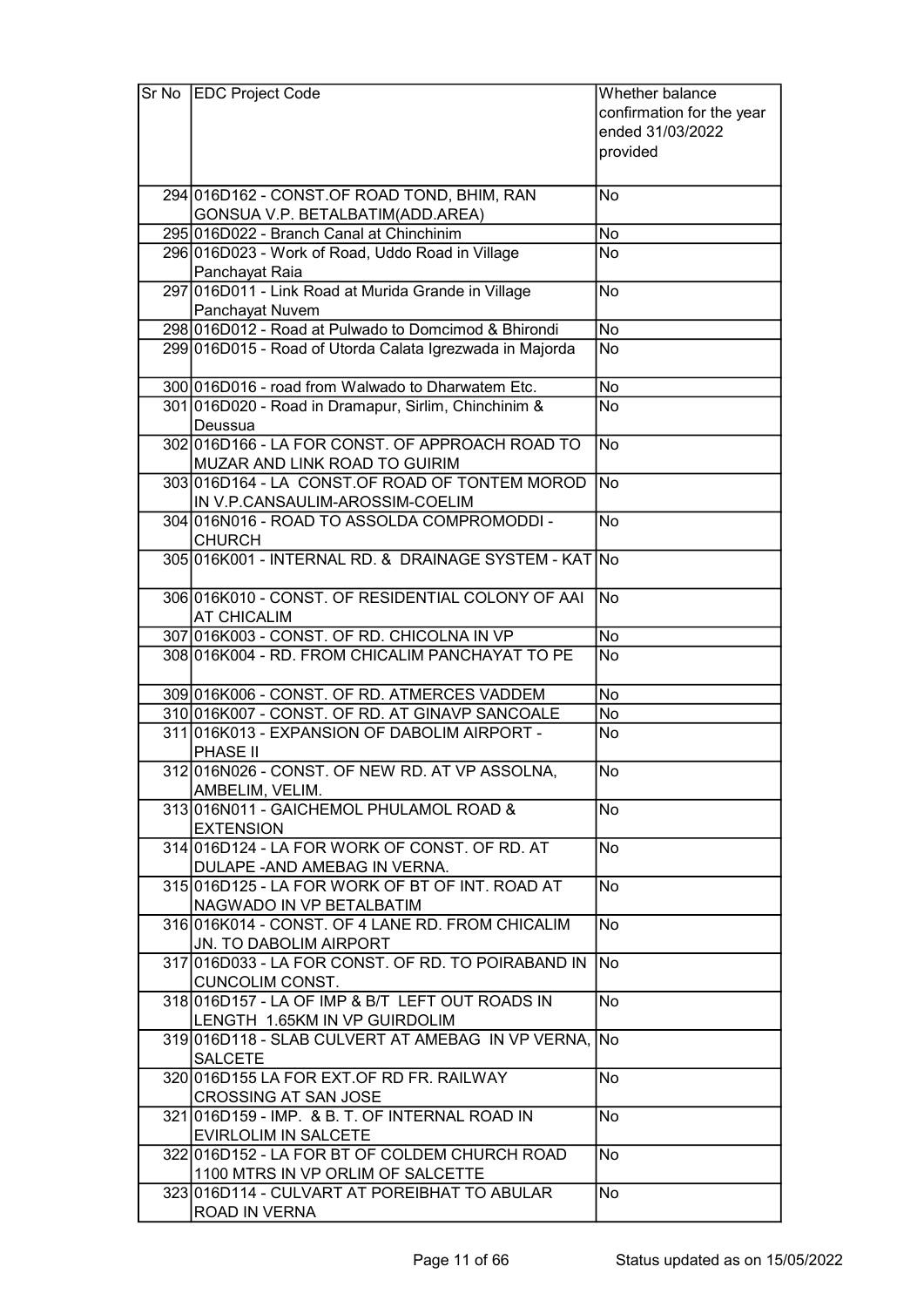| Sr No | <b>EDC Project Code</b>                                    | Whether balance           |
|-------|------------------------------------------------------------|---------------------------|
|       |                                                            | confirmation for the year |
|       |                                                            | ended 31/03/2022          |
|       |                                                            | provided                  |
|       |                                                            |                           |
|       |                                                            |                           |
|       | 324 016 D115 - CONST. OF ROAD AT TONDWADO -                | No                        |
|       | RANWADO CANSUA IN BETALBATIM                               |                           |
|       | 325 016 D116 - WORKS OF ROAD FROM CONSUA UP                | <b>No</b>                 |
|       | JUNCTION WITH STATE HIGHWAY AT VERNA                       |                           |
|       | 326 016 D113 - CONST. OF BENAULIM-SINQUETIM BRIDGE No      |                           |
|       | <b>ACROSS RIVER SAL</b>                                    |                           |
|       | 327 016 D119 - LA FOR WORK OF RD. AT MONTEL FRANCIS No     |                           |
|       | PEREIRA WADO VP MAJORDA, BENA                              |                           |
|       | 328 016 D132 - INTERNAL ROAD TO THE JURISDICTION           | <b>No</b>                 |
|       | OF VP COLVA UNDER BENAULIM                                 |                           |
|       | 329 016K016 CONST. OF INTERNAL ROADS NEAR VADEM No         |                           |
|       | LAKE IN VASCO CONSTITUENCY                                 |                           |
|       | 330 016 D137 WID OF ROAD AT HANDEM BATORA IN               | <b>No</b>                 |
|       |                                                            |                           |
|       | <b>CURTORIM VILLAGE OF SALCETTE</b>                        |                           |
|       | 331 016 D138 CONST. OF A FOOT OVER BRIDGE AND              | <b>No</b>                 |
|       | ONE SUBWAY AT MARAO                                        |                           |
|       | 332 016 Q 014 - ROAD FROM SOLIEM TO PAPPAIDANDO            | No                        |
|       | 333 016 Q 001 - LINK RD. FR. SHELIM TO NH17 - LOL          | No                        |
|       | 334 016 Q 010 - RD. FR. GALGIBAG TO GHAN BHAY              | No                        |
|       | <b>POIGINIM</b>                                            |                           |
|       | 335 016 Q 016 - ROAD FROM NANEM TO KULGATTI                | No                        |
|       | 336 016 Q002 - ROAD FROM NH17 TO POLE BEACH                | No                        |
|       | 337 016 Q 023 - RD. FR. SHREE SHANKARSHA TEMPLE            | No                        |
|       | 338 016 Q 024 - RD. FR. KAVEAT TO DURGADEVI TEMPLE         | No                        |
|       |                                                            |                           |
|       | 339 016 Q 009 - RD. FR. GOVT. HIGH SCHOOL - MIRAND         | No                        |
|       | 340 016 Q006 - RD. FR. MAVE TO GHANEM IN VP COLA           | No                        |
|       | 341 016 D059 - CONST. OF BT RD. TO PERQUENE                | No                        |
|       | VANELIM & RD TO SERNABATIM VP COLVA                        |                           |
|       | 342 016 D075 - Road at Duguem in Nuvem                     | No                        |
|       | 343 016 D054 - BT of Motiwada and Aksona in Majorda        | No                        |
|       | 344 016 D056 - Rawanfond Junction and Road to Rawanfond    | No                        |
|       | <b>Bridge</b>                                              |                           |
|       | 345 016 D060 - Slab Culvert at Amebag in Verna             | No                        |
|       |                                                            |                           |
|       | 346 016 D063 - Bye Pass Road of existing MDR to Betul in   | No                        |
|       | Velim                                                      |                           |
|       | 347 016 D072 - Foot Over Bridge and Oneway Subway at       | No                        |
|       | Chainage                                                   |                           |
|       | 348 016 D131 - MISSING AREA FOR WIDENING MDR 40            | No                        |
|       | (MARGAO-QUEPEM) IN VP PARODA                               |                           |
|       | 349 016 D090 - BT OF ROAD AND RETAINING WALL               | No                        |
|       | 350 016D092 - Cavellosim - Assolna Bridge                  | No                        |
|       | 351 016D093 - Existing Road from navelim Bus Stand         | No                        |
|       | 352 016 D094 - WIDENING & BT OF MARGAO - BORIM             | No                        |
|       | <b>ROAD FROM RAIA</b>                                      |                           |
|       | 353 016 D095 - Widening of Road from Old Survey Office to  | No                        |
|       | <b>TVS Show Room</b>                                       |                           |
|       | 354 016 D096 - Civil Road at Murinda Grande at Nuvem       | No                        |
|       | 355 016 D097 - Ring Road from Comba to Margao              | No                        |
|       | 356 016 D099 - REALIGN. OF SH 5, ARLEM-BORIM RD.           | No                        |
|       | <b>CURTORIM CONSTITUANCY</b>                               |                           |
|       | 357 016 D046 - Construction of Aleawado Road in Chinchinim | No                        |
|       |                                                            |                           |
|       |                                                            |                           |
|       | 358 016 D047 - Road of Sirlim Bondorim in Dramapur         | No                        |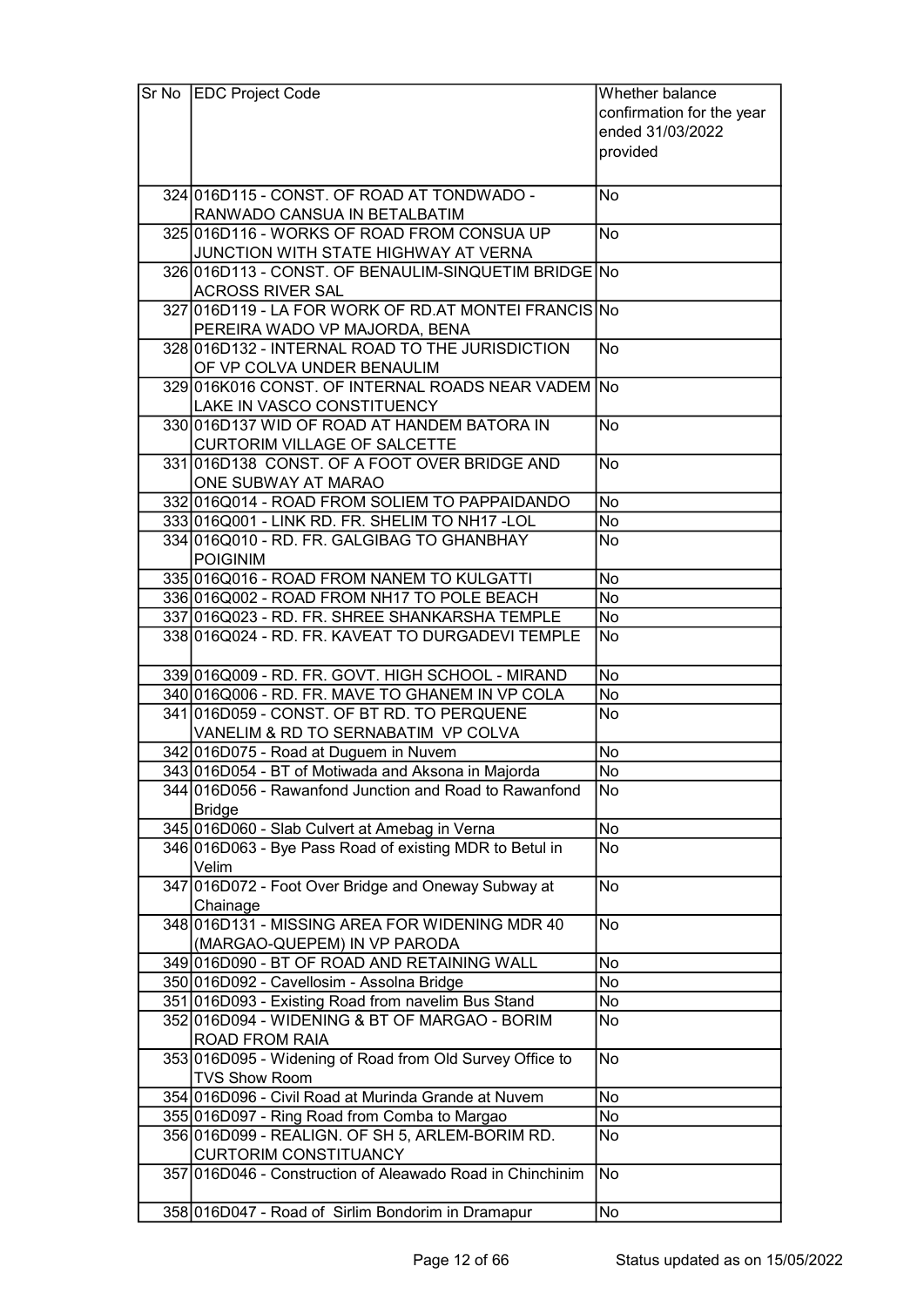| Sr No | <b>EDC Project Code</b>                                    | Whether balance           |
|-------|------------------------------------------------------------|---------------------------|
|       |                                                            | confirmation for the year |
|       |                                                            | ended 31/03/2022          |
|       |                                                            | provided                  |
|       |                                                            |                           |
|       | 359 016 D049 - Road (Missing Link) in Nuvem Etc.           | No                        |
|       | 360 016 D050 - BALANCE ROAD IN NAVELIM                     | <b>No</b>                 |
|       | <b>CONSTITUENCY</b>                                        |                           |
|       | 361 016 D052 - New Road in Assolna                         | No                        |
|       | 362 016 D128 - LA FOR CONST. OF ROAD AT POREIBHAT,         | <b>No</b>                 |
|       | ODLEMBHAT & MANZO IN VP VERNA                              |                           |
|       | 363 016 D034 - Road via Wadi Piqueno Pulwadd Vassu Wada    | No                        |
|       |                                                            |                           |
|       | 364 016 D036 - Road at Colva                               | No                        |
|       | 365 016 D037 - Road from Aquem to Eastern Bye Pass in      | <b>No</b>                 |
|       | Margao                                                     |                           |
|       | 366 016D038 - Road from St. Joao Mall in Colva             | No                        |
|       | 367 016 D025 - Culvert at Poriebhat, Ambular Road, Verna   | No                        |
|       | 368 016 D026 - BT Approaches Adiband in Cuncolim           | No                        |
|       | 369 016 D027 - Road in Uttorda, Road in Cuncolim           | No                        |
|       | 370 016 D028 - Road from Margao Colva Road to Madel        | No                        |
|       | 371 017N018 - SCHEME AT ZANADEM, NAGUEM VILLAGE            | No                        |
|       |                                                            |                           |
|       | 372 018 D123 - LA FOR EXP. OF SEWERAGE TREATMENT           | <b>No</b>                 |
|       | PLANT, MARGAO                                              |                           |
|       | 373 018 D168 - LA FOR EXT. OF SEWERLINE IN CENTRAL         | <b>No</b>                 |
|       | ZONE(SOUTH SECTOR)FATORDA -II                              |                           |
|       | 374 018 K020 L A for Consts of Sewage Pumping station No.8 | No                        |
|       | at Belabai in Vasco                                        |                           |
|       | 375 018 D007 - Underground Drainage MCZ (South Sector)     | No                        |
|       | 376 018 D001 - Laying Sewer Lines Underground Drainage     | $\overline{No}$           |
|       | to MCZ                                                     |                           |
|       | 377 019 NO29 - LA FOR CONST. OF INTERNAL ROAD AT           | <b>No</b>                 |
|       | XIC XELVONA, CURCHOREM                                     |                           |
|       | 378 019 Q017 - ROAD FROM KARVEM TO VELIPWADA IN            | No                        |
|       | <b>GAONDONGREM</b>                                         |                           |
|       | 379 019 NO34 - LA FOR CONST. OF MAIN RD. FATORPA           | No                        |
|       | SARASWATI TPL. TO BURINGWADA                               |                           |
|       | 380 019 Q 038 - IMP MDR 49 TO GHS AGONDA &                 | No                        |
|       | KARASHIMOL BY PROVIDING HOT MIX CARPET                     |                           |
|       | 381 019 NO47 - LA FOR CONST. OF BRIDGE AT BALLI IN         | No                        |
|       | QUEPEM CONST.ON BALLI FATORPA                              |                           |
|       | 382 019 D100 - IMPROVEMENT OF LEFTOUT ROADS IN             | No                        |
|       | VILLAGE PANCHAYAT VARCA ADDL.AREA                          |                           |
|       | 383 019 NO47 - LA FOR CONST. OF BRIDGE AT BALLI IN         | No                        |
|       | QUEPEM CONST.ON BALLI FATORPA                              |                           |
|       | 384 019 NO48 - LA FOR CONST. OF APPROACHED NEW             | No                        |
|       | BRIDGE RIVER KUSHAWATI QUEPEM                              |                           |
|       | 385 019 N046 - LA FOR ROAD WIDENING AT CONDY IN            | No                        |
|       | QUEPEM VILLAGE (ADDITIONAL AREA)                           |                           |
|       | 386 019 NOO6 - LA FOR LINK ROAD BETHUMODI &                | No                        |
|       | KAKUMODI IN CURCHOREM CONSTITUENCY                         |                           |
|       | 387 019 NOS1 - LA ROAD LEADING FROM MAIN                   | <b>No</b>                 |
|       | ASSOLDA, CURCHOREM RD. TO KAGE TALEBANDH                   |                           |
|       |                                                            |                           |
|       | 388 019 Q 040 - LA FOR IMP. B/T RD. MDR-49JOINING          | <b>No</b>                 |
|       | KARASHIMOL PAVEM AGONDA CANACONA                           |                           |
|       | 389 019 Q041 - LA CONST. ROAD FROM MATVEM TO               | No                        |
|       | GHANEM IN V.P. COLA UNDER CANACONA                         |                           |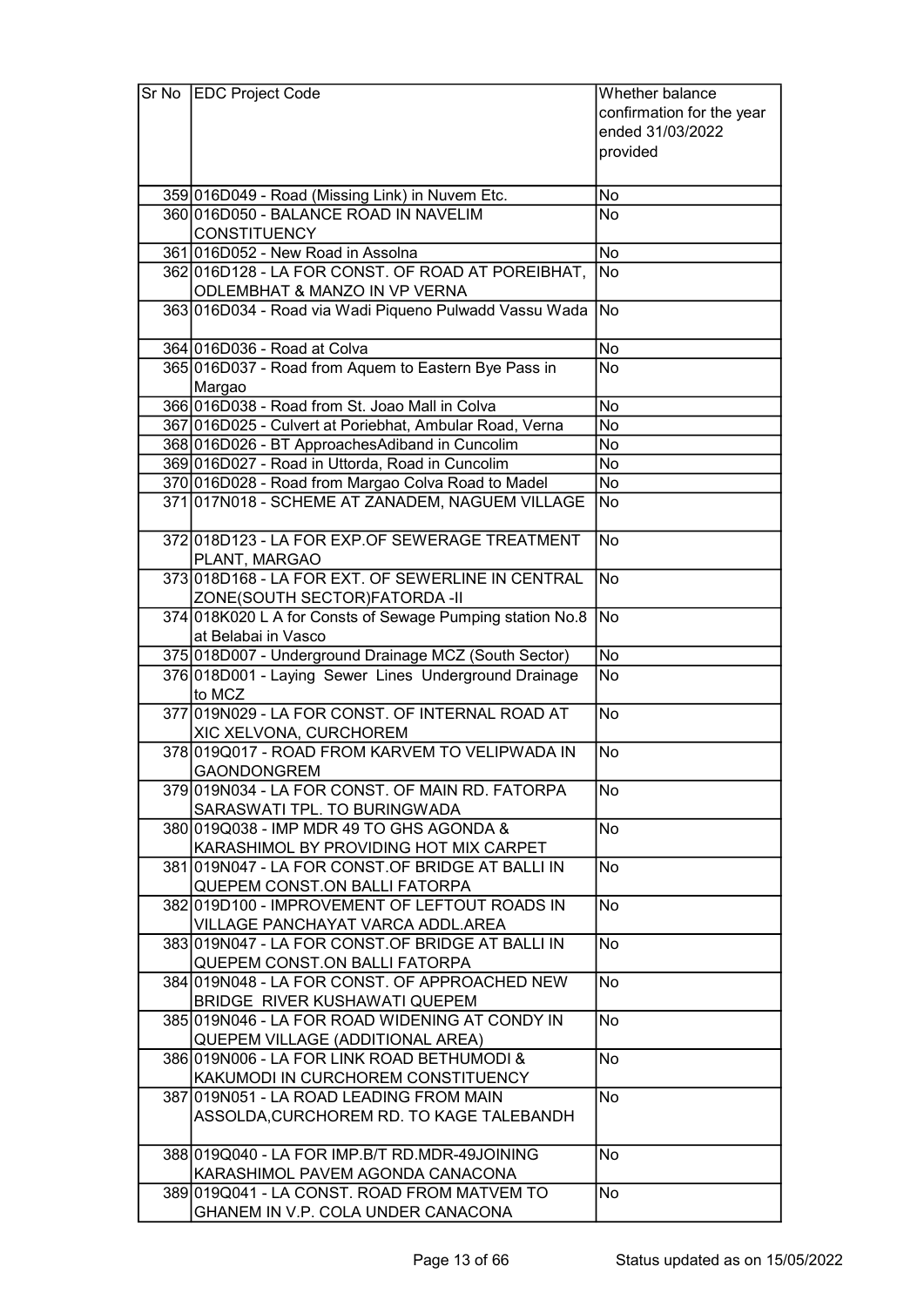| Sr No EDC Project Code                                              | Whether balance           |
|---------------------------------------------------------------------|---------------------------|
|                                                                     | confirmation for the year |
|                                                                     | ended 31/03/2022          |
|                                                                     | provided                  |
|                                                                     |                           |
|                                                                     |                           |
| 390 019 N054 - IMPROVEMENT& BT GAICHEMOL                            | <b>No</b>                 |
| ROAD, PHULAMOL ROAD V.P. ASSOLDA CURCHOREM                          |                           |
| 391 019 N055 - CONSTRUCTION OF INTERNAL ROAD TO                     | <b>No</b>                 |
| ASSOLDA COMPROMODDI CURCHOREM                                       |                           |
| 392 019 NO23 - CONST. OF ROAD FROM BALLI FATORPA                    | No                        |
| TO PRABHUWADA IN VP FATORPA.                                        |                           |
| 393 019 NO22 - CONST. OF RD. AT MUSLIMWADA,                         | <b>No</b>                 |
| KUSMANA IN QUEPEM                                                   |                           |
| 394 019 Q031 - LA FOR CONST. OF RD. FROM KINDLEM                    | <b>No</b>                 |
| TO NIRAKAR DEVASTHAN IN CANACON                                     |                           |
| 395 019 NO33 - LA FOR CONST. OF RD. AT KUSMANA IN                   | <b>No</b>                 |
| SY. NO.128/2 & 128/4 IN QUEPEM                                      |                           |
| 396 019 L021 - LA FOR WID. OF 4 LANE FROM TILAMOL TO No             |                           |
| SANGUEM COURT VIA CURCHOREM                                         |                           |
| 397 019 NO28 - LA FOR ROA WIDENING OF CONDY IN                      | <b>No</b>                 |
| <b>QUEPEM TALUKA</b>                                                |                           |
| 398 019 D122 - LA FOR IMP & BT, RD FROM PARVEM TO                   | <b>No</b>                 |
| MUDKUD VIA BETUL (ADD. AREA)                                        |                           |
| 399 019 Q 019 - CONST. OF SATURLIM RD. IN VP                        | <b>No</b>                 |
| GAODONGREM, POINGUINIM TALUKA                                       |                           |
| 400 019 Q 020 - CONST. OF LINK RD. TO KHODAWADA AT                  | <b>No</b>                 |
| SADOLXEM, IP POINGUINIM                                             |                           |
| 401 019 Q 011 - RD. FR. PARVEM TO MUDKUD VIA BETUL -                | $\overline{No}$           |
| C.                                                                  |                           |
| 402 019 Q030 - LA FOR CONST. OF RD. FROM PARVEM TO No               |                           |
| DESSAIWADA IN AGONDA, CANCONA                                       |                           |
| 403 0210055 - APPRAOCH RAOD TO WEEKLY MARKET                        | <b>No</b>                 |
| AT UPPER BAZAR, PONDA                                               |                           |
| 404 0210055 - APPROACH RD. TO WEEKLY MARKET AT                      | <b>No</b>                 |
| UPPER BAZAR, PONDA                                                  |                           |
| 405 021 0074 - LA FOR PROVIDING PARKING SPCAE,                      | No                        |
| S.NO.8 & 11, 1, 19 (PART) OF PONDA                                  |                           |
| 406 022D043 - Annexe Building Sub Megistrate Court at               | <b>No</b>                 |
| Margao                                                              |                           |
| 407 022N003 - PRESSURE CONDUIT PARODA VILLAGE                       | No                        |
| 408 023 Q 015 - BAZAR AT CHAUDI CANACONA                            | No                        |
| 409 023 Q 013 - CEMETARY AT CHAUDI CANACONA                         | No                        |
| 410 023 Q 022 - GARBAGE DUMPING AT DUMANE                           | No                        |
| 411 024 Q 018 - RD. FR. WELWADO-DHARWADEM-                          | No                        |
| <b>POINGUINIM</b><br>412 024 S015 - PLAYGROUND AT NAGMODEM, NAVELIM | <b>No</b>                 |
|                                                                     |                           |
| 413 024 D048 - District Head Quarters in South Goa                  | No                        |
| 414 024 D076 - Community Welfare Project at Daivandya               | No                        |
| Samaj                                                               |                           |
| 415 024K012 - CONSTRUCTION OF ACCESS ROAD NEAR                      | <b>No</b>                 |
| VADDEM LAKE, VASCO.                                                 |                           |
| 416 024 D184 - LA FOR ESTABLISHMENT OF INDUSTRIAL                   | <b>No</b>                 |
| ESTATE OF CUNCOLIM                                                  |                           |
| 417 025 D086 - CONSTRUCTION OF FARM ROAD AT                         | <b>No</b>                 |
| COTARLI IN SANGUEM TALUKA                                           |                           |
| 418 025 D064 - Ground for Peddy Crop at Dhaverlim                   | No                        |
|                                                                     |                           |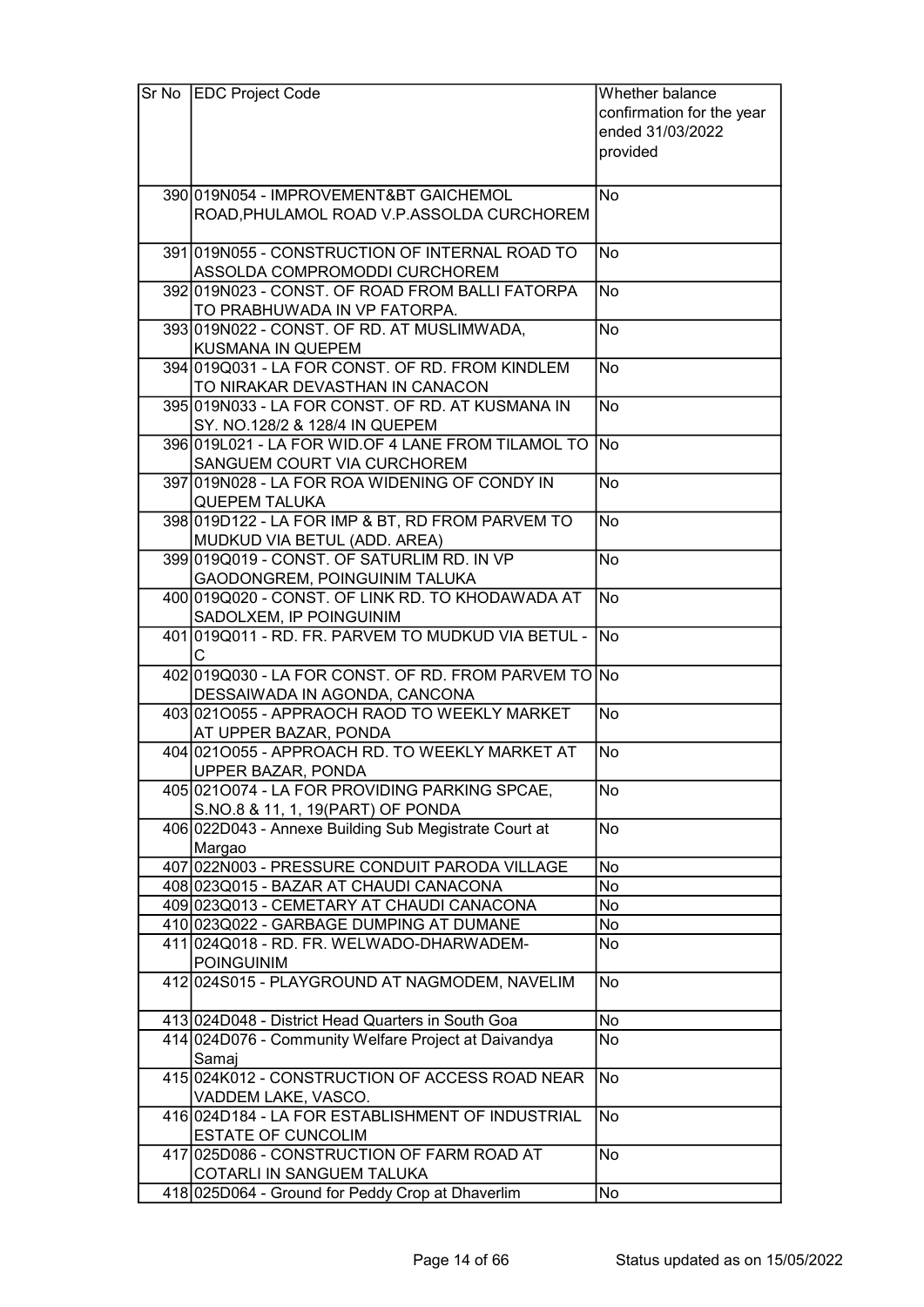| Sr No EDC Project Code                                              | Whether balance           |
|---------------------------------------------------------------------|---------------------------|
|                                                                     | confirmation for the year |
|                                                                     | ended 31/03/2022          |
|                                                                     | provided                  |
|                                                                     |                           |
|                                                                     | <b>No</b>                 |
| 419 025 D082 - EXE. ENG. PWD DIV. XIV, WRD, GOGOL,<br><b>MARGAO</b> |                           |
|                                                                     |                           |
| 420 025 D051 - W.C. No.7 of minor M3 of SIP                         | No                        |
| 421 025 D024 - Ground Reserves at Velling Village                   | <b>No</b>                 |
| 422 026 0043 - BARRAGE AT OPA IN KHANDEPAR                          | Yes                       |
| 423 026 0012 - IMPROV. OF KAPILESHWARI NALLAH - PO                  | Yes                       |
| 424 026 0098 - LA FOR IMPROVEMENT OF KAPILESHWARI Yes               |                           |
| NALLAH CH.2660MTS TO CH.7270MT                                      |                           |
|                                                                     |                           |
| 425 026 0102 - IMPROVEMENT OF NALLAH FROM CH.                       | Yes                       |
| 1155 TO CH. 1485                                                    |                           |
| 426 0270023 - WIDENING & IMPROVEMENT OF                             | <b>No</b>                 |
| <b>GEOMETRIC</b>                                                    |                           |
| 427 027 0021 - WID. & IMP. GEOMETRIC BET. KM.116 TO                 | <b>No</b>                 |
|                                                                     |                           |
| 121 OF NH 4A (ADDL. AREA)                                           |                           |
| 428 0270060 - WIDENING OF ROAD BET. OF NH-17B                       | No                        |
| 429 028 H033 - CONST. OF ROAD FROM KUMBHARWADA                      | <b>No</b>                 |
| TO BHATWADI, VP BHIRONDA, VALPOI                                    |                           |
|                                                                     |                           |
| 430 028 J023 - CONST.OF ROAD FROM DHATWADO                          | <b>No</b>                 |
| <b>BAGWADA AT PILIGAO IN BICHOLIM TALUKA</b>                        |                           |
| 431 028 J059 - LA FOR REALIGNMENT OF MDR-21                         | <b>No</b>                 |
| BETWEEN BICHOLIM TO MAYEM IN BICHOLI                                |                           |
| 432 028 J020 - RD. FR. MAIN RD. TO HARIJANWADA                      | <b>No</b>                 |
| 433 028 J021 - REALIGNMENT OF BICHOLIM BYE PASS                     | <b>No</b>                 |
| 434 028 J010 - DIVERSION OF BICHOLIM SARMANAS                       | No                        |
| <b>ROAD</b>                                                         |                           |
| 435 028 J073 - LA FOR CONST. OF ROAD FROM SAL TO                    | <b>No</b>                 |
| DHUMASE IN BICHOLIM TALUKA                                          |                           |
| 436 028 H038 - LA FOR CONST & ASPHAL OF BYEPASS                     | No                        |
| RD. FROM HONDA TO DIGNEM VP HOND                                    |                           |
|                                                                     |                           |
| 437 028 J079 - LA FOR CONSTRUCTION OF ROAD FROM                     | No                        |
| HATURLIM TO DOORLI IN V.P. MAYEM                                    |                           |
| 438 028 H013 - New bridge of Paular on MDR 25 in Pale               | No                        |
| 439 028 H015 - Road from Dabem to Gaulanwada in Mauxi               | No                        |
|                                                                     |                           |
| 440 028 H016 - ROAD FROM XELOPAND TO SHIRONGALI<br>IN KHOTODEM ETC. | No                        |
|                                                                     |                           |
| 441 028 H007 - SATICHE BHAT AT VILLAGE PANCHAYAT                    | <b>No</b>                 |
| <b>KUDNEM</b>                                                       |                           |
| 442 028 H008 - Road Leading to Bazar in Surla                       | No                        |
| 443 028 H043 - CONST. OF FOOT BRIDGE FROM                           | No                        |
| HALITWADA TO KERI IN PORIEM CONSTITUEN                              |                           |
| 444 028 J048 - CONST. OF ROAD - VADVAL SAVARDHAT                    | No                        |
|                                                                     |                           |
| 445 028 H028 - CONST. OF CULVERT AT SAVORSE,                        | <b>No</b>                 |
| NANUS IN VP BHIRONDA, VALPOI CONST.                                 |                           |
| 446 028 J050 - BICHOLIM LINK ROAD IN A LENGTH OF                    | <b>No</b>                 |
| 1470M VIA PIRACHIKOND TO LADFEM                                     |                           |
| 447 028 H010 - LA FOR CONST. OF BRIDGE BETWEEN                      | <b>No</b>                 |
| GULELI - PADELI VP BHIRONDA                                         |                           |
| 448 028 J081 - LA FOR IMP. & WID OF ROAD FROM USGAO No              |                           |
| <b>BRIDGE TO VILLAGE BOUNDARY</b>                                   |                           |
|                                                                     |                           |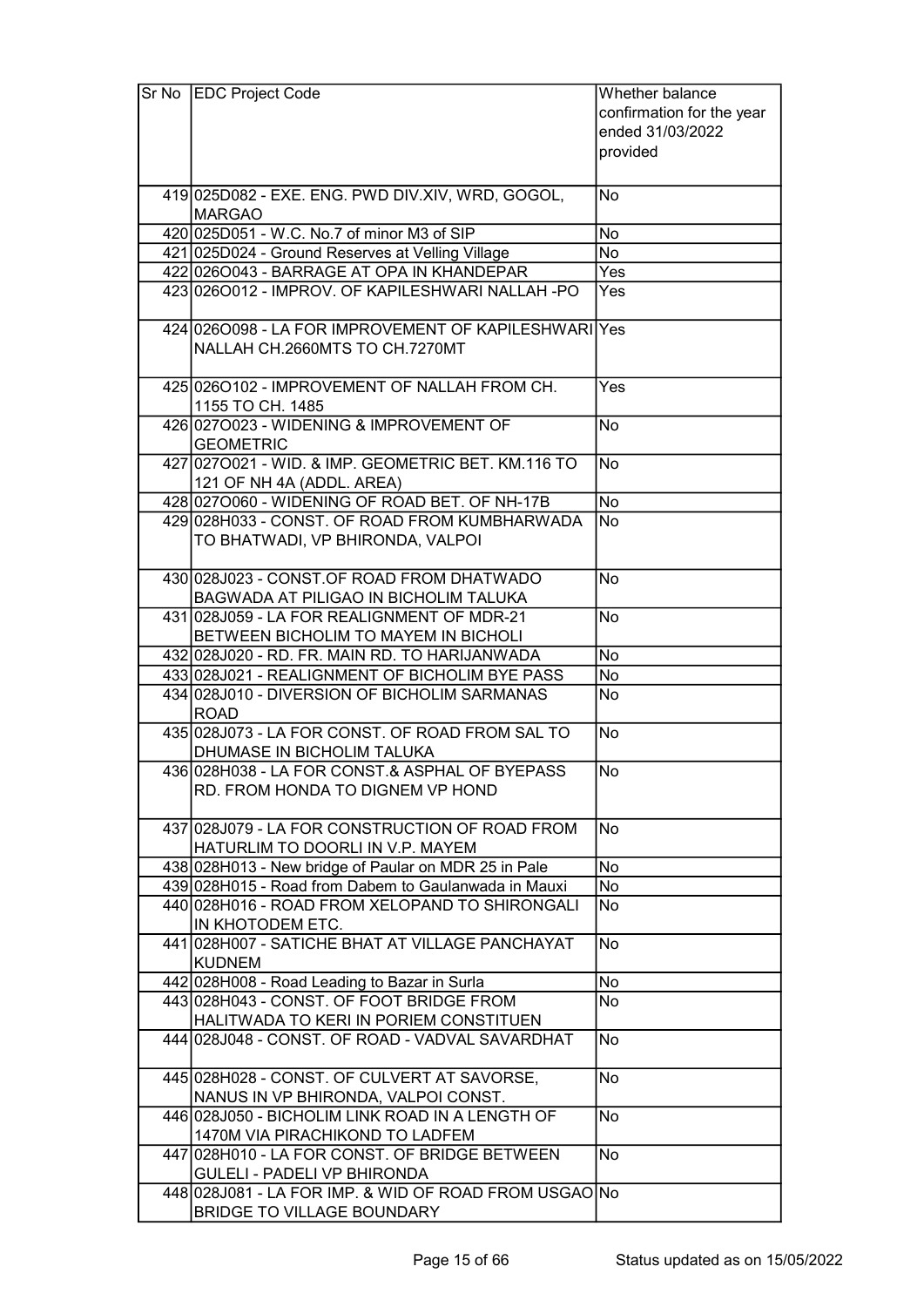| $Sr$ No | <b>EDC Project Code</b>                                                                | Whether balance           |
|---------|----------------------------------------------------------------------------------------|---------------------------|
|         |                                                                                        | confirmation for the year |
|         |                                                                                        | ended 31/03/2022          |
|         |                                                                                        | provided                  |
|         |                                                                                        |                           |
|         | 449 028 J051 - DHANGARWADA ROAD NEAR BICHOLIM                                          | <b>No</b>                 |
|         | IND. ESTATE.                                                                           |                           |
|         | 450 028 J045 - CONST. OF PARALLEL BRIDGE AT                                            | <b>No</b>                 |
|         | <b>BICHOLIM</b>                                                                        |                           |
|         | 451 028 J077LA OF ROAD FROM SHNO.1 TO VHADLI                                           | <b>No</b>                 |
|         | VANDEVTA TEMPLE AT MULGAO, BICHOLIM                                                    |                           |
|         | 452 028 H009 - LA FOR CONST. OF APPROACH RD. AT                                        | <b>No</b>                 |
|         | VELUZ FOOT BRIDGE AT VALPOI                                                            |                           |
|         | 453 028 H025 - CONST. OF RD. LEADING TO AGADVA                                         | No                        |
|         | 454 028 H035 - LA FOR CONST. OF BRIDGE BET. GULELI -                                   | <b>No</b>                 |
|         | PADELI VP BHIRONDA, VALPOI                                                             |                           |
|         | 455 028 J024 - LA FOR CONST. OF RD FROM NANODA TO                                      | <b>INo</b>                |
|         | SAGAR NURSERY VP LATABARCEM<br>456 028 H021 - LA FOR CONST. OF ROAD AT                 | <b>No</b>                 |
|         | THAKARWADA HONDA FROM SANTOSH HOUSE                                                    |                           |
|         | 457 028 J085 - LA FOR CONST.OF NEW CULVERT AT                                          | <b>No</b>                 |
|         | CHICKNEM IN SONSHI GHODBAY IN PALE                                                     |                           |
|         | 458 028 J086 - LA FOR CONST. OF ROAD LEADING FROM                                      | No                        |
|         | VELGUEM SURLA TO MADKAIKARWADA                                                         |                           |
|         | 459 028 J087 - LA FOR CONST. OF ROAD LEADING FROM                                      | <b>No</b>                 |
|         | GURAWWADA IN V.P.KUDNEM IN PALE                                                        |                           |
|         | 460 028 J084 - IMP. & BT ROAD AT DEULWADA UP TO                                        | <b>No</b>                 |
|         | MICHAEL HOUSE IN V. P. NARVA                                                           |                           |
|         | 461 028 J083 - LA FOR CUTTING OF HILL SLOPE PRONE                                      | <b>No</b>                 |
|         | ROAD PILGAO TO SAPTAKOTESHWAR                                                          |                           |
|         | 462 028 J097 - LA FOR CONST. BICHOLIM LINK RD                                          | <b>No</b>                 |
|         | LENGTH 1470 MT.PIRACHI KOND BORDEM                                                     | <b>No</b>                 |
|         | 463 028 H045 - CONST. OF ROAD FROM VANTE VILLAGE<br>TO AMBESHI BRIDGE IN VALPOI        |                           |
|         | 464 028 J099 Land Acquisition for Const. of Tambdo Road to                             | <b>No</b>                 |
|         | V.P.Mulgao in Bicholi                                                                  |                           |
|         | 465 028 J095 - LA FOR ROAD LEADING TO SARDAN IN                                        | No                        |
|         | FANASWADI AT NAVELIM BICHOLIM                                                          |                           |
|         | 466 028 H037 - B.T. ROAD FROM DHANGARWADA,                                             | <b>No</b>                 |
|         | SAWANTWADA, SHELKARWADA V. P. KERI                                                     |                           |
|         | 467 028 J100 - L.A. FOR CONST.OF ROAD LEADING TO                                       | <b>No</b>                 |
|         | AGADYE IN V.P.SURLA IN SANKHALI                                                        |                           |
|         | 468 029 D008 - Main Canal at Dramapur Village                                          | No                        |
|         | 469 029 L001 - WS TO OPA WATER WORK BY PUMPING                                         | No                        |
|         |                                                                                        |                           |
|         | 470 029 L022 - LA FOR CONST. OF BRANCH CANAL                                           | <b>No</b>                 |
|         | CH.18.45 KM OF SIP MAIN AMBA. QUEPE<br>471 029 L014 - TENANTED PEDDY LAND & UNTENANTED | No                        |
|         |                                                                                        |                           |
|         | 472 029 H004 - SIP in Submergence Area at Curcdi                                       | No                        |
|         | 473 030 D084 - South Western Railway to Cansaulim                                      | No                        |
|         | 474 030D102 - South Western Railway between Collem to                                  | No                        |
|         | Vasco                                                                                  |                           |
|         | 475 031 L010 - BOTANICAL GARDEN AT SELAULIM                                            | Yes                       |
|         | 476 032N001 - CONST. OF BUS STAND AT CUSMANE                                           | No                        |
|         | 477 032B005 - LA FOR CONST. OF NEW INTERNATIONAL                                       | (Chanded to 149B076)      |
|         | AIRPORT AT MOPA IN PERNEM TAL.                                                         |                           |
|         | 478 0320039 - CONST. OF WEIGH BRIDGE AT USGAO                                          | <b>No</b>                 |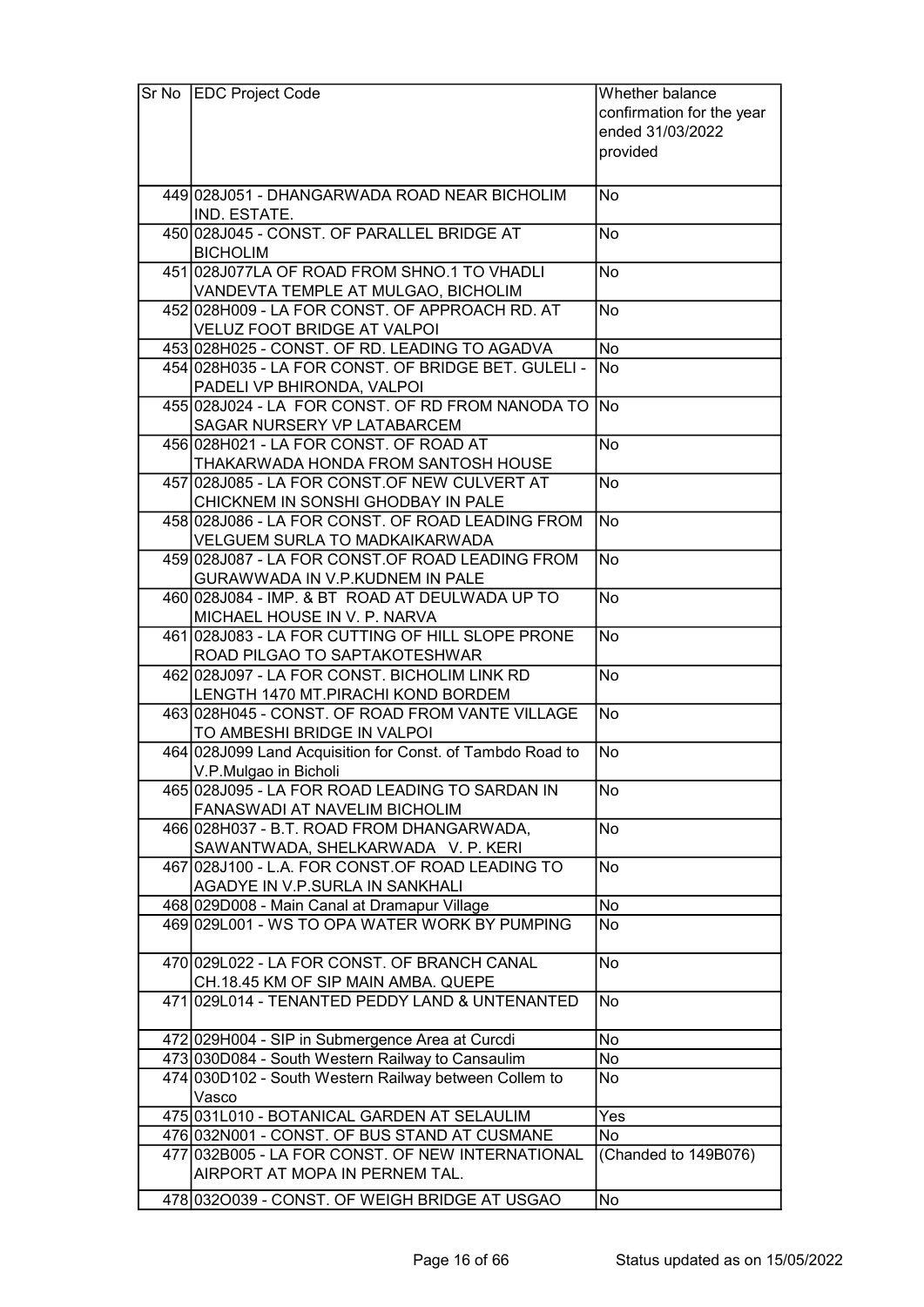| Sr No | <b>EDC Project Code</b>                                     | Whether balance           |
|-------|-------------------------------------------------------------|---------------------------|
|       |                                                             | confirmation for the year |
|       |                                                             | ended 31/03/2022          |
|       |                                                             | provided                  |
|       |                                                             |                           |
|       | 479 032D098 - L.A. FOR EXPANSION OF MARGAO BUS              | No                        |
|       | <b>STAND</b>                                                |                           |
|       | 480 032 H017 - Bus Stand at Honda                           | No                        |
|       |                                                             |                           |
|       | 481 032 H019 - Bus Stand at Valpoi                          | No                        |
|       | 482 032 B007 - Approach Road to Mopa Airport                | No                        |
|       | 483 0320070 - LA FOR ESTABLISHMENT OF TRANS.                | No                        |
|       | OFFICE & OTHER INFRASTRUCTURE                               |                           |
|       | 484 032A038 - Expansion of Mapusa Bus Stand                 | <b>No</b>                 |
|       | 485 032A114 - L.A. FOR CONSTRUCTION OF BUS STAND            | <b>No</b>                 |
|       | AT ALDONA IN BARDEZ, TALUKA                                 |                           |
|       | 486 033 F034 - Institutional Complex at                     | Yes                       |
|       | Curca/Bambolim/Calapur/Taleigao                             |                           |
|       | 487 034 H024 - CONST. OF BRIDGE AT PORIEM, SATTARI          | <b>No</b>                 |
|       | <b>INCL. APPROACHES</b>                                     |                           |
|       | 488 034 F029 - Approaches to Gaundalim, Cumbharjua Bridge   | <b>No</b>                 |
|       |                                                             |                           |
|       | 489 034 H001 - Approaches to Ambeshi - Ganjem Bridge        | No                        |
|       | 490 034 F074 - LA FOR CONST. OF SINGLE LANE BRIDGE          | <b>No</b>                 |
|       | AZOSSIM-MANDUR, VIL. DONGRIM                                |                           |
|       | 491 034A024 - Approaches to Poira - Corjuem Bridge on       | <b>No</b>                 |
|       |                                                             |                           |
|       | Corjuem side                                                |                           |
|       | 492 034 F007 - Road from St. Inez Circle to Miramar Circle  | No                        |
|       | 493 034 J006 - APPROACH ROAD TO AMONA - VIRDI               | No                        |
|       | <b>BRIDGE</b>                                               |                           |
|       | 494 034 L027 - CONSTRUCTION OF FOUR LANE BRIDGE             | <b>No</b>                 |
|       | <b>AT SANGUEM TOWN</b>                                      |                           |
|       | 495 034A004 - Approaches to Poira Khorjuevem Bridge         | <b>No</b>                 |
|       | 496 034A002 - Approcahes to Pirna - Ozrim Bridge Pirna side | <b>No</b>                 |
|       |                                                             |                           |
|       | 497 034 D006 - Market Complex at Cansaulim                  | <b>No</b>                 |
|       | 498 034 B044 - BRIDGE BETWEEN THARMAS TO OZARI              | No                        |
|       | SANGAOWADA IN DHARGAL                                       |                           |
|       | 499 034A105 - LA FOR CONSTRUCTION OF SALVADOR               | <b>No</b>                 |
|       | DO MUNDO - CHODAN BRIDGE                                    |                           |
|       | 500 034 F086 - LA FOR CONSTRUCTION OF ROAD OVER             | <b>No</b>                 |
|       | BRIDGE (ROB) AT LC GATE NO.37                               |                           |
|       | 501 034K019 - LA CONST.OF BRIDGE AT DANDO-MOLLO             | <b>No</b>                 |
|       | IN V.P.VELSAO PALE IN CORTALIM                              |                           |
|       | 502 035 D045 - Proposed Retail Outlet under SC Catagory at  | <b>No</b>                 |
|       | Seraulim                                                    |                           |
|       | 503 036 S023 - PLAYGROUND CUM SPORT COMPLEX - MA Yes        |                           |
|       |                                                             |                           |
|       | 504 037 D087 - EXE. ENG. DIV. IX - WRD, MARGAO              | No                        |
|       | 505 037 D127 - LA FOR CONST. OF 300 M3 CAP. GLR AT          | No                        |
|       |                                                             |                           |
|       | ROULEM IN CURTORIM, SALCETTE                                |                           |
|       | 506 037D142 - LA FOR CONST. OF 400M3 CAP.SUMP               | <b>No</b>                 |
|       | PUMPHOUSE AT CURTORIM                                       |                           |
|       | 507 037 D117 - LA FOR CONST. OF 650M2 RCCOHR &              | <b>No</b>                 |
|       | 800M3 RCC GLR AT MANDOPA, NAVELIM                           |                           |
|       | 508 037D040 - WSS to Moti Dongor, Aquem, Shirvodem Etc.     | <b>No</b>                 |
|       |                                                             |                           |
|       | 509 037D103 - Guest House at Gogol                          | No                        |
|       | 510 037D105 - Improvement of WSS to Old Mardol &            | No                        |
|       | surrounding areas                                           |                           |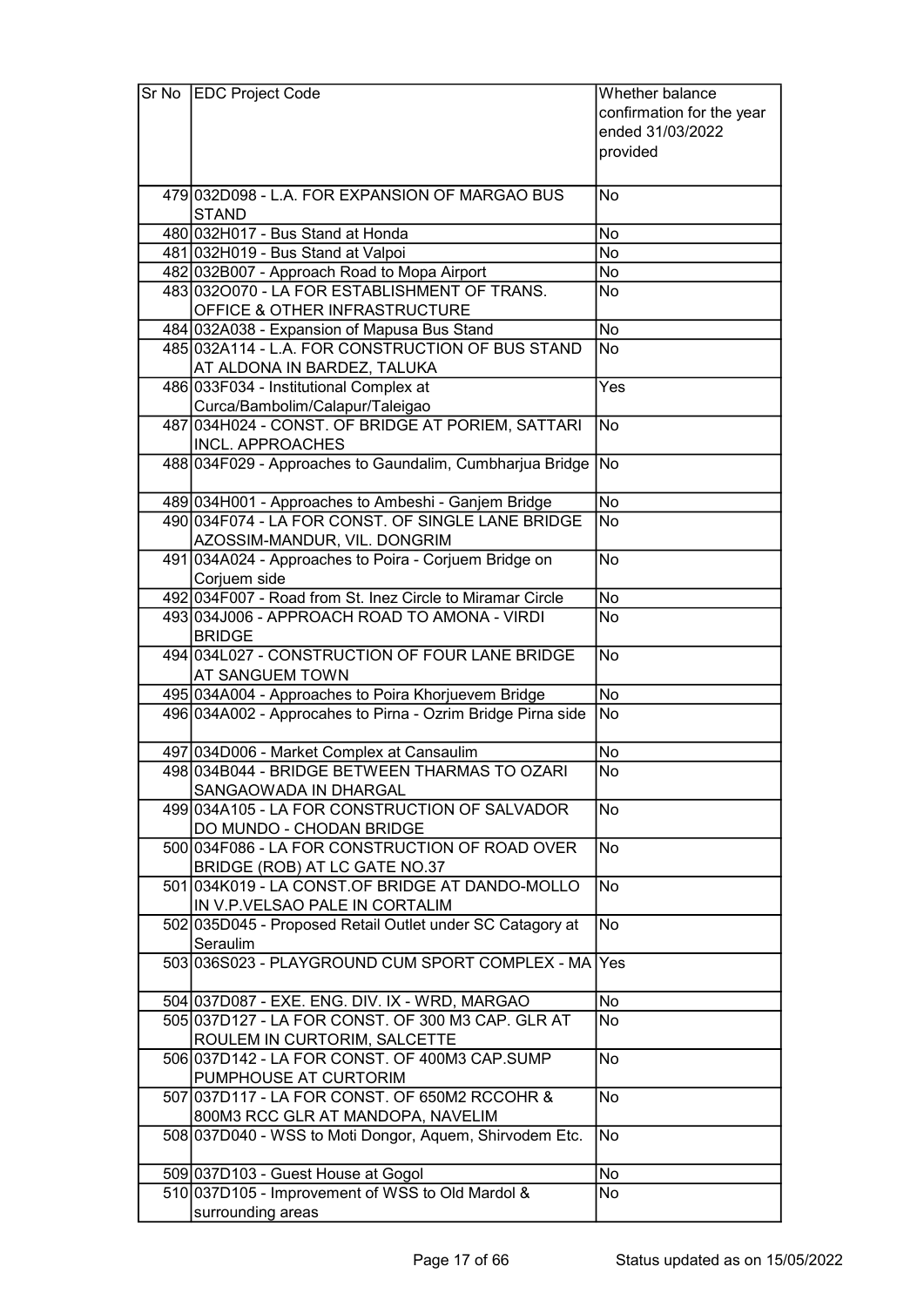| confirmation for the year<br>ended 31/03/2022<br>provided<br>511 037 D171 - LA FOR 500 MM DIA & 400 DIA PIPELINE<br>No<br>FROM GUDI TO ORLIM WSS VELIM<br>512 037 D144 - IMP. OF WSS TO VERNA & SURROUNDING<br><b>No</b><br>AREAS AT HANDKANT, VERNA<br>513 038 Q 007 - SUB STATION AT POINGUINIM IN<br>No<br><b>CANACONA</b><br>514 038D039 - Substation at Cavellosim/Carmona in Salcette<br><b>No</b><br>No<br>515 039 D078 - Construction Road at Aquem, Margao<br>516 039 D108 - 5 LANNING OF RD FR. TOLLEBAND<br>No<br>517 039 D191 - CHTA NO.7, PT SHEET 258 MARGAO<br>No<br>NAVELIM VILLAGE MULTI PUBLIC UTILITY<br>518 040 A 112 - LA FOR CONST. OF SIOLIM DISTRI.<br><b>No</b><br>CH.1.66KM TO 5.455KM (ADDL.AREA)<br>519 040 J102 - CONST.DWC 1LA, ILCAS, ZL, 3R & 4 OF SAL<br>$\overline{No}$<br>DISTRI.OF TIP SAL LATAMBAR<br><b>No</b><br>520 040 J103 - CONST.DWC 1L, 2R, 3R & ITS BRANCHES<br>CH.515M,1290M,2380M SAL LATAM<br>521 040 J104 - CONS.DWC 4R TAKES OFF FROM<br><b>No</b><br>CH.2980M.VADAVAL DISTRI.LATAMBRCEM SAL<br><b>No</b><br>522 040 J105 - CONST.OF SANQUELIM DIST. CH.0.00KM<br>TO 2.33KM BORDE CH.2.33-4.60<br>523 040 J106 - CONST. SANQUELIM DIST. LBMC TIP<br><b>No</b><br>4.600KM.TO 7.360 KM. VILLAGE SARVAN<br>524 040 J107 - CONST. OF DWC 5 R OF VODAVAL DIST.<br><b>No</b><br>OF LBMC OF TIP VILLAGE SAL<br>525 040J108 - DWC 5R, 6R OF SAL DISTRIBUTORY OF<br>No<br>LBMC OF TIP IN SAL VILLAGE<br>526 040 J109 - CONST. DWC 3-L TAKES OFF AT CH.3360M. No<br>OF LBMC OF TIP LATAMBARCEM<br>527 040 J110 - CONSTR. DWC 1-R OFF AT CH.3770 MTS.<br>No<br>OF LBMC OF TIP AT LATAMBARCEM<br>528 040 J111 - CONST. ADVALPAL MINOR CH.0.00<br>No<br>KM.TO3.725 KM.OF TIP PARIA& ADVALPAL<br><b>No</b><br>529 040 J112 - CONST. PILGAO NARVA DIST. SANQUELIM<br>CANAL CH.0.00 TO 4.85KM.SERVAR<br>530 040 J113 - CONST.OF SANQUELIM DIST.OF CH.7.36KM<br>No<br>TO 10.48 SARVAR AND KARAPUR<br>531 040 J114 - LA CONST.OF DWC 1L, 1L/A, 2L, 3R & 4L OF<br><b>No</b><br>SAL DIST.SAL & LATAMBARCEM<br>532 040 J115 - LA FOR CONST. OF DWC 7L & 7L(A) OF SAL<br><b>No</b><br>DIST. OF LBMC OF TIP SALEM<br>533 040 J116 - LA FOR CONST. OF DWC 8L & 8L(A) OF SAL<br><b>No</b><br>DIST. OF LBMC OF TIP SALEM<br>534 040J117 - LA FOR CONST. OF DWC 9T (TAIL MINOR)<br>No<br>CH.0.00M TO 11.30M OF SAL<br>535 040J118 - LA FOR TIP COMPLEX AT DODAMARG IN<br><b>No</b><br>SALEM AND LATAMBARCEM VILLAGE<br><b>No</b><br>536 040 J119 - LA FOR CONST. OF PILGAO NARVA DIST.<br>FROM CH.4085KM TO 12.33KM<br>537 040 J120 - LA CONST. PILGAO NARVA DIST. SAQUELIM No<br>CANAL 23.180-27.00KM. MAYEM | Sr No | <b>EDC Project Code</b> | Whether balance |
|---------------------------------------------------------------------------------------------------------------------------------------------------------------------------------------------------------------------------------------------------------------------------------------------------------------------------------------------------------------------------------------------------------------------------------------------------------------------------------------------------------------------------------------------------------------------------------------------------------------------------------------------------------------------------------------------------------------------------------------------------------------------------------------------------------------------------------------------------------------------------------------------------------------------------------------------------------------------------------------------------------------------------------------------------------------------------------------------------------------------------------------------------------------------------------------------------------------------------------------------------------------------------------------------------------------------------------------------------------------------------------------------------------------------------------------------------------------------------------------------------------------------------------------------------------------------------------------------------------------------------------------------------------------------------------------------------------------------------------------------------------------------------------------------------------------------------------------------------------------------------------------------------------------------------------------------------------------------------------------------------------------------------------------------------------------------------------------------------------------------------------------------------------------------------------------------------------------------------------------------------------------------------------------------------------------------------------------------------------------------------------------------------------------------------------------------------------------------------------------------------------------------------------------------------------------------------------------------------------------------------------------|-------|-------------------------|-----------------|
|                                                                                                                                                                                                                                                                                                                                                                                                                                                                                                                                                                                                                                                                                                                                                                                                                                                                                                                                                                                                                                                                                                                                                                                                                                                                                                                                                                                                                                                                                                                                                                                                                                                                                                                                                                                                                                                                                                                                                                                                                                                                                                                                                                                                                                                                                                                                                                                                                                                                                                                                                                                                                                       |       |                         |                 |
|                                                                                                                                                                                                                                                                                                                                                                                                                                                                                                                                                                                                                                                                                                                                                                                                                                                                                                                                                                                                                                                                                                                                                                                                                                                                                                                                                                                                                                                                                                                                                                                                                                                                                                                                                                                                                                                                                                                                                                                                                                                                                                                                                                                                                                                                                                                                                                                                                                                                                                                                                                                                                                       |       |                         |                 |
|                                                                                                                                                                                                                                                                                                                                                                                                                                                                                                                                                                                                                                                                                                                                                                                                                                                                                                                                                                                                                                                                                                                                                                                                                                                                                                                                                                                                                                                                                                                                                                                                                                                                                                                                                                                                                                                                                                                                                                                                                                                                                                                                                                                                                                                                                                                                                                                                                                                                                                                                                                                                                                       |       |                         |                 |
|                                                                                                                                                                                                                                                                                                                                                                                                                                                                                                                                                                                                                                                                                                                                                                                                                                                                                                                                                                                                                                                                                                                                                                                                                                                                                                                                                                                                                                                                                                                                                                                                                                                                                                                                                                                                                                                                                                                                                                                                                                                                                                                                                                                                                                                                                                                                                                                                                                                                                                                                                                                                                                       |       |                         |                 |
|                                                                                                                                                                                                                                                                                                                                                                                                                                                                                                                                                                                                                                                                                                                                                                                                                                                                                                                                                                                                                                                                                                                                                                                                                                                                                                                                                                                                                                                                                                                                                                                                                                                                                                                                                                                                                                                                                                                                                                                                                                                                                                                                                                                                                                                                                                                                                                                                                                                                                                                                                                                                                                       |       |                         |                 |
|                                                                                                                                                                                                                                                                                                                                                                                                                                                                                                                                                                                                                                                                                                                                                                                                                                                                                                                                                                                                                                                                                                                                                                                                                                                                                                                                                                                                                                                                                                                                                                                                                                                                                                                                                                                                                                                                                                                                                                                                                                                                                                                                                                                                                                                                                                                                                                                                                                                                                                                                                                                                                                       |       |                         |                 |
|                                                                                                                                                                                                                                                                                                                                                                                                                                                                                                                                                                                                                                                                                                                                                                                                                                                                                                                                                                                                                                                                                                                                                                                                                                                                                                                                                                                                                                                                                                                                                                                                                                                                                                                                                                                                                                                                                                                                                                                                                                                                                                                                                                                                                                                                                                                                                                                                                                                                                                                                                                                                                                       |       |                         |                 |
|                                                                                                                                                                                                                                                                                                                                                                                                                                                                                                                                                                                                                                                                                                                                                                                                                                                                                                                                                                                                                                                                                                                                                                                                                                                                                                                                                                                                                                                                                                                                                                                                                                                                                                                                                                                                                                                                                                                                                                                                                                                                                                                                                                                                                                                                                                                                                                                                                                                                                                                                                                                                                                       |       |                         |                 |
|                                                                                                                                                                                                                                                                                                                                                                                                                                                                                                                                                                                                                                                                                                                                                                                                                                                                                                                                                                                                                                                                                                                                                                                                                                                                                                                                                                                                                                                                                                                                                                                                                                                                                                                                                                                                                                                                                                                                                                                                                                                                                                                                                                                                                                                                                                                                                                                                                                                                                                                                                                                                                                       |       |                         |                 |
|                                                                                                                                                                                                                                                                                                                                                                                                                                                                                                                                                                                                                                                                                                                                                                                                                                                                                                                                                                                                                                                                                                                                                                                                                                                                                                                                                                                                                                                                                                                                                                                                                                                                                                                                                                                                                                                                                                                                                                                                                                                                                                                                                                                                                                                                                                                                                                                                                                                                                                                                                                                                                                       |       |                         |                 |
|                                                                                                                                                                                                                                                                                                                                                                                                                                                                                                                                                                                                                                                                                                                                                                                                                                                                                                                                                                                                                                                                                                                                                                                                                                                                                                                                                                                                                                                                                                                                                                                                                                                                                                                                                                                                                                                                                                                                                                                                                                                                                                                                                                                                                                                                                                                                                                                                                                                                                                                                                                                                                                       |       |                         |                 |
|                                                                                                                                                                                                                                                                                                                                                                                                                                                                                                                                                                                                                                                                                                                                                                                                                                                                                                                                                                                                                                                                                                                                                                                                                                                                                                                                                                                                                                                                                                                                                                                                                                                                                                                                                                                                                                                                                                                                                                                                                                                                                                                                                                                                                                                                                                                                                                                                                                                                                                                                                                                                                                       |       |                         |                 |
|                                                                                                                                                                                                                                                                                                                                                                                                                                                                                                                                                                                                                                                                                                                                                                                                                                                                                                                                                                                                                                                                                                                                                                                                                                                                                                                                                                                                                                                                                                                                                                                                                                                                                                                                                                                                                                                                                                                                                                                                                                                                                                                                                                                                                                                                                                                                                                                                                                                                                                                                                                                                                                       |       |                         |                 |
|                                                                                                                                                                                                                                                                                                                                                                                                                                                                                                                                                                                                                                                                                                                                                                                                                                                                                                                                                                                                                                                                                                                                                                                                                                                                                                                                                                                                                                                                                                                                                                                                                                                                                                                                                                                                                                                                                                                                                                                                                                                                                                                                                                                                                                                                                                                                                                                                                                                                                                                                                                                                                                       |       |                         |                 |
|                                                                                                                                                                                                                                                                                                                                                                                                                                                                                                                                                                                                                                                                                                                                                                                                                                                                                                                                                                                                                                                                                                                                                                                                                                                                                                                                                                                                                                                                                                                                                                                                                                                                                                                                                                                                                                                                                                                                                                                                                                                                                                                                                                                                                                                                                                                                                                                                                                                                                                                                                                                                                                       |       |                         |                 |
|                                                                                                                                                                                                                                                                                                                                                                                                                                                                                                                                                                                                                                                                                                                                                                                                                                                                                                                                                                                                                                                                                                                                                                                                                                                                                                                                                                                                                                                                                                                                                                                                                                                                                                                                                                                                                                                                                                                                                                                                                                                                                                                                                                                                                                                                                                                                                                                                                                                                                                                                                                                                                                       |       |                         |                 |
|                                                                                                                                                                                                                                                                                                                                                                                                                                                                                                                                                                                                                                                                                                                                                                                                                                                                                                                                                                                                                                                                                                                                                                                                                                                                                                                                                                                                                                                                                                                                                                                                                                                                                                                                                                                                                                                                                                                                                                                                                                                                                                                                                                                                                                                                                                                                                                                                                                                                                                                                                                                                                                       |       |                         |                 |
|                                                                                                                                                                                                                                                                                                                                                                                                                                                                                                                                                                                                                                                                                                                                                                                                                                                                                                                                                                                                                                                                                                                                                                                                                                                                                                                                                                                                                                                                                                                                                                                                                                                                                                                                                                                                                                                                                                                                                                                                                                                                                                                                                                                                                                                                                                                                                                                                                                                                                                                                                                                                                                       |       |                         |                 |
|                                                                                                                                                                                                                                                                                                                                                                                                                                                                                                                                                                                                                                                                                                                                                                                                                                                                                                                                                                                                                                                                                                                                                                                                                                                                                                                                                                                                                                                                                                                                                                                                                                                                                                                                                                                                                                                                                                                                                                                                                                                                                                                                                                                                                                                                                                                                                                                                                                                                                                                                                                                                                                       |       |                         |                 |
|                                                                                                                                                                                                                                                                                                                                                                                                                                                                                                                                                                                                                                                                                                                                                                                                                                                                                                                                                                                                                                                                                                                                                                                                                                                                                                                                                                                                                                                                                                                                                                                                                                                                                                                                                                                                                                                                                                                                                                                                                                                                                                                                                                                                                                                                                                                                                                                                                                                                                                                                                                                                                                       |       |                         |                 |
|                                                                                                                                                                                                                                                                                                                                                                                                                                                                                                                                                                                                                                                                                                                                                                                                                                                                                                                                                                                                                                                                                                                                                                                                                                                                                                                                                                                                                                                                                                                                                                                                                                                                                                                                                                                                                                                                                                                                                                                                                                                                                                                                                                                                                                                                                                                                                                                                                                                                                                                                                                                                                                       |       |                         |                 |
|                                                                                                                                                                                                                                                                                                                                                                                                                                                                                                                                                                                                                                                                                                                                                                                                                                                                                                                                                                                                                                                                                                                                                                                                                                                                                                                                                                                                                                                                                                                                                                                                                                                                                                                                                                                                                                                                                                                                                                                                                                                                                                                                                                                                                                                                                                                                                                                                                                                                                                                                                                                                                                       |       |                         |                 |
|                                                                                                                                                                                                                                                                                                                                                                                                                                                                                                                                                                                                                                                                                                                                                                                                                                                                                                                                                                                                                                                                                                                                                                                                                                                                                                                                                                                                                                                                                                                                                                                                                                                                                                                                                                                                                                                                                                                                                                                                                                                                                                                                                                                                                                                                                                                                                                                                                                                                                                                                                                                                                                       |       |                         |                 |
|                                                                                                                                                                                                                                                                                                                                                                                                                                                                                                                                                                                                                                                                                                                                                                                                                                                                                                                                                                                                                                                                                                                                                                                                                                                                                                                                                                                                                                                                                                                                                                                                                                                                                                                                                                                                                                                                                                                                                                                                                                                                                                                                                                                                                                                                                                                                                                                                                                                                                                                                                                                                                                       |       |                         |                 |
|                                                                                                                                                                                                                                                                                                                                                                                                                                                                                                                                                                                                                                                                                                                                                                                                                                                                                                                                                                                                                                                                                                                                                                                                                                                                                                                                                                                                                                                                                                                                                                                                                                                                                                                                                                                                                                                                                                                                                                                                                                                                                                                                                                                                                                                                                                                                                                                                                                                                                                                                                                                                                                       |       |                         |                 |
|                                                                                                                                                                                                                                                                                                                                                                                                                                                                                                                                                                                                                                                                                                                                                                                                                                                                                                                                                                                                                                                                                                                                                                                                                                                                                                                                                                                                                                                                                                                                                                                                                                                                                                                                                                                                                                                                                                                                                                                                                                                                                                                                                                                                                                                                                                                                                                                                                                                                                                                                                                                                                                       |       |                         |                 |
|                                                                                                                                                                                                                                                                                                                                                                                                                                                                                                                                                                                                                                                                                                                                                                                                                                                                                                                                                                                                                                                                                                                                                                                                                                                                                                                                                                                                                                                                                                                                                                                                                                                                                                                                                                                                                                                                                                                                                                                                                                                                                                                                                                                                                                                                                                                                                                                                                                                                                                                                                                                                                                       |       |                         |                 |
|                                                                                                                                                                                                                                                                                                                                                                                                                                                                                                                                                                                                                                                                                                                                                                                                                                                                                                                                                                                                                                                                                                                                                                                                                                                                                                                                                                                                                                                                                                                                                                                                                                                                                                                                                                                                                                                                                                                                                                                                                                                                                                                                                                                                                                                                                                                                                                                                                                                                                                                                                                                                                                       |       |                         |                 |
|                                                                                                                                                                                                                                                                                                                                                                                                                                                                                                                                                                                                                                                                                                                                                                                                                                                                                                                                                                                                                                                                                                                                                                                                                                                                                                                                                                                                                                                                                                                                                                                                                                                                                                                                                                                                                                                                                                                                                                                                                                                                                                                                                                                                                                                                                                                                                                                                                                                                                                                                                                                                                                       |       |                         |                 |
|                                                                                                                                                                                                                                                                                                                                                                                                                                                                                                                                                                                                                                                                                                                                                                                                                                                                                                                                                                                                                                                                                                                                                                                                                                                                                                                                                                                                                                                                                                                                                                                                                                                                                                                                                                                                                                                                                                                                                                                                                                                                                                                                                                                                                                                                                                                                                                                                                                                                                                                                                                                                                                       |       |                         |                 |
|                                                                                                                                                                                                                                                                                                                                                                                                                                                                                                                                                                                                                                                                                                                                                                                                                                                                                                                                                                                                                                                                                                                                                                                                                                                                                                                                                                                                                                                                                                                                                                                                                                                                                                                                                                                                                                                                                                                                                                                                                                                                                                                                                                                                                                                                                                                                                                                                                                                                                                                                                                                                                                       |       |                         |                 |
|                                                                                                                                                                                                                                                                                                                                                                                                                                                                                                                                                                                                                                                                                                                                                                                                                                                                                                                                                                                                                                                                                                                                                                                                                                                                                                                                                                                                                                                                                                                                                                                                                                                                                                                                                                                                                                                                                                                                                                                                                                                                                                                                                                                                                                                                                                                                                                                                                                                                                                                                                                                                                                       |       |                         |                 |
|                                                                                                                                                                                                                                                                                                                                                                                                                                                                                                                                                                                                                                                                                                                                                                                                                                                                                                                                                                                                                                                                                                                                                                                                                                                                                                                                                                                                                                                                                                                                                                                                                                                                                                                                                                                                                                                                                                                                                                                                                                                                                                                                                                                                                                                                                                                                                                                                                                                                                                                                                                                                                                       |       |                         |                 |
|                                                                                                                                                                                                                                                                                                                                                                                                                                                                                                                                                                                                                                                                                                                                                                                                                                                                                                                                                                                                                                                                                                                                                                                                                                                                                                                                                                                                                                                                                                                                                                                                                                                                                                                                                                                                                                                                                                                                                                                                                                                                                                                                                                                                                                                                                                                                                                                                                                                                                                                                                                                                                                       |       |                         |                 |
|                                                                                                                                                                                                                                                                                                                                                                                                                                                                                                                                                                                                                                                                                                                                                                                                                                                                                                                                                                                                                                                                                                                                                                                                                                                                                                                                                                                                                                                                                                                                                                                                                                                                                                                                                                                                                                                                                                                                                                                                                                                                                                                                                                                                                                                                                                                                                                                                                                                                                                                                                                                                                                       |       |                         |                 |
|                                                                                                                                                                                                                                                                                                                                                                                                                                                                                                                                                                                                                                                                                                                                                                                                                                                                                                                                                                                                                                                                                                                                                                                                                                                                                                                                                                                                                                                                                                                                                                                                                                                                                                                                                                                                                                                                                                                                                                                                                                                                                                                                                                                                                                                                                                                                                                                                                                                                                                                                                                                                                                       |       |                         |                 |
|                                                                                                                                                                                                                                                                                                                                                                                                                                                                                                                                                                                                                                                                                                                                                                                                                                                                                                                                                                                                                                                                                                                                                                                                                                                                                                                                                                                                                                                                                                                                                                                                                                                                                                                                                                                                                                                                                                                                                                                                                                                                                                                                                                                                                                                                                                                                                                                                                                                                                                                                                                                                                                       |       |                         |                 |
|                                                                                                                                                                                                                                                                                                                                                                                                                                                                                                                                                                                                                                                                                                                                                                                                                                                                                                                                                                                                                                                                                                                                                                                                                                                                                                                                                                                                                                                                                                                                                                                                                                                                                                                                                                                                                                                                                                                                                                                                                                                                                                                                                                                                                                                                                                                                                                                                                                                                                                                                                                                                                                       |       |                         |                 |
|                                                                                                                                                                                                                                                                                                                                                                                                                                                                                                                                                                                                                                                                                                                                                                                                                                                                                                                                                                                                                                                                                                                                                                                                                                                                                                                                                                                                                                                                                                                                                                                                                                                                                                                                                                                                                                                                                                                                                                                                                                                                                                                                                                                                                                                                                                                                                                                                                                                                                                                                                                                                                                       |       |                         |                 |
|                                                                                                                                                                                                                                                                                                                                                                                                                                                                                                                                                                                                                                                                                                                                                                                                                                                                                                                                                                                                                                                                                                                                                                                                                                                                                                                                                                                                                                                                                                                                                                                                                                                                                                                                                                                                                                                                                                                                                                                                                                                                                                                                                                                                                                                                                                                                                                                                                                                                                                                                                                                                                                       |       |                         |                 |
|                                                                                                                                                                                                                                                                                                                                                                                                                                                                                                                                                                                                                                                                                                                                                                                                                                                                                                                                                                                                                                                                                                                                                                                                                                                                                                                                                                                                                                                                                                                                                                                                                                                                                                                                                                                                                                                                                                                                                                                                                                                                                                                                                                                                                                                                                                                                                                                                                                                                                                                                                                                                                                       |       |                         |                 |
|                                                                                                                                                                                                                                                                                                                                                                                                                                                                                                                                                                                                                                                                                                                                                                                                                                                                                                                                                                                                                                                                                                                                                                                                                                                                                                                                                                                                                                                                                                                                                                                                                                                                                                                                                                                                                                                                                                                                                                                                                                                                                                                                                                                                                                                                                                                                                                                                                                                                                                                                                                                                                                       |       |                         |                 |
|                                                                                                                                                                                                                                                                                                                                                                                                                                                                                                                                                                                                                                                                                                                                                                                                                                                                                                                                                                                                                                                                                                                                                                                                                                                                                                                                                                                                                                                                                                                                                                                                                                                                                                                                                                                                                                                                                                                                                                                                                                                                                                                                                                                                                                                                                                                                                                                                                                                                                                                                                                                                                                       |       |                         |                 |
|                                                                                                                                                                                                                                                                                                                                                                                                                                                                                                                                                                                                                                                                                                                                                                                                                                                                                                                                                                                                                                                                                                                                                                                                                                                                                                                                                                                                                                                                                                                                                                                                                                                                                                                                                                                                                                                                                                                                                                                                                                                                                                                                                                                                                                                                                                                                                                                                                                                                                                                                                                                                                                       |       |                         |                 |
|                                                                                                                                                                                                                                                                                                                                                                                                                                                                                                                                                                                                                                                                                                                                                                                                                                                                                                                                                                                                                                                                                                                                                                                                                                                                                                                                                                                                                                                                                                                                                                                                                                                                                                                                                                                                                                                                                                                                                                                                                                                                                                                                                                                                                                                                                                                                                                                                                                                                                                                                                                                                                                       |       |                         |                 |
|                                                                                                                                                                                                                                                                                                                                                                                                                                                                                                                                                                                                                                                                                                                                                                                                                                                                                                                                                                                                                                                                                                                                                                                                                                                                                                                                                                                                                                                                                                                                                                                                                                                                                                                                                                                                                                                                                                                                                                                                                                                                                                                                                                                                                                                                                                                                                                                                                                                                                                                                                                                                                                       |       |                         |                 |
|                                                                                                                                                                                                                                                                                                                                                                                                                                                                                                                                                                                                                                                                                                                                                                                                                                                                                                                                                                                                                                                                                                                                                                                                                                                                                                                                                                                                                                                                                                                                                                                                                                                                                                                                                                                                                                                                                                                                                                                                                                                                                                                                                                                                                                                                                                                                                                                                                                                                                                                                                                                                                                       |       |                         |                 |
|                                                                                                                                                                                                                                                                                                                                                                                                                                                                                                                                                                                                                                                                                                                                                                                                                                                                                                                                                                                                                                                                                                                                                                                                                                                                                                                                                                                                                                                                                                                                                                                                                                                                                                                                                                                                                                                                                                                                                                                                                                                                                                                                                                                                                                                                                                                                                                                                                                                                                                                                                                                                                                       |       |                         |                 |
|                                                                                                                                                                                                                                                                                                                                                                                                                                                                                                                                                                                                                                                                                                                                                                                                                                                                                                                                                                                                                                                                                                                                                                                                                                                                                                                                                                                                                                                                                                                                                                                                                                                                                                                                                                                                                                                                                                                                                                                                                                                                                                                                                                                                                                                                                                                                                                                                                                                                                                                                                                                                                                       |       |                         |                 |
|                                                                                                                                                                                                                                                                                                                                                                                                                                                                                                                                                                                                                                                                                                                                                                                                                                                                                                                                                                                                                                                                                                                                                                                                                                                                                                                                                                                                                                                                                                                                                                                                                                                                                                                                                                                                                                                                                                                                                                                                                                                                                                                                                                                                                                                                                                                                                                                                                                                                                                                                                                                                                                       |       |                         |                 |
|                                                                                                                                                                                                                                                                                                                                                                                                                                                                                                                                                                                                                                                                                                                                                                                                                                                                                                                                                                                                                                                                                                                                                                                                                                                                                                                                                                                                                                                                                                                                                                                                                                                                                                                                                                                                                                                                                                                                                                                                                                                                                                                                                                                                                                                                                                                                                                                                                                                                                                                                                                                                                                       |       |                         |                 |
|                                                                                                                                                                                                                                                                                                                                                                                                                                                                                                                                                                                                                                                                                                                                                                                                                                                                                                                                                                                                                                                                                                                                                                                                                                                                                                                                                                                                                                                                                                                                                                                                                                                                                                                                                                                                                                                                                                                                                                                                                                                                                                                                                                                                                                                                                                                                                                                                                                                                                                                                                                                                                                       |       |                         |                 |
|                                                                                                                                                                                                                                                                                                                                                                                                                                                                                                                                                                                                                                                                                                                                                                                                                                                                                                                                                                                                                                                                                                                                                                                                                                                                                                                                                                                                                                                                                                                                                                                                                                                                                                                                                                                                                                                                                                                                                                                                                                                                                                                                                                                                                                                                                                                                                                                                                                                                                                                                                                                                                                       |       |                         |                 |
|                                                                                                                                                                                                                                                                                                                                                                                                                                                                                                                                                                                                                                                                                                                                                                                                                                                                                                                                                                                                                                                                                                                                                                                                                                                                                                                                                                                                                                                                                                                                                                                                                                                                                                                                                                                                                                                                                                                                                                                                                                                                                                                                                                                                                                                                                                                                                                                                                                                                                                                                                                                                                                       |       |                         |                 |
|                                                                                                                                                                                                                                                                                                                                                                                                                                                                                                                                                                                                                                                                                                                                                                                                                                                                                                                                                                                                                                                                                                                                                                                                                                                                                                                                                                                                                                                                                                                                                                                                                                                                                                                                                                                                                                                                                                                                                                                                                                                                                                                                                                                                                                                                                                                                                                                                                                                                                                                                                                                                                                       |       |                         |                 |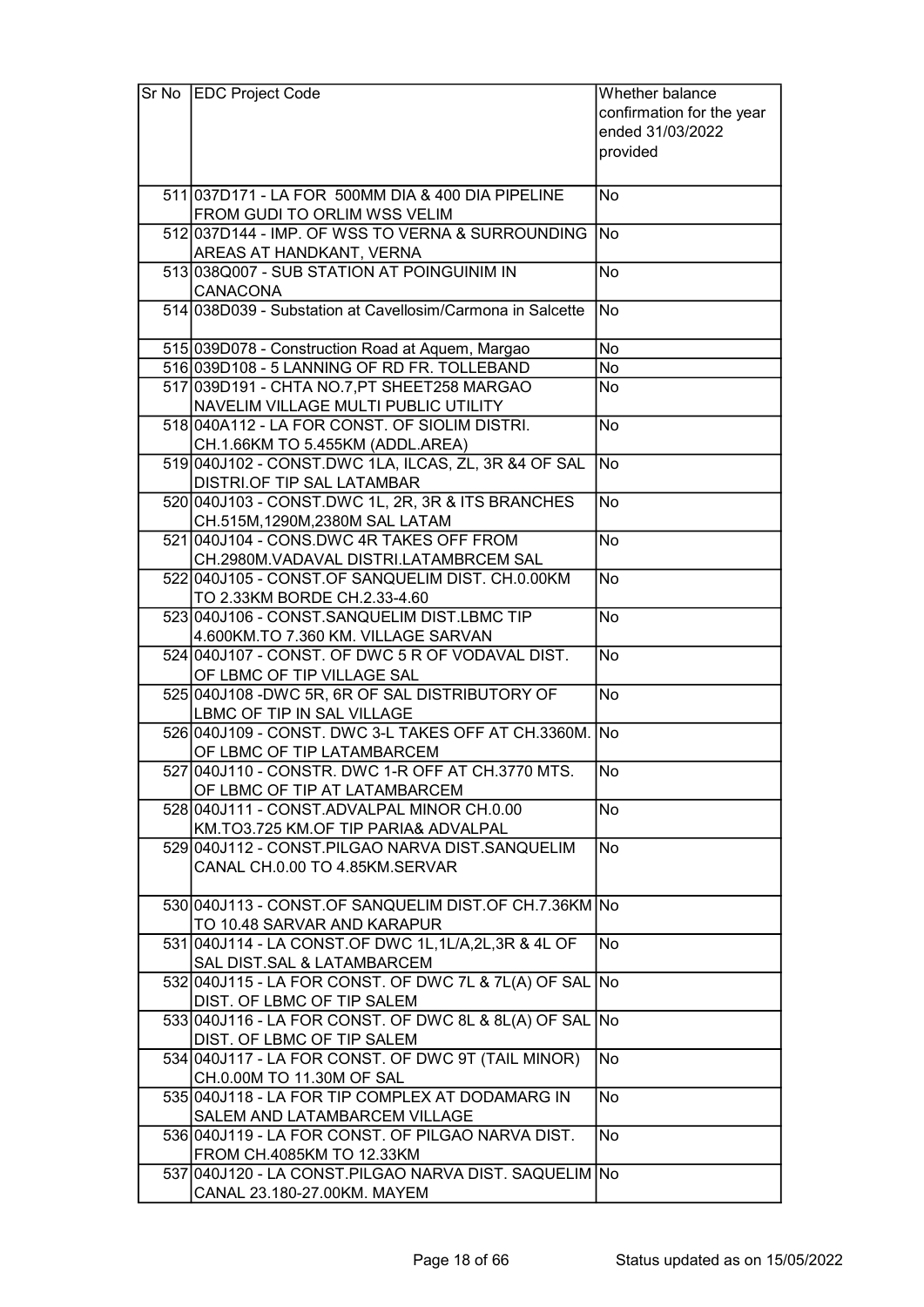| Sr No | <b>EDC Project Code</b>                                                        | Whether balance           |
|-------|--------------------------------------------------------------------------------|---------------------------|
|       |                                                                                | confirmation for the year |
|       |                                                                                | ended 31/03/2022          |
|       |                                                                                | provided                  |
|       |                                                                                |                           |
|       | 538 040 J121 - LA FOR CONST. PILGAO NARVA DIST. OF                             | No                        |
|       | SANQUELIM CH.18.255KM TO 23.180                                                |                           |
|       | 539 040 J122 - LA CONST. PILGAO-NARVA DIST.                                    | <b>No</b>                 |
|       | SANQUELIM CANAL CH.12.330 TO 18.255KM                                          |                           |
|       | 540 040 J123 - LA FOR CONST. BRANCH CANAL                                      | <b>No</b>                 |
|       | CH.4.850KM TO CH.12.330KM PILGAO-NARVA                                         |                           |
|       | 541 040 A033 - Tillari Irrigation Canal Network in Assonora                    | <b>No</b>                 |
|       | 542 040 A037 - LBMC of TIP in Siolim for complition of Canal                   | <b>No</b>                 |
|       | <b>Network</b>                                                                 |                           |
|       | 543 040 A049 - Condtruction of Revora II Dist. of TIP Project in No            |                           |
|       | Revora                                                                         |                           |
|       | 544 040 A050 - Construction of Revora I Dist. in Revora and                    | <b>No</b>                 |
|       | Nanora                                                                         |                           |
|       | 545 040 A095 - LA FOR CONSTRUCTION OF CALANGUTE                                | <b>No</b>                 |
|       | DIST. CH.1285M TO 3400M SALIGAO                                                |                           |
|       | 546 040 A053 - Construction of Siolim Dist. from Ch2.660 to 5                  | No                        |
|       | 547 040 A 100 - LA BASTORA MINOR-3 CH. 175.0M TO                               | <b>No</b>                 |
|       | 3260M OF LBMC OF TIP SALIGAO-ADD                                               |                           |
|       | 548 040 A061 - CONST. OF LBMC OF TIP                                           | No                        |
|       | 549 040 A062 - CONST. OF CALANGUTE DISTR. FR                                   | No                        |
|       | 550 040 A081 - LA CONST. OF BASTORA MINOR 3 CH. 0                              | <b>No</b>                 |
|       | TO 3.10 LBMC OF TIP IN SALIGAO                                                 |                           |
|       | 551 040A087 - LA FOR CONST. OF BASTORA MINOR-1 FR. No                          |                           |
|       | CH.0.0M TO 1310M OF LBMC TIP                                                   |                           |
|       | 552 040 A088 - LA FOR CONST. OF CALANGUTE DIST. FR.                            | No                        |
|       | CH.3.4 KM TO 4.41KM LBMC TIP                                                   |                           |
|       | 553 040 A070 - LA FOR TIVIM MINOR CH.0.00 TO 3.800 KM<br>OF LBMC AT TIVIM      | No                        |
|       | 554 040 A084 - LA FOR CONST. OF LBMC OF TIP CH.28.97                           | No.                       |
|       | TO 30.225 IN CUCHELIM,                                                         |                           |
|       | 555 040 J008 - DWC IL, 2L. LBMC OF TIP-LATMBARCEM                              | No                        |
|       | 556 040A017 - LEFT BANK CANAL AT TIP IN GUIRIM                                 | No                        |
|       | 557 040A018 - LBC of TIP at Bardez                                             | No                        |
|       | 558 040A030 - LBMC of TIP in Mapusa and Siolim                                 | No                        |
|       | 559 040 J019 - DWC AT LBMC OF TIP AT LATAMBARCE                                | No                        |
|       | 560 040 A077 - LA FOR CONST. OF BASTORA MINOR 2                                | No                        |
|       | CH.0.00 TO 2.340 FOR LBMC OF TIP                                               |                           |
|       | 561 040 J012 - IDSTR. OF LBMC IN LATABARCEM-ADV                                | <b>No</b>                 |
|       | 562 040 J018 - DWL OF SANQUELIM OF TIP AT LATAM                                | No                        |
|       | 563 041 D149 - LA FOR CONST. OF NEW ROAD IN VP<br>ASSOLNA, SALCETTE TALUKA     | No                        |
|       | 564 041 D080 - Internal Road at Assolna                                        | No                        |
|       | 565 041 D158 - LA FOR CONSTRUCTION OF ACCESS IN                                | No                        |
|       | S.NO.1/1 OF VILLAGE ASSOLNA                                                    |                           |
|       | 566 042 F010 - Panchayat Ghar at Neura                                         | No                        |
|       | 567 043 J017 - CONST. OF DWC 1L(A), 2L, 3R & 4L OF SAL<br>DISB. OF LBMC OF TIP | No                        |
|       | 568 043 J025 - DWC AND ITS BRANCHES AT SAL-LATA                                | No                        |
|       | 569 043 J031 - DWC AND ITS BRANCHES AT SAL-LATA                                | No                        |
|       | 570 043 J033 - SANQUELIM LMBC FR. BORDE TO                                     | No                        |
|       | <b>ADVALPAL VILLAGE</b>                                                        |                           |
|       | 571 043 J069 CONST. PILGAO-NARVA DIST. SANQUELIM                               | No                        |
|       | LBMC OF TIP                                                                    |                           |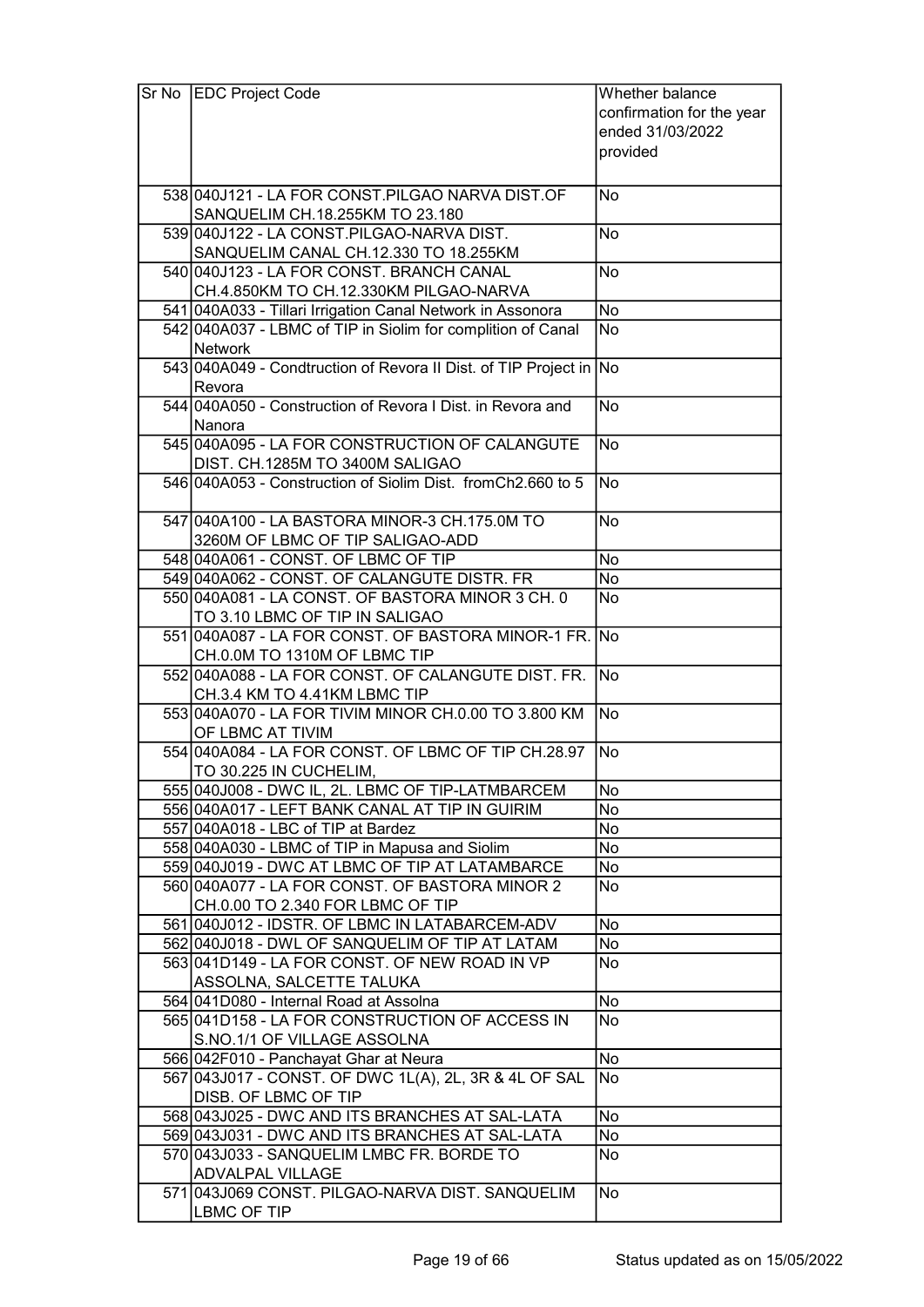| Sr No | <b>EDC Project Code</b>                                                              | Whether balance           |
|-------|--------------------------------------------------------------------------------------|---------------------------|
|       |                                                                                      | confirmation for the year |
|       |                                                                                      | ended 31/03/2022          |
|       |                                                                                      | provided                  |
|       |                                                                                      |                           |
|       | 572 043 J075 - LA FOR CONS. OF PILGAO-NARVA DIST.                                    | <b>No</b>                 |
|       | SANQUELIM CH.12.330 TO 18.255                                                        |                           |
|       | 573 043 060 - LA FOR CONST. OF DWC 7L&7L(A) OF SAL                                   | <b>No</b>                 |
|       | DISTRB. OF LBMC OF TIP SALEM                                                         |                           |
|       | 574 043 J061 - LA FOR CONST. OF DWC 8L&8L(A) OF SAL                                  | <b>No</b>                 |
|       | DISTRB. OF LBMC OF TIP SALEM                                                         |                           |
|       | 575 043 J035 - SANQUELIM DIST. OF LBMC OF TIP                                        | No                        |
|       | 576 043 036 - DWC 5 R OF VODALAT DIST. OF LBMC                                       | <b>No</b>                 |
|       | 577 043 J042 - DWC 6R - SAL DISTRIBUTORY OF LBMC OF No                               |                           |
|       | TIP                                                                                  |                           |
|       | 578 043 J043 - CONST. OF DWC 3L, LBMC OF TIP,                                        | <b>No</b>                 |
|       | <b>LATABARCEM VILLAGE</b>                                                            |                           |
|       | 579 043 J047 - CONST. OF ADVALPAL MINOR OF LBMC                                      | <b>No</b>                 |
|       | OF TIP OF PIRNA                                                                      |                           |
|       | 580 043 J054 - CONT. OF SANQLI DIST. OF LBMC TIP CH.                                 | <b>No</b>                 |
|       | 7.36 TO 10.48, SARVAN/KARAP                                                          |                           |
|       | 581 043 J046 - CONST. OF DWC TIP AT LATAMBARCEM                                      | No                        |
|       | 582 043 J066 - LA FOR CONST. OF PILGAO NARVA DIST.                                   | <b>No</b>                 |
|       | FROM CH.4.85KM TO 12.33 KM                                                           |                           |
|       | 583 043 058 - LA FOR CONST. OF DWC 1L, 1-L/A, 2L, 3R &                               | <b>No</b>                 |
|       | 4LOF SAL, LBMC OF TIP, PH II<br>584 043 J064 - LA FOR CONST. OF DWC 9T SAL DIST.     | <b>No</b>                 |
|       | LBMC OF TIP IN BICHOLIM TALUKA                                                       |                           |
|       | 585 043 J052 - CONT. OF PILGAO-NARVA DISTRIBUTORY                                    | <b>No</b>                 |
|       | OF SANQUELIM BRANCH CANAL                                                            |                           |
|       | 586 043 J074 - L.A. FOR CONST. OF NARVA PILGAO OF                                    | No                        |
|       | SANQUILIM 18.255 TO 23.180                                                           |                           |
|       | 587 043 J092 - LA CONST.OF PILAGAO-NARVA                                             | No                        |
|       | DISTRIBUTORY 4.850 TO12.330 PHASE II                                                 |                           |
|       | 588 043 J065 - LA FOR TIP COMPLEX AT DODAMARG IN                                     | No                        |
|       | SALEM & LATAMBAREM IN BICHOLIM                                                       |                           |
|       | 589 044A099 - LA FOR SETTING UP GARBAGE SORTING & No                                 |                           |
|       | RE-CYCLING 38/1 V.P. PILERNE                                                         |                           |
|       | 590 044A097 - LA FOR MARKET COMPLEX IN SURVEY                                        | <b>No</b>                 |
|       | NO.469/5 TO29 AT CALANGUTE BARDEZ                                                    |                           |
|       | 591 044A023 - Road in Village Guirim in Bardez                                       | No                        |
|       | 592 045 H003 - Augmentation of Water in RBMC at Padocem                              | No                        |
|       |                                                                                      |                           |
|       | 593 047 D067 - Sarvajanik Shree Ganeshotsav Mandal,                                  | <b>No</b>                 |
|       | Aquem, Margao                                                                        |                           |
|       | 594 048 D071 - Extension of Burial Ground for Margao                                 | No                        |
|       | 595 0490046 - GARBAGE SCHEME AT VELING                                               | No                        |
|       | 596 0490036 - CONST. OF CATTLE POUND IN VELING                                       | No                        |
|       | 597 0490037 - CONSTR. OF ROAD AT MANGUESHI -                                         | No                        |
|       | <b>PRIOL</b>                                                                         |                           |
|       | 598 050 D031 - Multipurpose Ground at 4th Ward in Colva                              | <b>No</b>                 |
|       | 599 050 D169 - LA FOR SEGREGATION OF DRY WASTE AT No                                 |                           |
|       | COLVA IN SY. NO.11/6 & 8<br>600 051 D068 - Construction of Cattle Pond and Panchayat | <b>No</b>                 |
|       | Ghar                                                                                 |                           |
|       | 601 052A057 - Road at Mae de Deus Wada in Saligao                                    | No                        |
|       | 602 052A010 - Football Ground at Sangolda                                            | No                        |
|       | 603 053 F014 - Market Complex & Panchayat Ghar at Calapur                            | No                        |
|       |                                                                                      |                           |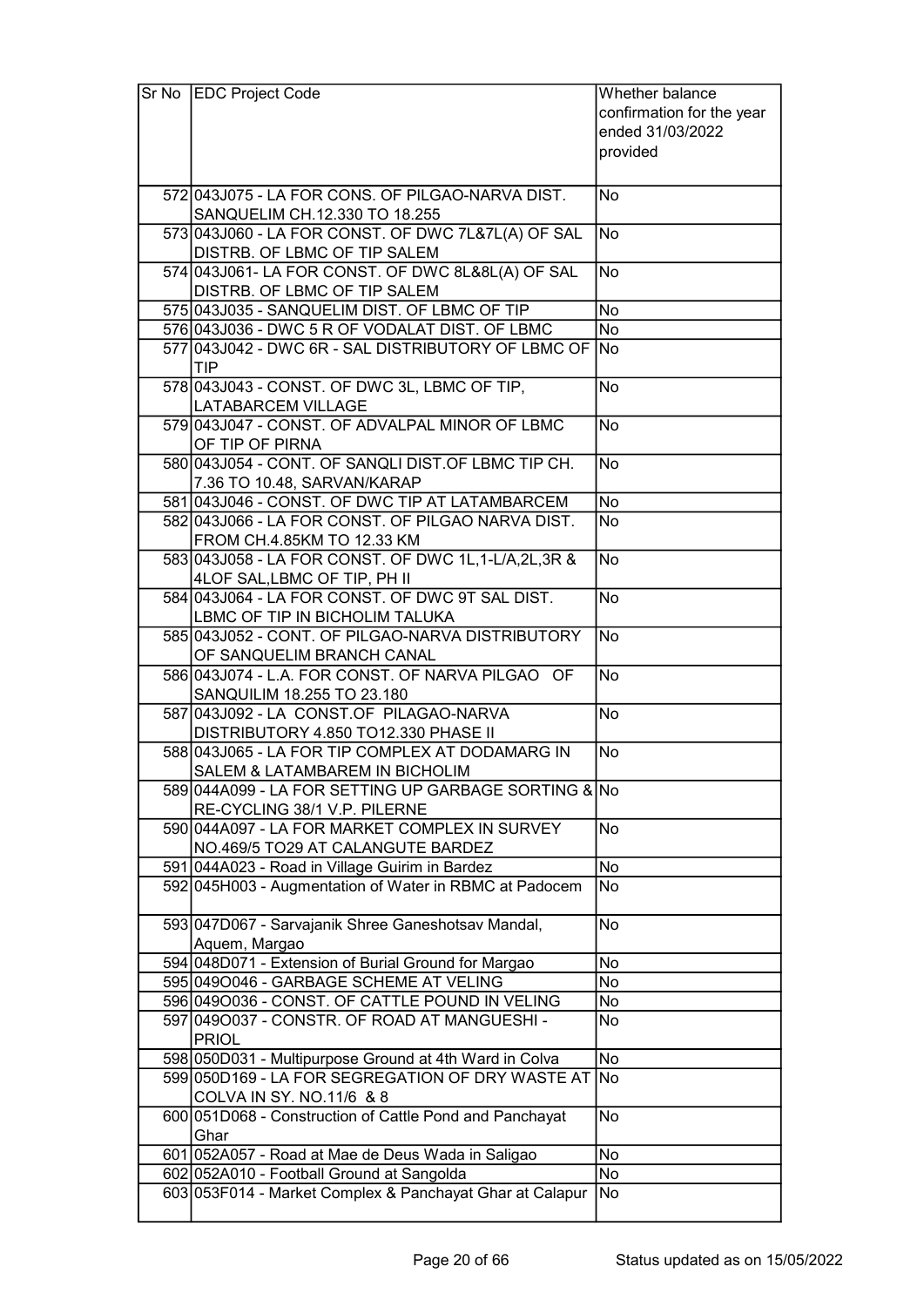| Sr No | <b>EDC Project Code</b>                                      | Whether balance           |
|-------|--------------------------------------------------------------|---------------------------|
|       |                                                              | confirmation for the year |
|       |                                                              | ended 31/03/2022          |
|       |                                                              | provided                  |
|       |                                                              |                           |
|       | 604 054 D053 - Market Complex at Chinchinim                  | No                        |
|       | 605 054 D112 - CONST. OF NEW ROAD AT 2ND PAVLEM,             | <b>No</b>                 |
|       | <b>CHINCHINIM</b>                                            |                           |
|       | 606 055 S022 - FOOTBALL GROUND AT VERNA                      | No                        |
|       | 607 056D035 - Land Acquisition bearing Survey No.3/2 in      | <b>No</b>                 |
|       | Village Panchayat Raia                                       |                           |
|       | 608 056 D170 - LA DEVELOPMENT OF SPACE FOR ST                | <b>No</b>                 |
|       | COMMUNITY BAREBHATT S.NO269/1 RAIA                           |                           |
|       | 609 057A048 - Construction of Cattle Pond at Cruz Wado       | No                        |
|       | 610 057A072 - LA FOR CONST. OR ROAD AT                       | <b>No</b>                 |
|       | MOLLEMBHAT, SALIGAO                                          |                           |
|       | 611 0580040 - HINDI CREMATORIUM, KABRASTAN-CUR               | <b>No</b>                 |
|       | 612 059 F005 - Public Toilet at Village Carambolim           | No                        |
|       | 613 060A041 - Setting up of I.T. Park at Soccorro            | No                        |
|       | 614 061 B001 - Dhargal and Tivim                             | No                        |
|       | 615061D176 LA FOR SETTING UP OF PERMANENT                    | <b>No</b>                 |
|       | CAMPUS OF NIT AT CUNCOLIM GOA                                |                           |
|       | 616 062 Q 036 - LA OF 1700 SQ. MTS SURVEY NO. 124/4          | Yes                       |
|       | VILLAGE SALERI, COLA OF CANACONA                             |                           |
|       | 617 062D019 - Land Acquisition at Cutbona                    | Yes                       |
|       |                                                              |                           |
|       | 618 062D161 - LA FOR EXPANSION OF FISHERIES                  | Yes                       |
|       | PROJECT IN VELIM, CUTBONA, SALCETE                           |                           |
|       | 619 063 H026 - CONST. OF OP. TYPE BHANDARA-SAVA              | <b>No</b>                 |
|       | 620 063 J049 - VALUATION OF DESILT OF NALLAH FROM            | <b>No</b>                 |
|       | RD CULVERT TO BICHOLIM RIVER                                 |                           |
|       | 621 0630064 - AUG. OF OPA WATER FROM GANJEM                  | <b>No</b>                 |
|       | <b>BANCH</b>                                                 |                           |
|       | 622 063 J013 - DISILTING RD. AT BICHOLIM, BHAND              | <b>No</b>                 |
|       | 623 063 J016 - ASSONORA WATER FR. CHAPORA-AMTHA              | No                        |
|       |                                                              |                           |
|       | 624 063 J070 L. A. FOR FLOOD CONTROL TO VALVANTA             | <b>No</b>                 |
|       | <b>IN BICHOLIM</b>                                           |                           |
|       | 625 063 J071 L.A. FOR DESILTING & WIDENING OF                | <b>No</b>                 |
|       | NALLAH NEAR SHANT                                            |                           |
|       | 626 063 J072 L.A. FOR FLOOD CONTROL WORKS AT                 | No                        |
|       | <b>BICHOLIM TALUKA</b>                                       |                           |
|       | 627 063 H040 - LA FOR LIFT IRRIGATION SCHEME AT              | <b>No</b>                 |
|       | NAYAWADA, NANUS, VP BHIRONDA                                 |                           |
|       | 628 064 D005 - Ring Road, Missing Rehabilitation of Hutments | Yes                       |
|       | at Margao                                                    |                           |
|       | 629 066 F073 - LA FOR DEVELOPMENT OF                         | <b>No</b>                 |
|       | BEAUTIFICATION AT MIRAMAR (PT SHEET NO.116)                  |                           |
|       | 630 066 F085 - LA FOR REDEVELOPMENT OF PANAJI                | No                        |
|       | MUNICIPAL MARKET - PHASE III                                 |                           |
|       | 631 066 F057 - LA FOR DRY RECYCLABLE MATERIAL                | <b>No</b>                 |
|       | STORING CENT & COMPOST ST. FOR CCP                           |                           |
|       | 632 066 F026 - Landfill and Solid Waste Mgt. at Bainguinim   | No                        |
|       | 633 066 F035 - DISP. OF NON BIODEGRADABLE SOLID              | <b>No</b>                 |
|       | WASTE AT DONA PAULA                                          |                           |
|       | 634 067 D061 - STATE OF ART LIBRARY AT MARGAO                | No                        |
|       | 635 067 D032 - Ravindra Bhavan at Margao                     | No                        |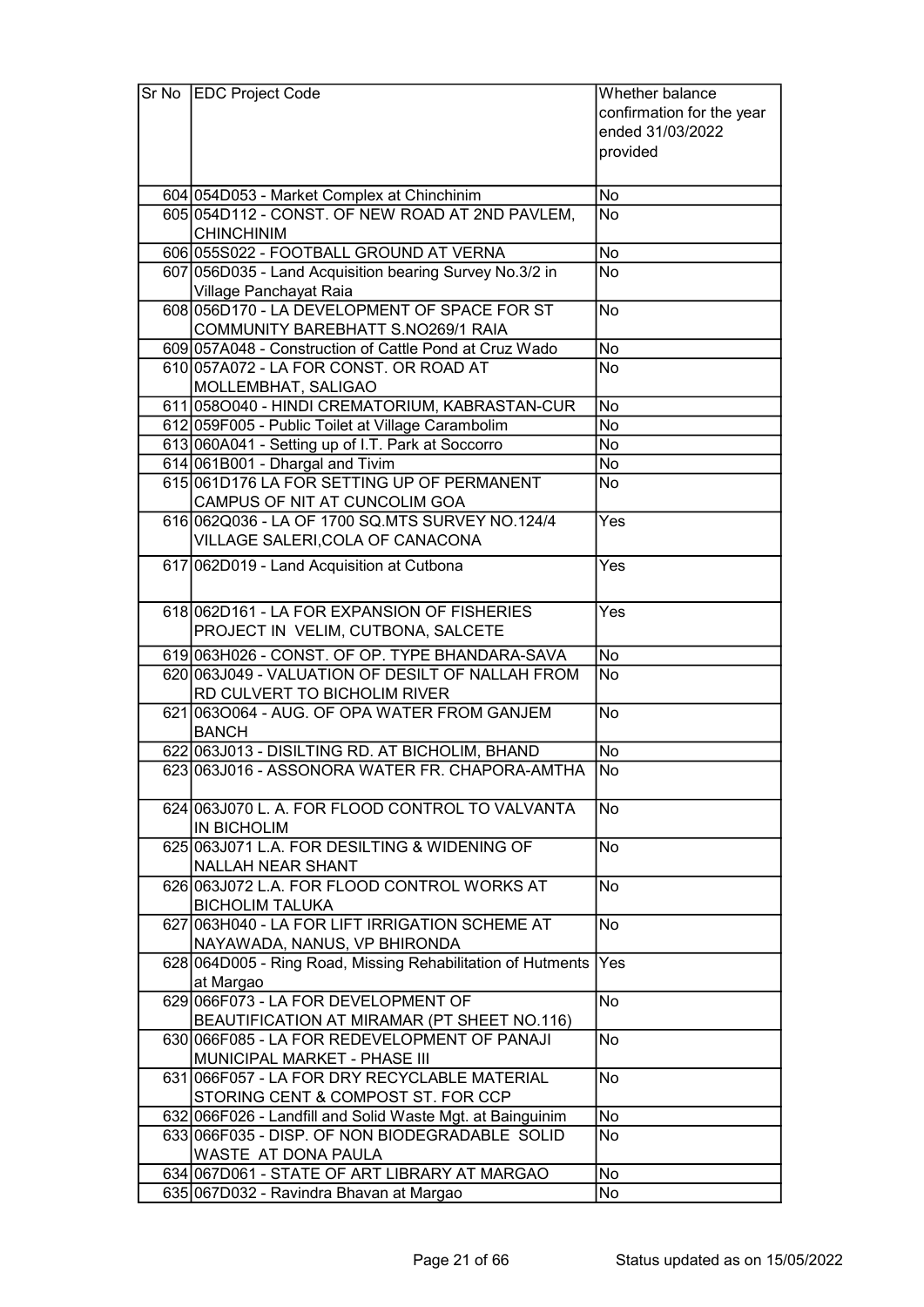| Sr No | <b>EDC Project Code</b>                                      | Whether balance           |
|-------|--------------------------------------------------------------|---------------------------|
|       |                                                              | confirmation for the year |
|       |                                                              | ended 31/03/2022          |
|       |                                                              | provided                  |
|       |                                                              |                           |
|       | 636 067A064 - CONST. OF MINI KALA BHAVAN AT                  | <b>No</b>                 |
|       | <b>MAPUSA</b>                                                |                           |
|       | 637 0680033 - CONST. OF RD. VARCHAWADA-BHOMA                 | No                        |
|       | 638 0680034 - IMPR. OF ADOOLDY, BHOMA, TIVREM                | No                        |
|       | 639 068 F054 - IMPLEMENTATION OF SEWAGE SCHEME               | No                        |
|       | TALEGAO - DONA PAULA                                         |                           |
|       | 640 068 F070 - WD III - PWD - PHE - ST. INEZ, PANAJI         | <b>No</b>                 |
|       | 641 068 F052 - IMPROVEMENT OF WSS - CUMBHARJUA -             | <b>No</b>                 |
|       | <b>GAUNDALI</b>                                              |                           |
|       | 642 068 0044 - AUG. & IMP. OF WSS TO KHANDPABANDH            | No                        |
|       |                                                              |                           |
|       | 643 068 0045 - SULABH SAUCHALAY COMP. SHAPUR                 | No                        |
|       | 644 068 F076 - LA FOR IMP. OF SEWAGE SCHEME                  | No                        |
|       | TALEIGAO, DONAPAULA AND CARANZALEM                           |                           |
|       | 645 068 F022 - Aug. of Opa WSS of Conveying Main from        | <b>No</b>                 |
|       | Chimbel                                                      |                           |
|       | 646 068 F036 - Improvement of WSS in Merces                  | No                        |
|       | 647 068 F055 - IMP. OF WS TO TALAULIM-CURCA,                 | <b>No</b>                 |
|       | TISWADI.                                                     |                           |
|       | 648 0680006 - IMPROVEMENT OF PONDA ZONAL                     | <b>No</b>                 |
|       | <b>NETWORK</b>                                               |                           |
|       | 649 068 0061 - CONST. OF 10 MLD WTP-MAISAL DAM               | No                        |
|       | 650 068 F020 - Laying of Conveying Main from Curti to Panaji | <b>No</b>                 |
|       | at Carambolim                                                |                           |
|       | 651 068 F067 - LA FOR LAYING ADDL. CONVEYING MAIN            | $\overline{No}$           |
|       | FOR SUPPLYING TO PANAJI CITY                                 |                           |
|       | 652 068 F082 - LA FOR SEWAGE SCHEME FOR TALEIGAO, No         |                           |
|       | DONAPAULA&CARANZALEM PHASE III                               |                           |
|       | 653 068 0126 - ADDITIONAL LA CONST 25 MLD WATER              | <b>No</b>                 |
|       | TREAT PLANT MADAI RIVER GANJEM                               |                           |
|       | 654 068 0114 - LA FOR CONST. OF 25 MLD WATER                 | No                        |
|       | <b>TREATMENT PLANT ON MADAI RIVER GANJE</b>                  |                           |
|       | 655 068 0125 Land Acq. for Consts of 800 cu.m. G.L.R. at     | <b>No</b>                 |
|       | Shantinagar Ponda                                            |                           |
|       | 656 068 F012 - L.A. FOR AUG. AT OPA W.S.S. LAYING &          | <b>No</b>                 |
|       | CON. FROM CUNDAIM TO PANAJI                                  |                           |
|       | 657 068A003 - WATER SUPPLY SCHEME OPA, PWD,                  | No                        |
|       | <b>WARD III</b>                                              |                           |
|       | 658 069 B015 - Govt. High School at Hankhnae, Pernem         | Yes                       |
|       | 659 069 F062 - LA FOR COSNT. OF GOVT. PRIMARY                | Yes                       |
|       | SCHOOL BLDG. AT ST. ESTEVAM, TISWA                           |                           |
|       | 660 069 S044 - LA FOR PG & SCHOOL PHY. ACTIVITIES TO Yes     |                           |
|       | GPS, AKHADA, ST. ESTEVAM,                                    |                           |
|       | 661 069 S042 - CONST. OF NEW SCHOOL BLDG. &                  | Yes                       |
|       | PLAYGROUND FOR GPS GHODKE, BALLI.                            |                           |
|       | 662 069 S041 - PLAYGROUND FOR GHS AQUEM,                     | Yes                       |
|       | VIDYANAGAR, MARGAO                                           |                           |
|       | 663 069 A039 - Government Primary School, Barburdem.         | Yes                       |
|       | Moira                                                        |                           |
|       | 664 069 B074 - LAND ACQUISITION FOR GPMS NAGZAR              | Yes                       |
|       | <b>PERNEM</b>                                                |                           |
|       | 665 069 H039 - LA FOR GPVT. PRIMARY SCHOOL,                  | Yes                       |
|       | VELGUEM IN SATTARI TALUKA.                                   |                           |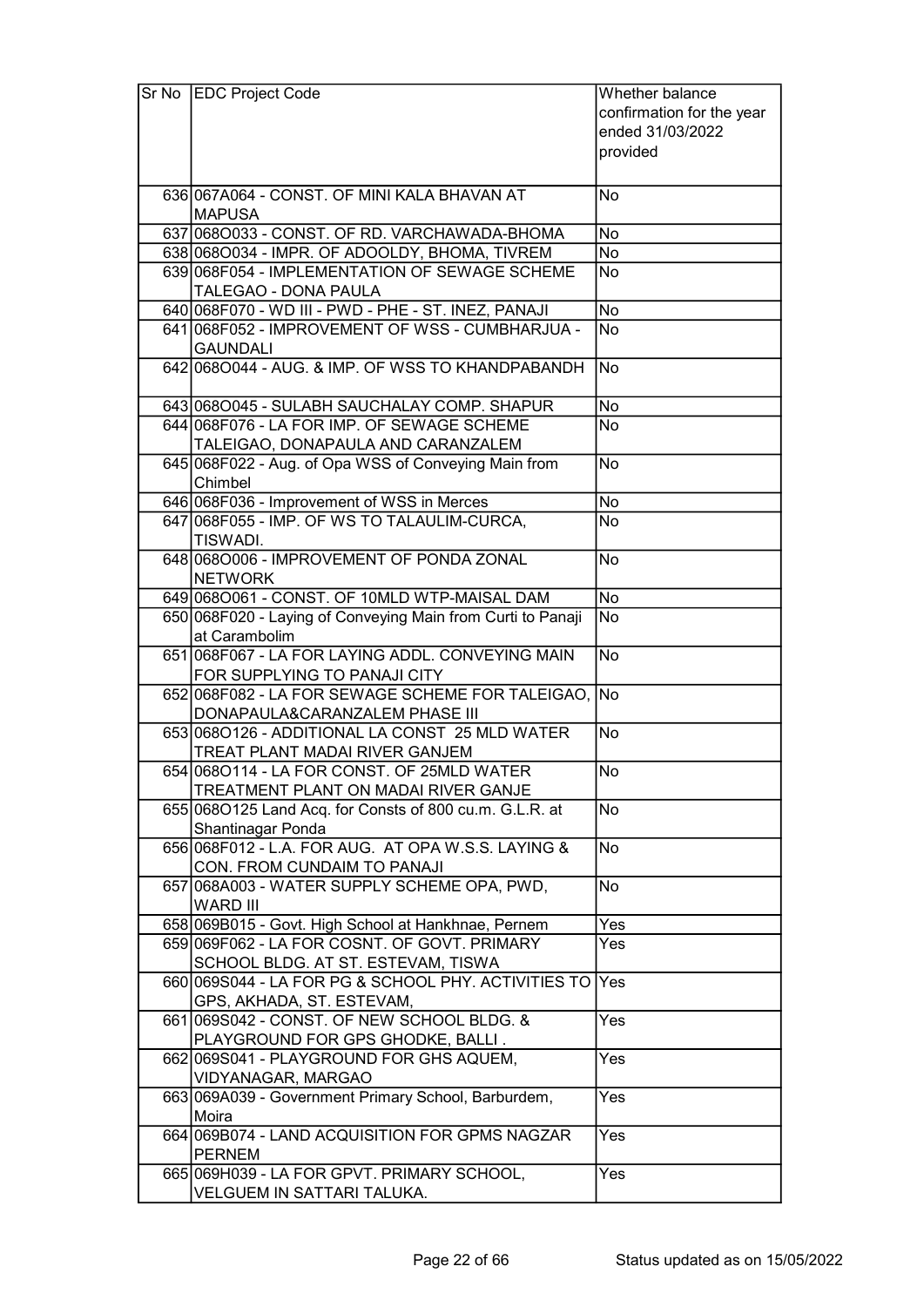| Sr No | <b>EDC Project Code</b>                                                        | Whether balance           |
|-------|--------------------------------------------------------------------------------|---------------------------|
|       |                                                                                | confirmation for the year |
|       |                                                                                | ended 31/03/2022          |
|       |                                                                                | provided                  |
|       |                                                                                |                           |
|       | 666069Q004 - GOVT. HIGH SCHOOL SHRISHTAHL -                                    | Yes                       |
|       | <b>CANACONA</b>                                                                |                           |
|       | 667 069 0007 - G.H.S. BUILDING AT JUNA BAZAR PONDA                             | Yes                       |
|       | 668 069 F037 - Integrated School Complex at Cujira,                            | Yes                       |
|       | Bambolim                                                                       |                           |
|       | 669 069 B045 - LA FOR GPS VAIDONGAR, PARCEM IN                                 | Yes                       |
|       | <b>PERNEM TALUKA</b>                                                           |                           |
|       | 670 069 B042 - LA FOR EXTENSION OF GPMS, ALORNA IN                             | Yes                       |
|       | <b>PERNEM</b><br>671 069 B041 - LA OF 272 SQ. MTRS. FOR CONST. OF GPS          | Yes                       |
|       | AT KANAIKWADA, MORJEM                                                          |                           |
|       | 672 069 H042 - LA FOR CONST. OF CLASSROOM AT GPS,                              | Yes                       |
|       | <b>BHAGWADA, MORLEM, SATTARI</b>                                               |                           |
|       | 673 069 B054 - LA FOR CONST. OF EXTENSION OF                                   | Yes                       |
|       | EXISTING SCHOOL BLDG. GPS - AROBA                                              |                           |
|       | 674 069 B051 - LA FOR CONST. OF GPS, BHENDALE,                                 | Yes                       |
|       | OZARI IN PERNEM TALUKA                                                         |                           |
|       | 675 069 L023 LA FOR G.P.S. AT DEVREM NETRAVALI,                                | Yes                       |
|       | <b>SANGUEM</b>                                                                 |                           |
|       | 676 069 J068 - LA FOR GHS MULGAO IN BICHOLIM<br><b>TALUKA</b>                  | Yes                       |
|       | 677 070 F016 - Panchayat Ghar at Taleigao                                      | No                        |
|       | 678 071 J030 - ACQUISITION OF LAND AT COTOMBI                                  | No                        |
|       | 679 072H020 - housing Scheme at Padocem                                        | No                        |
|       | 680 072 A083 - LA UNDER                                                        | No                        |
|       | SY.NO.353,292/1(PART),291(PART),287/1 ETC AT                                   |                           |
|       | <b>COLVALE</b>                                                                 |                           |
|       | 681 072F050 - LAND AT NEURA-O-PIQUENO VILLAGE                                  | No                        |
|       | 682 072B004 - LA AT DHARGAL VILLAGE, SY.NO.35/1,                               | No                        |
|       | 35/1A, 35/1B, 36/1, 36/2, ETC.                                                 |                           |
|       | 683 0720065 - LA AT USGAO VILLAGE IN PONDA                                     | No                        |
|       | 684 072J076 - LA SURVEY NO.192/1(P) TO 8 & NO.194 IN                           | No                        |
|       | MULGAO IN BICHOLIM TALUKA                                                      |                           |
|       | 685 072A044 - Pilerne Village Bardez S.No.31/1                                 | $\overline{No}$           |
|       | 686 073 F089 Land Acq for portion of existing road in sr. no.1/1               | No                        |
|       | Durgawa<br>687 073 F088 - LA for Widening of existing Road from                | No                        |
|       | Cocochin Bar to Taleigao                                                       |                           |
|       | 688 073 F090 - LA for Development & Beautification of area at                  | No                        |
|       | Miramar, Panaji                                                                |                           |
|       | 689 073 F084 - LA FOR CONSTRUCTION OF TRAFFIC                                  | No                        |
|       | ISLAND AT ALTINHO OPP. ELECTR.DEPT                                             |                           |
|       | 690 073 F008 - TALEIGAO CHURCH JUNT. TO                                        | No                        |
|       | CARANZALEM                                                                     |                           |
|       | 691 073 F069 - LA FOR CONST. OF ROAD BEHIND GOVT.                              | No                        |
|       | QRTRS. NEAR MOSQUE AT BHATULEM                                                 |                           |
|       | 692 073 F066 - IMP. OF EXIS.RD. TO BARTHOLOMEW HS & No                         |                           |
|       | NEW RD. UPTO CHRCH AT CHODAN<br>693 073 F060 - CONST. OF NEW RD. FR KANDLEM SL | No                        |
|       | GATE TO ST. SEBES. CHPL. CHODAN                                                |                           |
|       | 694 073 F051 - CONST. OF RD. TO DADESHWAR TEMPLE                               | No                        |
|       |                                                                                |                           |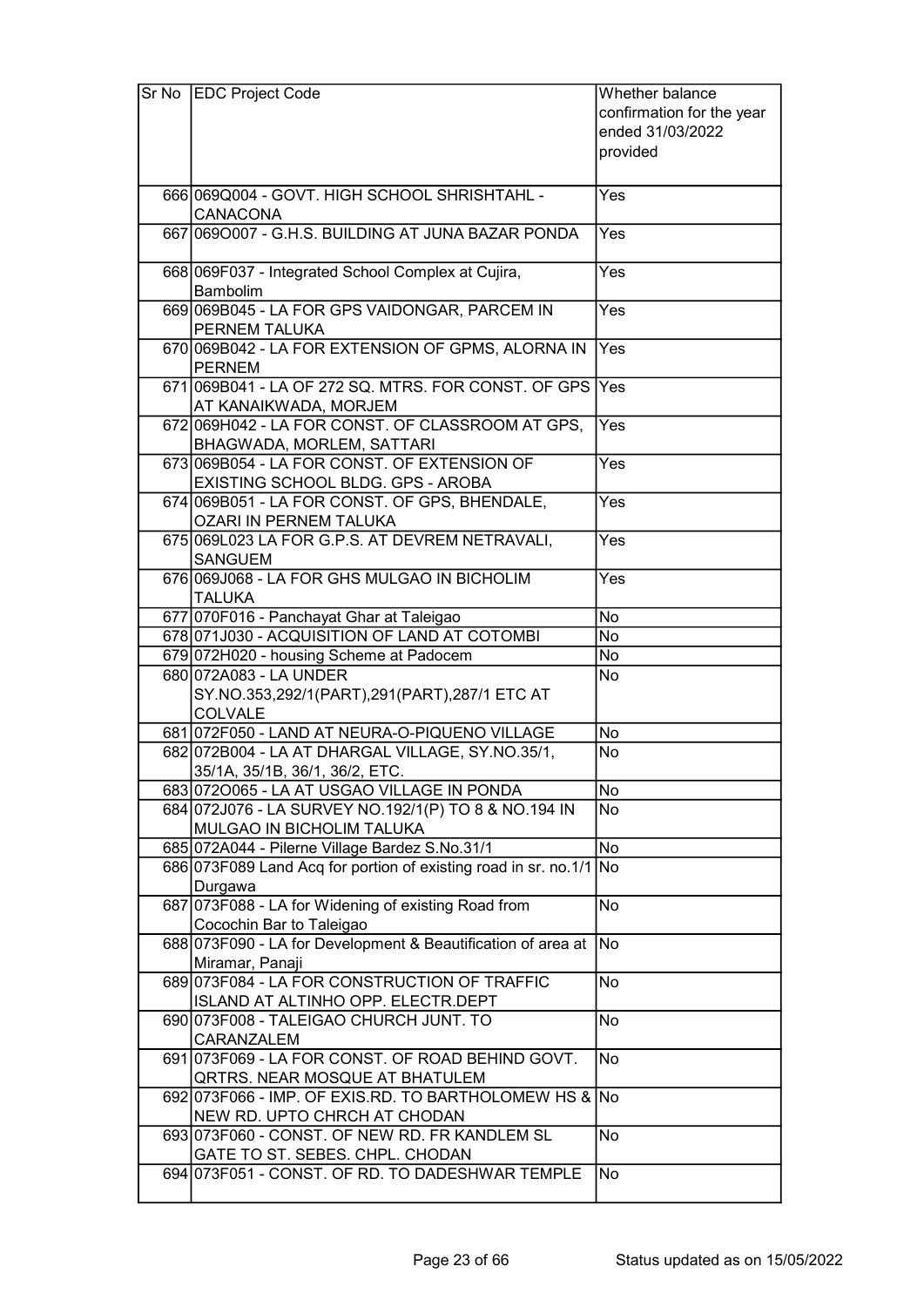| $Sr$ No | <b>EDC Project Code</b>                                          | Whether balance           |
|---------|------------------------------------------------------------------|---------------------------|
|         |                                                                  | confirmation for the year |
|         |                                                                  | ended 31/03/2022          |
|         |                                                                  | provided                  |
|         |                                                                  |                           |
|         | 695 073 F077 - LA FOR CONST. OF ROAD FROM BORKAR                 | No                        |
|         | HSE TO DEUGI GPS, CHODAN, MADEL                                  |                           |
|         |                                                                  |                           |
|         | 696 073 F059 - LA FOR CONST. OF RD. FROM MALA TO                 | <b>No</b>                 |
|         | RUA DE OUREM AT PANAJI                                           |                           |
|         | 697 073 F046 - Road in S.No.4/3 Padribhat, Azossim, Mandur       | <b>No</b>                 |
|         | 698 073 F027 - Road at Santa Barbara, Bondir, Santa Cruz         | <b>No</b>                 |
|         | 699 073 F032 - Road from Durgawadi to Vodlembhat in              | <b>No</b>                 |
|         |                                                                  |                           |
|         | Taleigao<br>700 073 F048 - NEW ROAD FROM ORANDO TO KAREM IN      |                           |
|         |                                                                  | <b>No</b>                 |
|         | CHODAN, TISWADI                                                  |                           |
|         | 701 073 F064 - LA FOR WID. OF EXISTING ROAD FROM                 | <b>No</b>                 |
|         | COCO CHIN BAR TO MANDUR STCRUZ                                   |                           |
|         | 702 073 F065 L.A. FOR IMP. & WIDENING OF THE EXIST               | <b>No</b>                 |
|         | ROAD IN MUDDI VILLAGE MALAR                                      |                           |
|         | 703 073 F018 - BT OF LEFT OUT ROAD AT SANTA CRUZ                 | <b>No</b>                 |
|         | (PHASE-I&II)                                                     |                           |
|         | 704 073 F006 - Road from Taleigao to Syndicate Bank in           | <b>No</b>                 |
|         | Caranzalem                                                       |                           |
|         | 705 073 F003 - Road from Amaral to Sailem Bhat in Taleigao       | No                        |
|         |                                                                  |                           |
|         | 706 073 F004 - Widening of Road at Taleigao Market Junction      | <b>No</b>                 |
|         |                                                                  |                           |
|         | 707 073 F001 - Road from Taleigao to Cardozowada                 | <b>No</b>                 |
|         | 708 073 F015 - MDR from Goa Velha to New Curca Bridge            | No                        |
|         | 709 073 F013 - Widening of Road from NH4-A to Gaundalim<br>Ferry | <b>No</b>                 |
|         | 710 073 F009 - Approaches at Akhada, St. Estevam                 | No                        |
|         | 711 073 F068 - LA FOR CONST. OF RD. FROM RENOVADI                | No                        |
|         | TO PANAJI, OLD GOA BYEPASS                                       |                           |
|         | 712 073 F079 - LA & CONS. OF ROAD NEAR ROSY HOUSE                | $\overline{\text{No}}$    |
|         | IN V.P. LAWRENCE ST. ANDRE CON                                   |                           |
|         | 713 074 F017 - Protection of Ancient Tank at Narve in Tiswadi No |                           |
|         |                                                                  |                           |
|         | 714 074 F047 - Protection of Fort at St. Estevam                 | <b>No</b>                 |
|         | 715 074 F109 - LA for Archaeological Dev. protec St. Jerome      | <b>No</b>                 |
|         | in Charao 2660 sq.m                                              |                           |
|         | 716 074 D021 - Towards cost of Land of Mahalsadevi at Verna      | <b>No</b>                 |
|         |                                                                  |                           |
|         | 717 075 J089 - LA FOR SETTING UP AN INDUSTRIAL                   | Yes                       |
|         | ESTATE AT LATAMBARCEM IN BICHOLIM                                |                           |
|         | 718 075 B069 - LAFOR EXPANSION OF TEUM INDUSTRIAL                | Yes                       |
|         | ESTATE PHASE III AT TUEM PERNEM                                  |                           |
|         | 719 075A106 - LA FOR SETTING UP AN INDUSTRIAL                    | Yes                       |
|         | ESTATE AT SIRSAIM IN BARDEZ                                      |                           |
|         | 720 075 0116 - LA FOR SETTING UP AN INDUSTRIAL                   | Yes                       |
|         | ESTATE AT SHIRODA IN PONDA                                       |                           |
|         | 721 0750107 - LA FOR EXPANSION OF SHIRODA                        | Yes                       |
|         | INDUSTRIAL ESTATE AND ROAD SHIRODA                               |                           |
|         | 722 075 Q033 - LA FOR SETTING OF AN INDUSTRAIL                   | Yes                       |
|         | <b>ESTATE AT POIGUINIM, CANACONA</b>                             |                           |
|         | 723 075A042 - Animation Studio/SEZ at Pilerne                    | Yes                       |
|         | 724 075 0024 - EXPANSION OF BETHORA INDUSTRIAL                   | Yes                       |
|         | <b>ESTATE</b>                                                    |                           |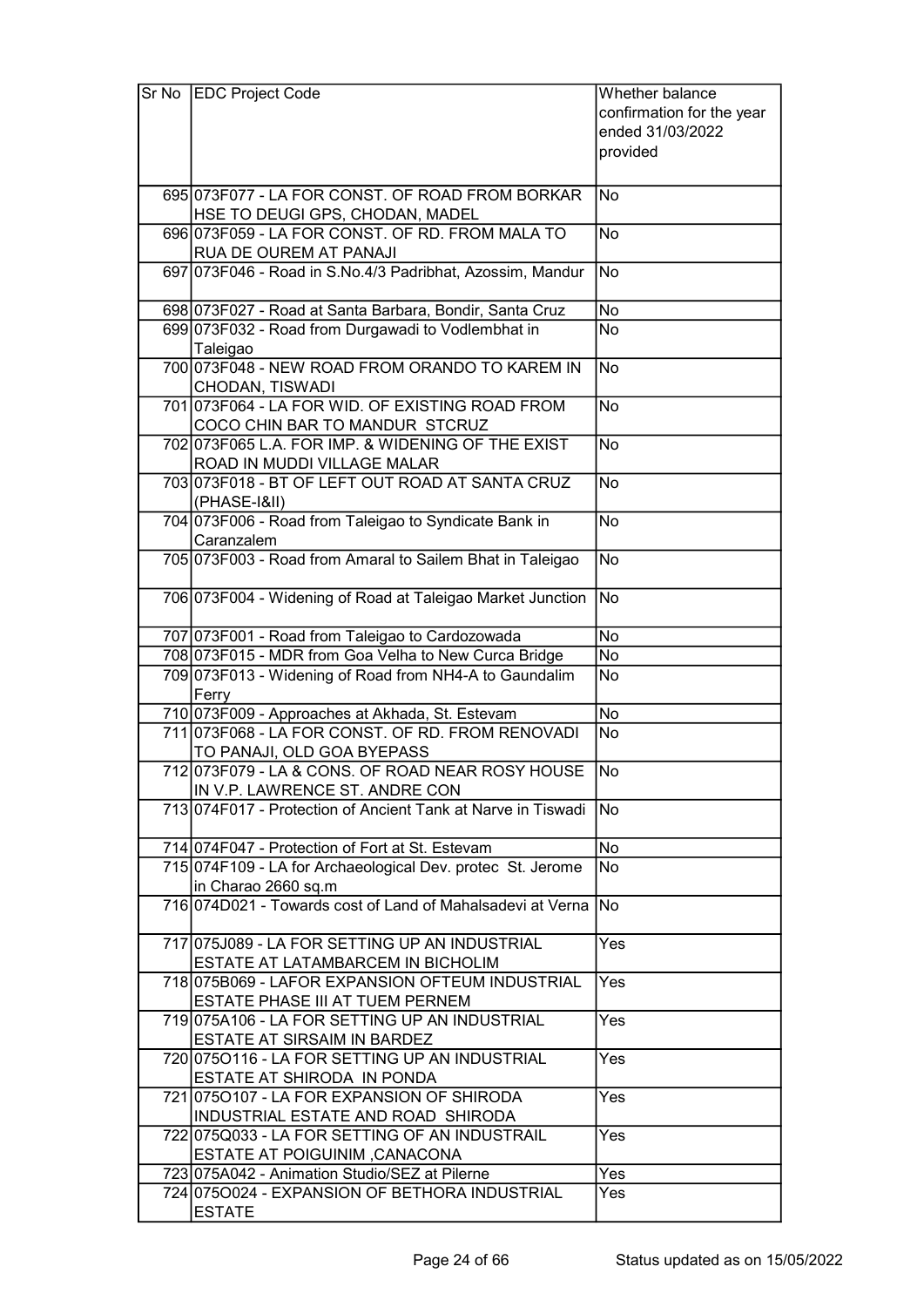| Sr No   EDC Project Code                                     | Whether balance           |
|--------------------------------------------------------------|---------------------------|
|                                                              | confirmation for the year |
|                                                              | ended 31/03/2022          |
|                                                              | provided                  |
|                                                              |                           |
| 725 075 N032 - LA FOR CONST. OF 220 KV SUBSTATION            | Yes                       |
|                                                              |                           |
| FOR ELECT. DEPT. AT LOUTOLIM                                 |                           |
| 726 075 NO30 - BYE PASS ROAD CONECT RIVONA IN                | Yes                       |
| SANGUEM & DEAO & SIRVOI IN QUEPEM                            |                           |
| 727 075B038 - Expansion of Tuem Industrial Estate            | Yes                       |
| 728 075 D188 - LAND ACQUISITION OF INDUSTRIAL                | Yes                       |
| <b>ESTATE OF CUNCOLIM</b>                                    |                           |
| 729 075 D062 - Road from Verna Industrial Estate to Rassaim  | Yes                       |
|                                                              |                           |
| 730 075 D041 - Expansion of Verna Industrial Estate          | Yes                       |
| 731 075N008 - INDL. ESTATE/FOOD PARK AT QUITOL               | Yes                       |
| 732 075K008 - EXPANSION OF SANCOALE INDL. ESTATE             | Yes                       |
|                                                              |                           |
| 733 075 N019 - EXPANSION OF INDL. ESTATE AT CAC              | Yes                       |
| 734 076 L012 - POLCIE STATION AT SANGUEM                     | No                        |
| 735 076 D057 - Construction of Building for Colva Police     | <b>No</b>                 |
| Station                                                      |                           |
| 736 076 D058 - Construction of Sump at Verna Police Station  | <b>No</b>                 |
|                                                              |                           |
| 737 076 D055 - District Head Quarters at Verna, South Goa    | No                        |
| 738 076 J093 - LA FOR CONSTRUCTION OF BUILDING FOR No        |                           |
| POLICE STATION BICHOLIM                                      |                           |
| 739 076 B070 - LA FOR CONST. OF BUILDING FOR                 | <b>No</b>                 |
| COASTAL POLICE STATION TIRACOL                               |                           |
| 740 076 Q034 - LA FOR CONST. OF COASTAL POLICE               | <b>No</b>                 |
| STATION AT TALPONA POINGUINIM                                |                           |
| 741 076 D013 - Building for Police Station Maina, Curtorim & | <b>No</b>                 |
| <b>Family Quarters</b>                                       |                           |
| 742 076 D014 - Building for Verna Police Station and Family  | <b>No</b>                 |
| Quarters                                                     |                           |
| 743 077 Q 035 - LA S.NO.119/1 AT NAGARCEM-PALOLEM            | No                        |
| FOR DEV.OF TOURISM FACILITIES                                |                           |
| 744 077K017 - LA FOR SETTING UP OF BASIC TOURIST             | <b>No</b>                 |
| FACILITIES CHICALIM MARMUGAO                                 |                           |
| 745 077 F033 - Acuisition of Land 200 Sq. Mtr. at Miramar    | No                        |
| 746 077A026 - Sharvani (Salmona Spring) at Saligao           | No                        |
| 747 077A091 - LA FOR CONSTRUCTION OF NEW COMM.               | No                        |
| COMPLEX WITH PARKING MAPUSA                                  |                           |
| 748 077 F061 - LA FOR REHABILITATION OF DISPLACED            | No                        |
|                                                              |                           |
| STALL OWNERS AT DONA PAULA                                   | No                        |
| 749 078 F011 - Parking Space Garden at Taleigao Church &     |                           |
| Cemetary<br>750 078 F091 - L.A. AT MIRAMAR FOR PARK          | <b>No</b>                 |
|                                                              |                           |
| RECREATIONAL AND OTHER DEVELOPMENT AREA                      |                           |
| 751 079A047 - MLD WTP at Moitem Village in Tivim             | No                        |
| 752 079A051 - Augmentation of Assonora Water Supplu          | No                        |
| Scheme                                                       |                           |
| 753 079 J057 - LA FOR CONST. OF 300M3 GLR AT SUSRLA No       |                           |
|                                                              |                           |
| VILLAGE IN BICHOLIM TALUKA                                   |                           |
| 754 079 A032 - Approach Road from Moira Pump House           | No                        |
| 755 079 B035 - Imp. of WS to Korgao, GLR at Petechawada      | No                        |
| and Deulwada                                                 |                           |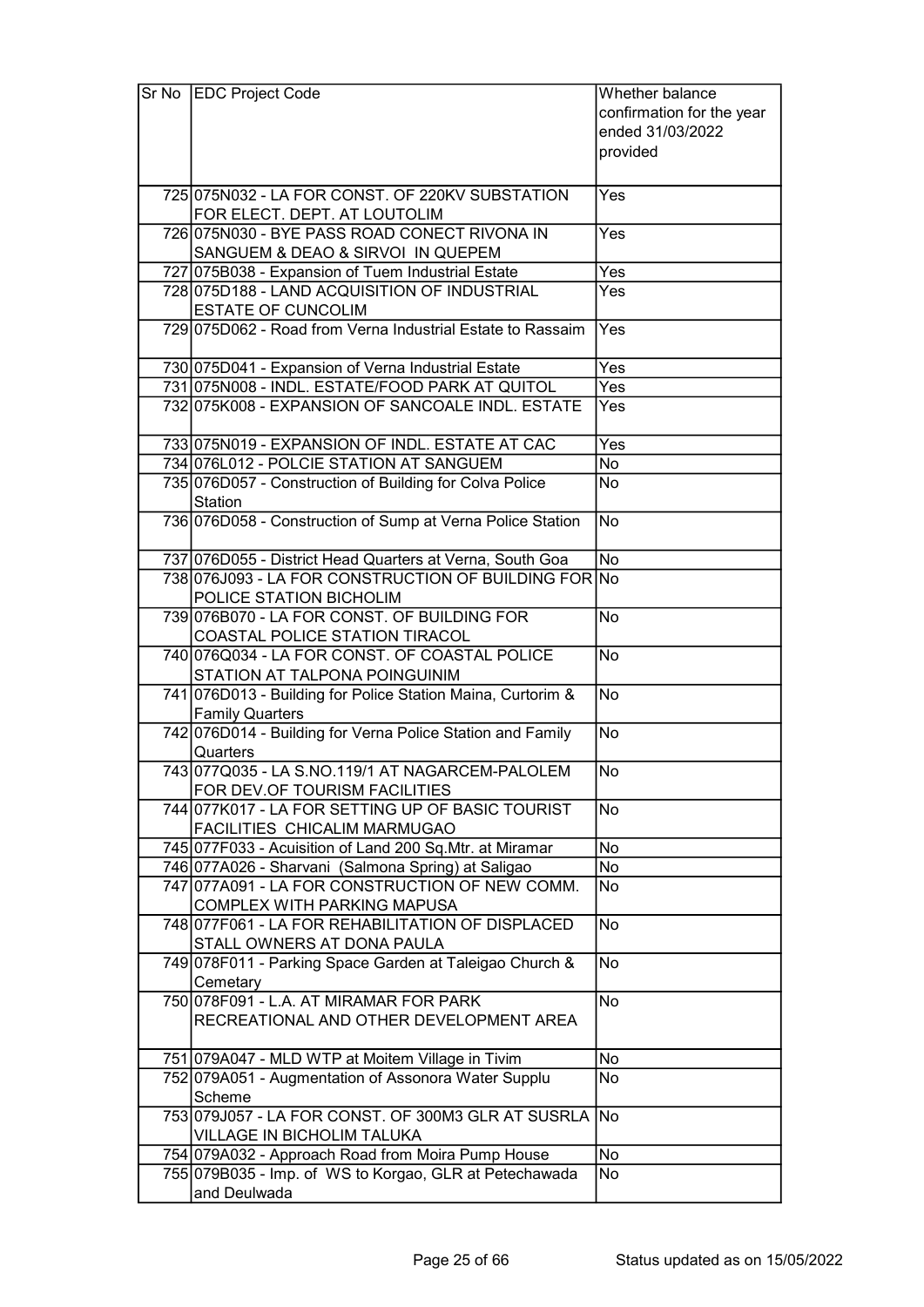| $Sr$ No | <b>EDC Project Code</b>                                                              | Whether balance           |
|---------|--------------------------------------------------------------------------------------|---------------------------|
|         |                                                                                      | confirmation for the year |
|         |                                                                                      | ended 31/03/2022          |
|         |                                                                                      | provided                  |
|         |                                                                                      |                           |
|         | 756 079 H029 - LA FOR CONST. OF 5 MLD RWSS TO 53                                     | No                        |
|         | <b>VILLAGES IN SATTARI SY.17/6</b>                                                   |                           |
|         | 757 079 H031 - LA FOR CONST. OF 300M3 OHR IN SY.8/1A                                 | No                        |
|         | PART NANUS VLG IN SATTARI                                                            |                           |
|         | 758 079 H032 - LA FOR CONST OF 800M3 GLR SY.131/2                                    | <b>No</b>                 |
|         | PART GIMYAWADA MORLEM IN SATT                                                        |                           |
|         | 759 079 H030 - LA FOR WSS IN XEL MELAULIM IN VP                                      | <b>No</b>                 |
|         | GULELI IN VALPOI IN SATTARI.                                                         |                           |
|         | 760 079 B026 - WORK OF RWSS IN MANDREM AND                                           | <b>No</b>                 |
|         | <b>ASVEM</b>                                                                         |                           |
|         | 761 079 B022 - PERNEM WS AUG. SCHEME - ACC. URBAN                                    | <b>No</b>                 |
|         | <b>WS PROGRAM</b>                                                                    |                           |
|         | 762 079 B022a - Pernem WS Augmentation., Imp. of WS to                               | <b>No</b>                 |
|         | Mandrem, Paliem                                                                      | <b>No</b>                 |
|         | 763 079 B024 - Aug. of Pernem WSS, Construction of GLR at<br>Mausawada               |                           |
|         | 764 079 J090 - LA FOR CONSTRUCTION OF 300M3 GLR AT                                   | <b>No</b>                 |
|         | <b>LADFE LATAMBARCEM</b>                                                             |                           |
|         | 765 079 J091 - LA FOR CONST. OF 800M3 GLR & PUMP                                     | <b>No</b>                 |
|         | <b>HOUSE &amp; PIPELINE SANKHALI</b>                                                 |                           |
|         | 766 079 J082 - LA of Sanquelim WSS, Part I, Ch.4500-5600 &                           | <b>No</b>                 |
|         | Ch.6915-7380 Mtrs.                                                                   |                           |
|         | 767 079 J002 - AUG. OF SANQUELIM WATER SUPPLY                                        | <b>No</b>                 |
|         | <b>SCHEME</b>                                                                        |                           |
|         | 768 079 J022 - AUG. OF SANQUELIM WSS ALYING AND                                      | No                        |
|         | 769 079 J014 - AUG. OF SANQUELIM WATER SS                                            | No                        |
|         | 770 079 H034 - LA FOR AUG. OF DABOSE WSS BY ADD.                                     | No                        |
|         | 10MLD WTP VP SATTARI S.NO.88/1                                                       |                           |
|         | 771 079 J029 - CONST. OF 800M2 GLR AT MAYEM                                          | No                        |
|         | 772 079 J003 - 300 M3 GLR PIPELINE AT NAVELIM                                        | No                        |
|         | 773 079 J028 - CONST. OF GLR AT LADFE IN                                             | No                        |
|         | <b>LATAMBARCE</b>                                                                    |                           |
|         | 774 079 H018 - AUG. OF DABOSAE WSS & CONST. OF WT                                    | No                        |
|         | PLANT AT VALPOI                                                                      |                           |
|         | 775 079 H011 - GLR AT DABOSE VILLAGE IN SATTARI                                      | No                        |
|         | 776 079 055 - LA FOR IMP. OF WSS, LAYING, JOINT &                                    | No                        |
|         | CONVEY MAIN (PART I)CH 7380                                                          |                           |
|         | 777 079A012 - 300M3 GLR at Lakdem Aldona                                             | No                        |
|         | 778 079 H012 - 3500 M3 MBR AT DABOS IN SATTARI                                       | No                        |
|         | <b>TALUKA</b>                                                                        |                           |
|         | 779 079 J001 - 800 M3 GLR at Cotembi                                                 | No                        |
|         | 780 079 B050 - LA FOR 15 MLD WSS AT CHANDEL IN                                       | No                        |
|         | PERNEM-CONST. OF 800M3 AT MALPEM<br>781 079 A069 - CONST. OF SEWAGE TRETMENTPLANT AT | No                        |
|         | BAGA VILLAGE CALANGUTE IN BAREZ                                                      |                           |
|         | 782 079 J044 - CONST. OF 300 M3 GLR AT MENKURE,                                      | No                        |
|         | <b>BICHOLIM</b>                                                                      |                           |
|         | 783 079 J004 - AUG. OF SANQUELIM WS JACKWELL                                         | No                        |
|         | 784 079 J040 - EXECUTIVE ENGINEER, WD XVII - PHEN                                    | No                        |
|         | 785 079 J007 - WATER SCHEME TO VIRDI VAZRI-                                          | No                        |
|         | <b>SANGUEM</b>                                                                       |                           |
|         | 786 079 A071 - LA FOR CONST. OF STP AT MAPUSA                                        | No                        |
|         | SURVEY NO.1 PART 1 TO 19                                                             |                           |
|         |                                                                                      |                           |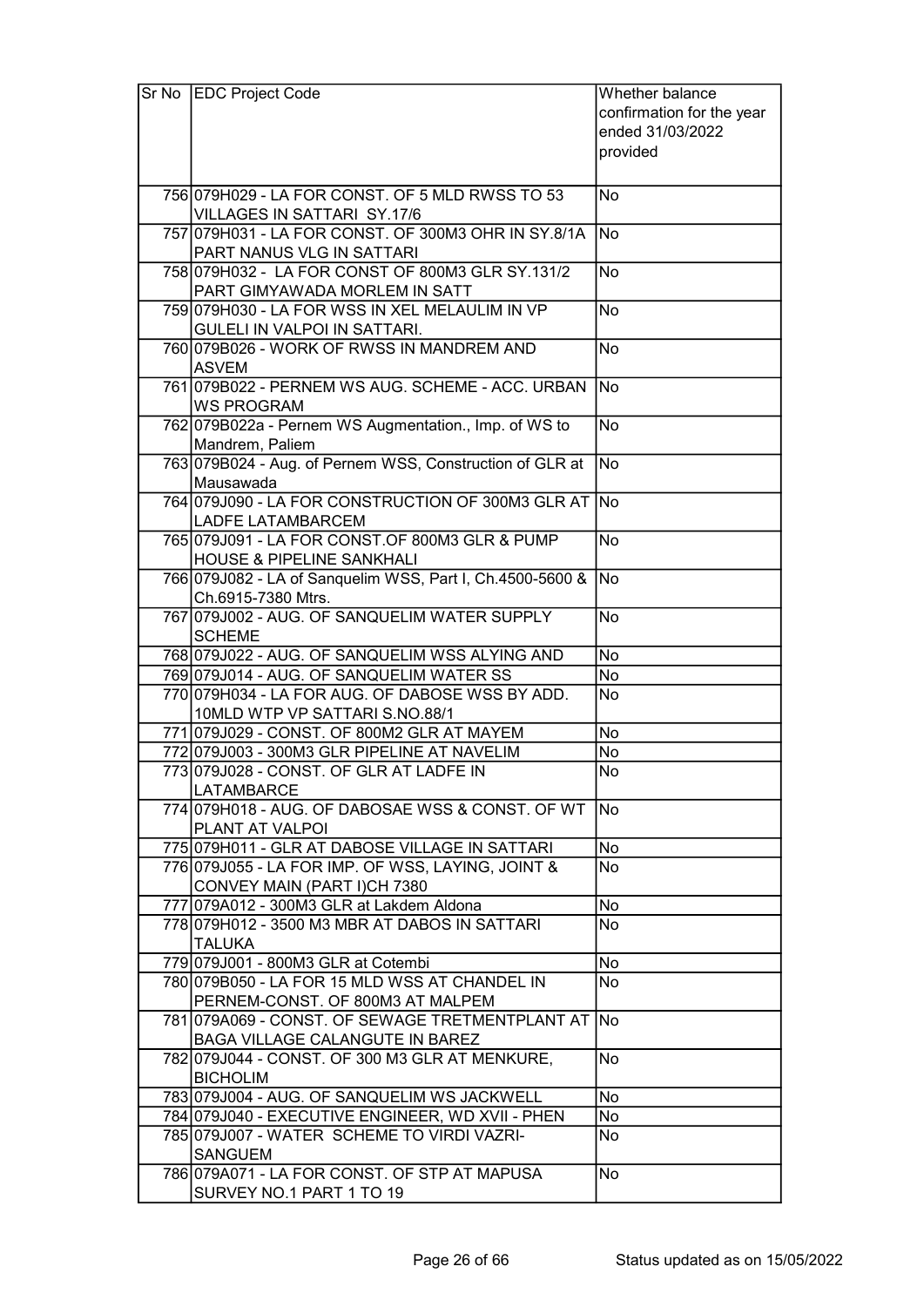| Sr No | <b>EDC Project Code</b>                                             | Whether balance           |  |  |
|-------|---------------------------------------------------------------------|---------------------------|--|--|
|       |                                                                     | confirmation for the year |  |  |
|       |                                                                     | ended 31/03/2022          |  |  |
|       |                                                                     | provided                  |  |  |
|       |                                                                     |                           |  |  |
|       | 787 079 J056 - IMP. FOR WSS, LAYING, JOINTING &                     | <b>No</b>                 |  |  |
|       | CONVEYING MAIN(PART I)3780-11400                                    |                           |  |  |
|       | 788 080 J080 - LA FOR WID. & IMP. OF S.H.1 ASSONORA                 | <b>No</b>                 |  |  |
|       | <b>BRIDGE &amp; BICHOLIM ADD.AREA</b>                               |                           |  |  |
|       | 789 080 0052 - RD. FR. CODLI TO ORE LOADING JETTY                   | No                        |  |  |
|       | 790 080 J067 LA FOR WIDE.& IMP.BET. ASSONORA                        | <b>No</b>                 |  |  |
|       | <b>BRIDGE &amp; BICHOLIM</b>                                        |                           |  |  |
|       | 791 080 F087 - LAND ACQUISITION FOR REHABILITATION                  | <b>No</b>                 |  |  |
|       | OF RIBANDER BYPASS                                                  |                           |  |  |
|       | 792 080 F075 - ALIGN. OF RD. KM. 0.00 TO 4.67 AT ST.                | <b>No</b>                 |  |  |
|       | <b>CRUZ ON PANAJI-KARNTAKA SEC</b>                                  |                           |  |  |
|       | 793 080 J125 - REALIGNMENT OF S.H.NO.1 FROM 13.55KM No              |                           |  |  |
|       | TO 17.89KM (BICHOLIM BYE P                                          |                           |  |  |
|       | 794 081 F031 - Road at Renowadi Village at Merces                   | No                        |  |  |
|       | 795 082D073 - New District Hospio Hospital at Margao                | <b>No</b>                 |  |  |
|       | 796 082D042 - Sub Health Centre at Ambelim                          | No                        |  |  |
|       | 797 082 Q 012 - RURAL HEALTH DISPENSARY -                           | <b>No</b>                 |  |  |
|       | MAXEM/LOLIEM                                                        |                           |  |  |
|       | 798 082 H041 - LA FOR CONST. OF RURAL MEDICAL DISP.                 | <b>No</b>                 |  |  |
|       | AT DONGURLI, THANA, SATTARI                                         |                           |  |  |
|       | 799 082A098 - LA FOR CONST.OF RURAL MEDICAL                         | <b>No</b>                 |  |  |
|       | DISPENSARIES STAFF QUARTER CHAPORA                                  |                           |  |  |
|       | 800 083 F071 - LA FOR PROPOSED MARKET COMPLEX AT                    | No                        |  |  |
|       | <b>TALEIGAO</b>                                                     |                           |  |  |
|       | 801 083 F072 - LA FOR EXTENSION OF EXISTING GARDEN No               |                           |  |  |
|       | <b>AT CARANZALEM</b>                                                |                           |  |  |
|       | 802 083 F002 - TALEIGAO MARKET & INTERNAL RD. AT<br><b>TALEIGAO</b> | <b>No</b>                 |  |  |
|       | 803 083A090 - LA FOR BURIAL GROUND CREMETORIUM                      | <b>No</b>                 |  |  |
|       | CEMETERY - ACESS ODP CUCHELIM                                       |                           |  |  |
|       |                                                                     |                           |  |  |
|       | 804 083F023 - Road from Taleigao Church to Tambadi Mati             | No                        |  |  |
|       | 805 083 F028 - ODP Road from Adarsh Colony to Science               | No                        |  |  |
|       | Centre                                                              |                           |  |  |
|       | 806 083 F030 - New Road at Bhatulem, Panaji                         | No                        |  |  |
|       | 807 083 F024 - Road from Ideal School Taleigao to Adarsh            | No                        |  |  |
|       | Colony                                                              |                           |  |  |
|       | 808 083 F025 - Road from Madkaikar's House to Housing               | <b>No</b>                 |  |  |
|       | <b>Board Colony</b>                                                 |                           |  |  |
|       | 809 083 F038 - Mithai Mandir Tonca to Landscape Bldg.               | <b>No</b>                 |  |  |
|       | Caranzalem                                                          |                           |  |  |
|       | 810 083 F039 - Existing ODP Road near Sateri Temple,                | No                        |  |  |
|       | Taleigao                                                            |                           |  |  |
|       | 811 083 F040 - Existing ODP Road from Taleigao Market to            | No                        |  |  |
|       | Amaral                                                              |                           |  |  |
|       | 812 083 F041 - Roads at Caranzalem                                  | No                        |  |  |
|       | 813 083 F042 - Road from Taleigao Bazar to Agapito Gomes            | No                        |  |  |
|       | House                                                               |                           |  |  |
|       | 814 083 F043 - Road from Models Bldg. to Dona Paula                 | No                        |  |  |
|       | 815 083 F044 - Road from Models Bldg. to Dona Paula                 | No                        |  |  |
|       | 816 083A082 - LA TO GIVE ACCESS TO PROPERTY BRG.                    | No                        |  |  |
|       | CHALTA NO. 88,89 AT ANSABHAT                                        |                           |  |  |
|       | 817 083 F053 - LA FOR CONST. OF RD. SY. NO. 57/3 & 57/4             | <b>No</b>                 |  |  |
|       | OF VILLAGE TALEIGAO.                                                |                           |  |  |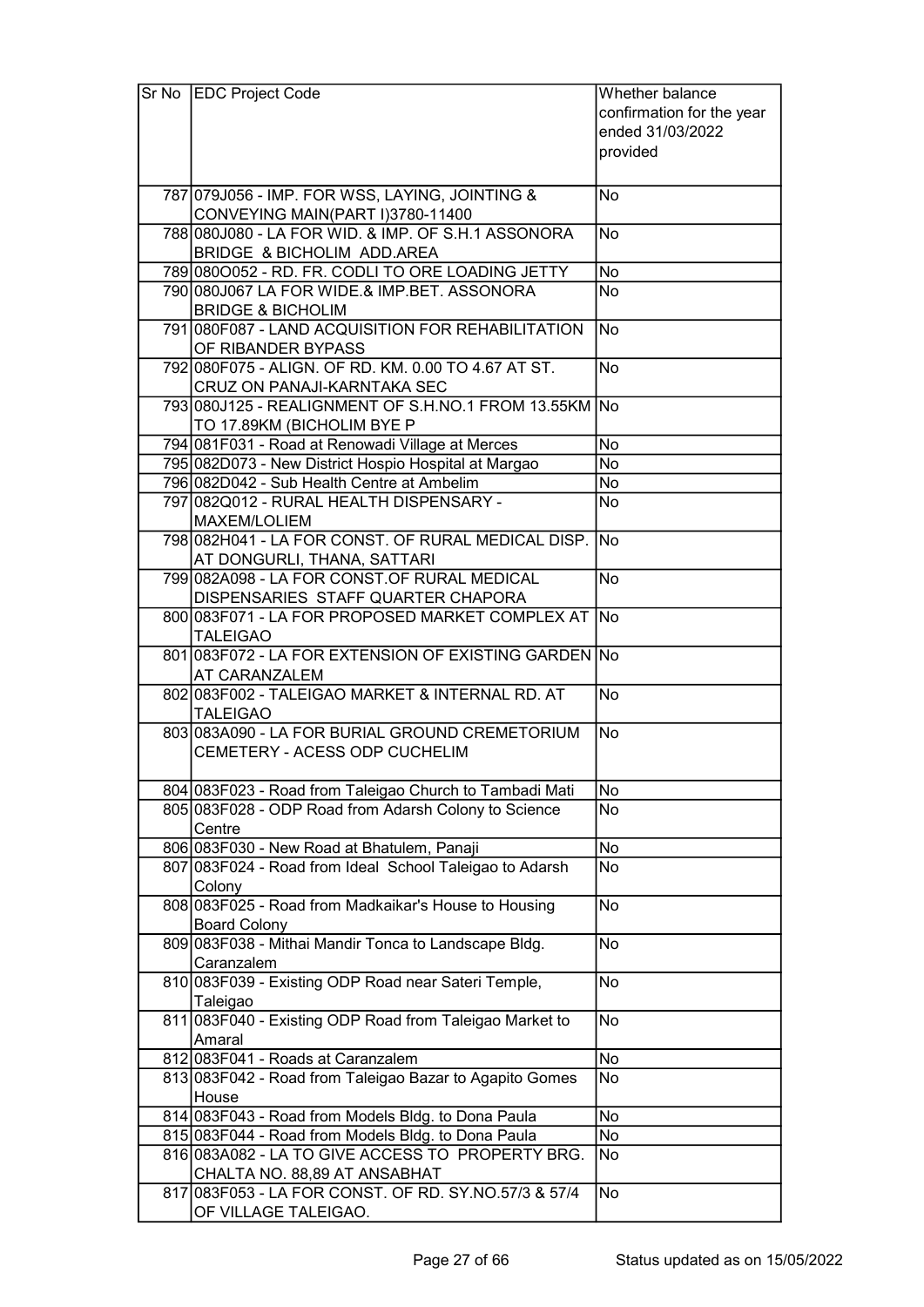| Sr No | <b>EDC Project Code</b>                                                            | Whether balance           |
|-------|------------------------------------------------------------------------------------|---------------------------|
|       |                                                                                    | confirmation for the year |
|       |                                                                                    | ended 31/03/2022          |
|       |                                                                                    | provided                  |
|       |                                                                                    |                           |
|       |                                                                                    |                           |
|       | 818 084A052 - LAND ACQUISITION AT CUNCHELIM,                                       | No                        |
|       | <b>COMMUNIDADE OF MAPUSA</b>                                                       |                           |
|       | 819 085 A040 - Cricket Stadium at Tivim                                            | No                        |
|       | 820 085 S052 - L. A. FOR GOVT. VILLAGE SCHOOL                                      | No                        |
|       | PLAYGROUND AT RIBANDAR IN TISWADI                                                  |                           |
|       | 821 085 S047 - PLAYGROUND AT BASTORA (BARDEZ)                                      | <b>No</b>                 |
|       | 822 085 H044 - LA FOR GOVERNMENT VILLAGE SCHOOL                                    | <b>No</b>                 |
|       | PLAYGROUND AT KERI IN SATTARI                                                      |                           |
|       | 823 085 S053 - LA FOR DEVELOPMENT OF GOVT. VILLAGE No                              |                           |
|       | SCHOOL PLAYGROUND AT CHOPDEM                                                       |                           |
|       | 824 085 S054 - GOVT. VILLAGE PLAYGROUND AT VAZEM                                   | <b>No</b>                 |
|       | SHIRODA IN PONDA TALUKA                                                            |                           |
|       | 825 085 S055 - GOVT. VILLAGE PLAYGROUND AT                                         | <b>No</b>                 |
|       | NAVELIM, MARGAO IN SALCETE TALUKA                                                  |                           |
|       | 826 085 S056 - GOVT. VILLAGE PLAYGROUND AT CURCA                                   | <b>No</b>                 |
|       | & TALAULIM IN TISWADI TALUKA                                                       |                           |
|       | 827 085 S057 - GOVT. VILLAGE PLAYGROUND AT                                         | N <sub>o</sub>            |
|       | ASSOLDA IN QUEPEM TALUKA                                                           |                           |
|       | 828 085 S058 - LA FOR GROUND AT ST. ESTEVAM                                        | <b>No</b>                 |
|       | (AKHADE)                                                                           |                           |
|       | 829 085 N049 - LA FOR DEVELOPMENT OF GOVT.                                         | No                        |
|       | VILLAGE PLAYGROUND AT XELDEM QUEPEM                                                |                           |
|       | 830 085 S059 - LA FOR DEV. OF GOVT. VILLAGE SCHOOL                                 | <b>No</b>                 |
|       | PLAYGROUND AT BHATI SANGUEM                                                        |                           |
|       | 831 085 S061 - LA FOR DEV. OF VILLAGE SCHOOL                                       | $\overline{No}$           |
|       | PLAYGROUND VILLAGE NAGMODDEM NAVELIM                                               |                           |
|       | 832 085 S062 - Indoor Stadium at Navelim Sports Complex in                         | <b>No</b>                 |
|       | Margao, Salcette.                                                                  |                           |
|       | 833 085 D185 - ADD AREA FOR ACCESS ROAD                                            | <b>No</b>                 |
|       | GOVT.RECREATIONAL SPORT COMPLEX, NAVELIM                                           |                           |
|       | 834 085 S060 Land acquisition to construct shooting range and No                   |                           |
|       | archery ground                                                                     |                           |
|       | 835 085 S045 - LA FOR GVS PLAYGROUND AT CHICOLNA,                                  | No                        |
|       |                                                                                    |                           |
|       | BOGMALO, MORMUGAO TALUKA<br>836 085 0094 - LA FOR CONSTRUCTION OF VOLLEY BALL / No |                           |
|       |                                                                                    |                           |
|       | <b>BODY BUILDING STADIUM SHIRODA</b>                                               |                           |
|       |                                                                                    |                           |
|       | 837 085 S049 GOVT. VILLAGE SCHOOL PLAYGROUND AT                                    | No                        |
|       | MULLEM, PARODA, SALCETTE                                                           |                           |
|       | 838 085 B055 - CONST, OF SPORTS VILLAGE IN                                         | <b>No</b>                 |
|       | MANDREM TO HOST 36TH NATIONAL GAMES                                                |                           |
|       | 839 085 D156 - LA FOR INDOOR HANDBALL STADIUM AT                                   | No                        |
|       | FATORDA TO HOST 36TH N. GAMES                                                      |                           |
|       | 840 085 S039 - SPORTS CITY AT DHARGAL, PERNEM                                      | No                        |
|       | 841 085 S035 - PLAYGROUND AT ASSONORA, BARDEZ                                      | No                        |
|       | 842 085S036 - PALYGROUND AT PARRA BARDEZ                                           | No                        |
|       | 843 085 S037 - PALYGROUND AT SAN JOSE DE AREAL                                     | No                        |
|       | 844 085 S038 - PLAYGROUND AT COLVALE, BARDEZ                                       | No                        |
|       | 845 085 S009 - PLAYGROUND AT MAINA & AMBAULIM                                      | No                        |
|       | 846 085 S046 - PLAYGROUND AT SIRSAIM IN BARDEZ                                     | No                        |
|       | TALUKA.                                                                            |                           |
|       | 847 085S043 - DEVELOPMENT OF VILLAGE SCHOOL                                        | <b>No</b>                 |
|       | <b>PLAY GROUND</b>                                                                 |                           |
|       | 848 085 S024 - PLAYGROUND AT NUVEM, SALCETTE                                       | No                        |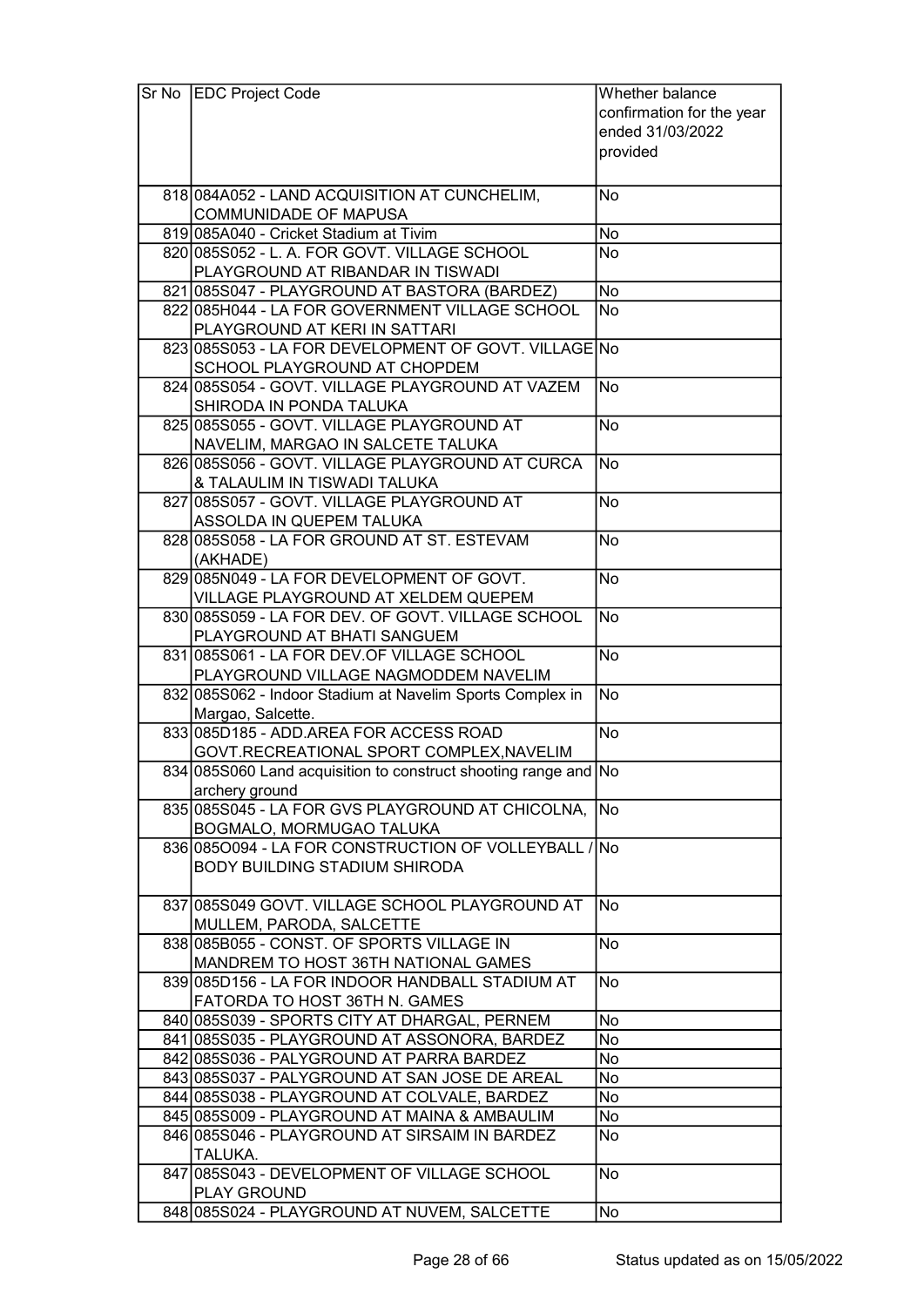| Sr No EDC Project Code                                                            | Whether balance           |
|-----------------------------------------------------------------------------------|---------------------------|
|                                                                                   | confirmation for the year |
|                                                                                   | ended 31/03/2022          |
|                                                                                   | provided                  |
|                                                                                   |                           |
| 849 085 S025 - PLAYGROUND AT VIVONA IN SANGUEM                                    | No                        |
| 850 085 S026 - PLAYGROUND AT VERODA IN SALCETTE                                   | <b>No</b>                 |
|                                                                                   |                           |
| 851 085 S027 - PLAYGROUND AT ST. ESTEVAO, TISWADI                                 | <b>No</b>                 |
| 852 085 S028 - PLAYGROUND AT COLDEM                                               | <b>No</b>                 |
| 853 085 S029 - PLAYGROUND AT ALDONA                                               | No                        |
| 854 085 S030 - PLAYGROUND AT CORJUEM                                              | <b>No</b>                 |
| 855 085 S031 - PLAYGROUND AT SIRLIM                                               | No                        |
| 856 085 S032 - PLAYGROUND AT TALAULIM                                             | No                        |
| 857 085 S033 - PLAYGROUND AT FATRADE                                              | No                        |
| 858 085 S003 - SWIMMIMG POOL AT KAKODA & PG -                                     | No                        |
| <b>NAQUERI</b>                                                                    |                           |
| 859 085 S034 - PLAYGROUND AT GANAPOGA, RAIA,                                      | <b>No</b>                 |
| <b>SALCETTE</b>                                                                   |                           |
| 860 085 S019 - PLAYGROUND AT DAVORLIM IN SALCETE                                  | <b>No</b>                 |
| 861 085 S002 - PLAYGROUND AT QUEPEM & TOLECANTO                                   | No)                       |
| 862 085 S020 - PLAYGROUND AT CORLIM, TISWADI                                      | No                        |
| 863 085 S021 - PLAYGROUND AT CUMBHARJUA, TISWADI                                  | No                        |
|                                                                                   |                           |
| 864 085 S014 - PALYGROUND AT NAQUERI, BETUL IN                                    | No                        |
| <b>QUEPEM TALUKA</b>                                                              |                           |
| 865 085 B052 - LA FOR CONT. OF ACCESS TO SPORTS                                   | $\overline{No}$           |
| COMPLEX SATARWADA, PERNEM                                                         |                           |
| 866 085 S051 - LA FOR DEV. OF GOVT. VILLAGE SCHOOL                                | <b>No</b>                 |
| PLAYGROUND AT GOA VELHA                                                           |                           |
| 867 085 S050 - GOVT. VILLAGE SCHOOL PLAY GROUND<br>AT CALATA, MAJORDA IN SALCETTE | <b>No</b>                 |
| 868 085 S016 - PLAYGROUND AT CORGAO IN PERNEM                                     | <b>No</b>                 |
| <b>TALUKA</b>                                                                     |                           |
| 869 085 S001 - PLAYGROUND AT QUALLOSIM, DURBHAT                                   | No                        |
|                                                                                   |                           |
| 870 085 S010 - PLAYGROUND AT CHOPDEM & SIOLIM                                     | No                        |
| 871 085 S011 - PLAYGROUND AT ASSAGAO, NAVELIM -                                   | No                        |
| 872 086 D091 - Children Park at Mallar in St. Jose de Areal                       | No                        |
| 873 086 D154 - LA FOR CONST. OF COMMUNITY HALL                                    | No                        |
| FOR VP CARMONA                                                                    |                           |
| 874 087 H023 - OPEN TYPE BANDHARA AT GULELI                                       | <b>No</b>                 |
| <b>VILLAGE</b>                                                                    |                           |
| 875 088A058 - Volley Ball Ground at Khobra Wado, Calangute No                     |                           |
| 876 089 J088 - LAND ACQUISITION FOR FIRE STATION AT                               | No.                       |
| <b>BICHOLIM</b>                                                                   |                           |
| 877 089 NO24 - CONSTRUCTION OF MODERN FIRE<br>STATION AT CURCHOREM                | <b>No</b>                 |
| 878 091 L017 - REGIONAL WS TO SHIVADEM,                                           | <b>No</b>                 |
| <b>DHARBANDORA</b>                                                                |                           |
| 879 091 N045 - LA FOR CONSTRUCTION OF GLR PIPELINE No                             |                           |
| & OFFICE STORE AT CURCHOREM                                                       |                           |
| 880 092 F063 - LA FOR CONST. OF PANCHAYAT GHAR AT                                 | <b>No</b>                 |
| GOLTIM, NAVELIM, TISWADI TALUK                                                    |                           |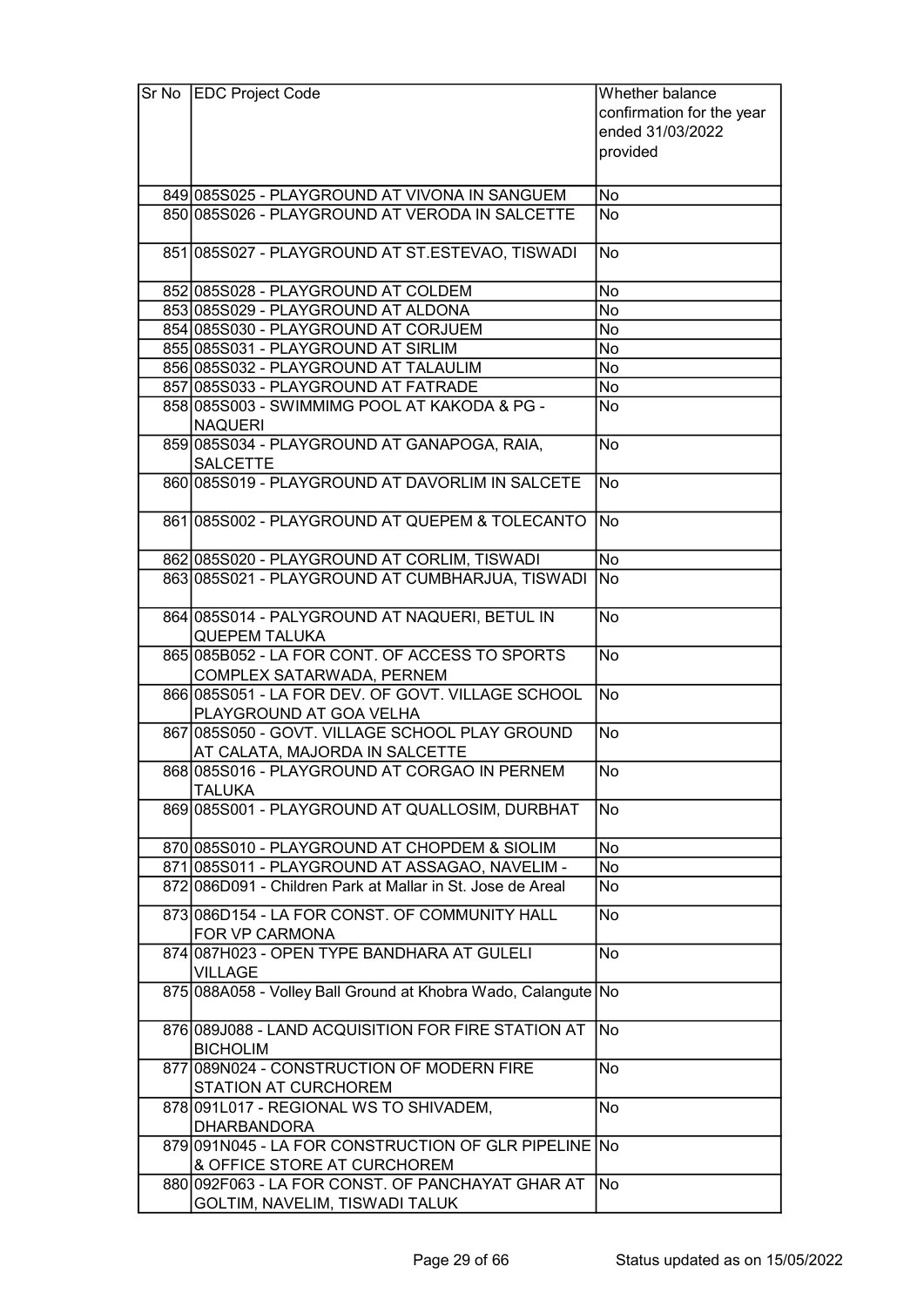| Sr No EDC Project Code                                                         | Whether balance           |
|--------------------------------------------------------------------------------|---------------------------|
|                                                                                | confirmation for the year |
|                                                                                | ended 31/03/2022          |
|                                                                                | provided                  |
|                                                                                |                           |
| 881 093A060 - MADEL TIVIM FOR EXISTING CREMATORY                               | <b>No</b>                 |
|                                                                                |                           |
| 882 094 D106 - CONST. OF D2 OF SIP CANAL - MARGAO                              | No                        |
| 883 095 D110 - COSNT. OF ROAD PATNEM-AMBELIM                                   | No                        |
| 884 096 K011 - IMPR. OF AIRPORT JUNCTION BOGMALO                               | No                        |
|                                                                                |                           |
| 885 097 B039 - GARBAGE DISPOSAL PLANT AT PERNEM                                | <b>No</b>                 |
| 886 098 A063 - L. A. ON TEMP. BASIS AT POMPURPA                                | <b>No</b>                 |
| DURING REPAIRS OF EXISTING RAMP                                                |                           |
| 887 099 S040 - CONSTRUCTION OF SANINK ARAMGARH                                 | <b>No</b>                 |
|                                                                                |                           |
| 888 1000066 - LA AT BONDBAG (33/11 KV) FROM PONDA                              | No                        |
| 889 101 Q 026 - LA FOR CONT. OF M.I. TANK AT GAVNEM                            | <b>No</b>                 |
| IN GAONDONGRIM, CANACONA                                                       |                           |
| 890 101 Q037 - LA FOR CONST, OF FILED CHANNEL<br>DELEM WITH MUNICIPAL CANACONA | <b>No</b>                 |
| 891 102F056 - ACQ. OF ADD. LAND AT MURIDA, MERCES,                             | <b>No</b>                 |
| IN CONTIMATION OF GOA BAZAR                                                    |                           |
| 892 103D121 - LA AT MARGAO FOR IMPLEMENTATION OF                               | <b>No</b>                 |
| <b>HOUSING SCHEME</b>                                                          |                           |
| 893 104 Q032 - CONST. OF MINOR BRIDGE AT KM. 80/100                            | No                        |
| ON NH-17 (PANAJI- MANGLORE)                                                    |                           |
| 894 104 D107 - CONST. OF MARGAO BYEPASS                                        | No                        |
| 895 104D148 - CONT. OF LINK ROAD FROM NUVEM TO<br><b>No</b>                    |                           |
| ARLEM JUNCTION (ADDL. AREA)                                                    |                           |
| 896 104D175 Widening and Improvement of NH 17 from<br><b>No</b>                |                           |
| 35/800 to km 37/500 in (PMS)                                                   |                           |
| 897 105 F058 - LA FOR SCHOOL BUILDING AT MIRAMAR                               | No                        |
| 898 106 L019 - LA FOR COSNT. OF RD. AT VILLAGE                                 | No                        |
| MOISAL OF SANGUEM, VP KIRLAPAL,                                                |                           |
| 899 1070068 - MINING ROAD FROM CODLITO                                         | <b>No</b>                 |
| PANCHWADI & LOADING BUNDER AT PANCHWADI                                        |                           |
| 900 108 D126 - LA FOR CONST. OF SCHOOL COMP. AT<br>NAVELIM VILLAGE, SALCETTE.  | Yes                       |
| 901 109A074 - LA FOR DEVELOPMENT OF VILLAGE                                    | <b>No</b>                 |
| PLAYGROUND AT PILERNE                                                          |                           |
| 902 110A075 - LA FOR WID. OF RD IN SY. NO. 16/9, 16/5 &                        | No                        |
| 16/6 AT NACHINOLA, BARDEZ                                                      |                           |
| 903 111 D153 - LA FOR CONST. FOR DEV. OF                                       | No                        |
| MULTIPURPOSE UTILITY AT DAVORLI,                                               | Yes                       |
| 904 113 Q 027 - LA FOR GARBAGE SITE TO VP AGONDA,<br>CANACONA.                 |                           |
| 905 114 Q028 - LA FOR GARBAGE SITE TO VP LOLIEM-                               | No                        |
| POLLEM, CANACONA                                                               |                           |
| 906 115 Q 029 - LA FOR GARBAGE SITE TO VP                                      | <b>No</b>                 |
| POINIGUINIM, CANACONA                                                          |                           |
| 907 116 F049 - APPROACH LINK ROAD AT MERCURIM AT<br><b>AGASSAIM</b>            | <b>No</b>                 |
| 908 117 Q003 - LA FOR CREATION OF CONSERVATION                                 | No                        |
| RESERVE FOR TURTLE NESTING                                                     |                           |
|                                                                                |                           |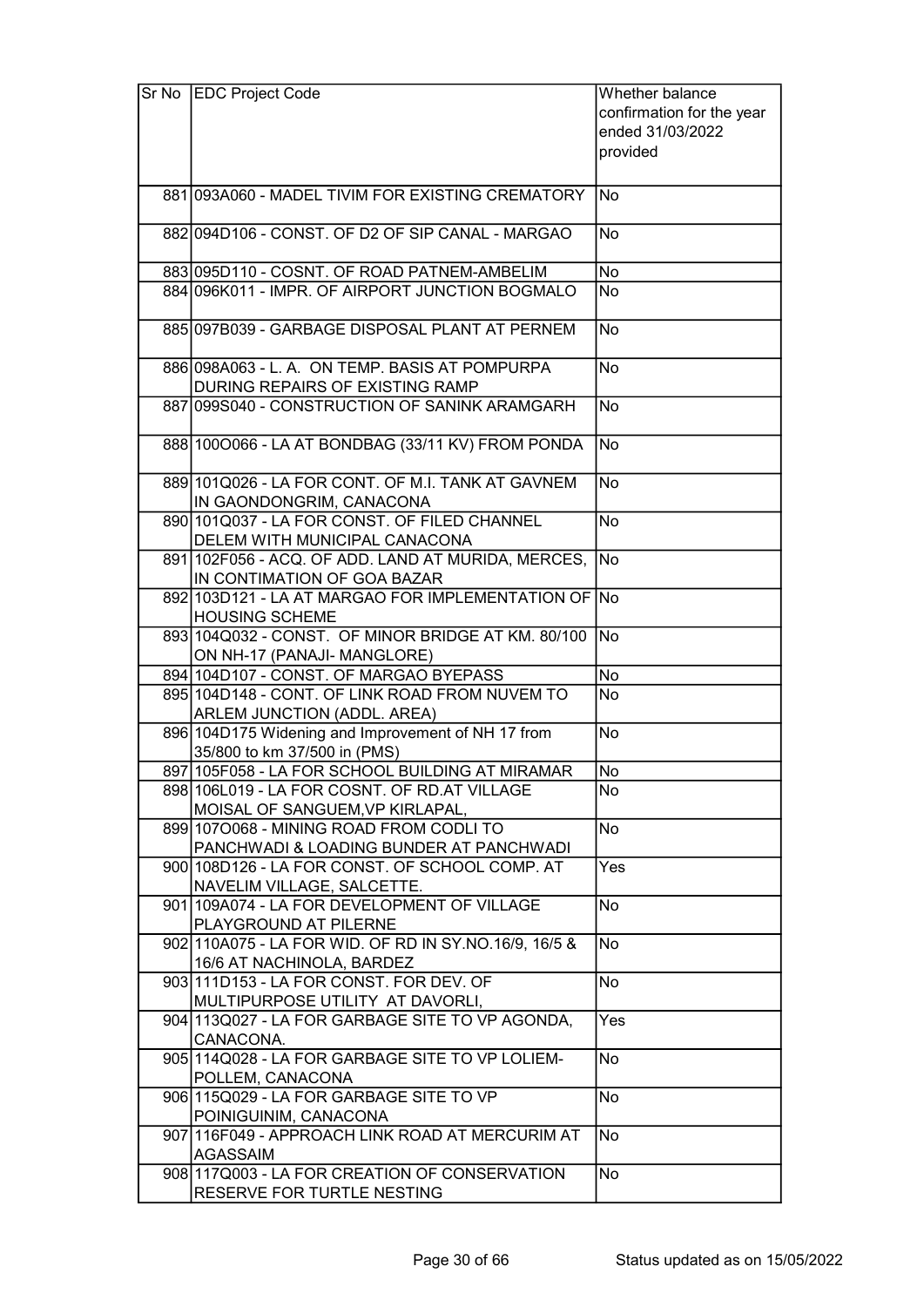| Sr No | <b>EDC Project Code</b>                                                              | Whether balance           |
|-------|--------------------------------------------------------------------------------------|---------------------------|
|       |                                                                                      | confirmation for the year |
|       |                                                                                      | ended 31/03/2022          |
|       |                                                                                      | provided                  |
|       |                                                                                      |                           |
|       | 909 117 L002 - LA FOR CREATING FACILITIES, AMENITIES                                 | No.                       |
|       | FOR TOURIST IN SANGUEM                                                               |                           |
|       | 910 118 D136 - LA FOR CONT. OF PANCHAYAT GHAR CUM No                                 |                           |
|       | MKT. COMPLEX AT PARODA                                                               |                           |
|       | 911 119 D018 - SCHOOL COMPLEX AT DEVORDEM,                                           | <b>No</b>                 |
|       | <b>MARGAO</b>                                                                        |                           |
|       | 912 120A116 - LA FOR SETTING UP 2X20MVA 33/11KV GIS Yes                              |                           |
|       | SUB STATION ARADI CALANGUTE                                                          |                           |
|       | 913 120A015 - SUBSTATION AT PARRA NAGOA                                              | Yes                       |
|       | 914 120A086 - L.A. TOWARDS SUPPLY, ERECTION,                                         | Yes                       |
|       | TESTING & COMMISSIONING OF 1X10MVA                                                   |                           |
|       | 915 120 A 076 - LA FOR EXP. AND REN, OF MAPUSA 33/11                                 | Yes                       |
|       | KV SUB STATION IN VP ASSAGAO                                                         |                           |
|       | 916 1210003 - TAXI/RICKSAW STAND & SHOP COMP.                                        | No                        |
|       | 917 122D146 - LA OF 1000 SQ.MTRS. OF CAVELLOSIM                                      | <b>No</b>                 |
|       | VILLAGE OF SALCETTE TALUKA                                                           |                           |
|       | 918 123 D147 - LA FOR GARBAGE DISPOSAL FOR VP                                        | <b>No</b>                 |
|       | BARCEM, AMBAULIM, FATORPA & MOIRA                                                    |                           |
|       | 919 124A079 - LA FOR CONST, OF RES. QUARTERS FOR                                     | <b>No</b>                 |
|       | JUDGES & GARAGE AT MAPUSA                                                            |                           |
|       | 920 125A080 - LA FOR CONST. OF DRAIN FOR RAIN                                        | No                        |
|       | WATER IN SY.113/6 OF NERUL VILLAG                                                    |                           |
|       | 921 125A110 - LA FOR CONSTRUCTION OF 6 MTRS.                                         | <b>No</b>                 |
|       | ROAD IN BHATI WADDO NERUL BARDEZ                                                     |                           |
|       | 922 126 L032 - LA FOR CONSTRUCTION OF ROAD AT                                        | <b>No</b>                 |
|       | MIRABAG AT SANVORDEM                                                                 |                           |
|       | 923 126 L024 - CONSTRUCTION OF ROAD AT                                               | <b>No</b>                 |
|       | SANVORDEM VILLAGE OF SANGUEM TALUKA                                                  |                           |
|       | 924 127L026 - L.A. AT BENDWADA SANGUEM FOR                                           | <b>No</b>                 |
|       | EXTENSION OF KABRASTAN FOR MUSLIM<br>925 128 F078 - LA RURAL GARGABE DISPOSAL SCHEME | No                        |
|       | SITE OF V.P. CARAMBOLIM TISWADI                                                      |                           |
|       | 926 128 F080 - LA FOR ROAD FR. MANUEL HOUSE TO DR. No                                |                           |
|       | CARDOZO HOUSE V.P.SATRA CRUZ                                                         |                           |
|       | 927 128 F081 - LA FOR RENOVATION & CONST. OF                                         | <b>No</b>                 |
|       | CREMATORIUM IN VILLAGE GANCIM, BETIM                                                 |                           |
|       | 928 129N036 - LA FOR GARBAGE DISPOSAL V.P. BARCEM No                                 |                           |
|       | <b>IN QUEPEM</b>                                                                     |                           |
|       | 929 130N037 - LA FOR GARBAGE DISPOSAL V. P.                                          | No                        |
|       | AMBAULIM IN QUEPEM                                                                   |                           |
|       | 930 131 NO38 - LA FOR GARBAGE DISPOSAL V. P.                                         | <b>No</b>                 |
|       | <b>FATORPA IN QUEPEM</b>                                                             |                           |
|       | 931 132A092 - LA FOR GARBAGE DISPOSAL V. P. MOIRA                                    | No                        |
|       | <b>IN BARDEZ</b>                                                                     |                           |
|       | 932 133N039 - LA FOR GARGABE DISPOSAL SITE IN V. P.                                  | No                        |
|       | NAQUERI - BETUL IN QUEPEM                                                            |                           |
|       | 933 134 NO40 - LA FOR GARBAGE DISPOSAL SITE IN V. P.                                 | No                        |
|       | <b>BALLI ADNEM IN QUEPEM</b>                                                         |                           |
|       | 934 134 NO44 - LA FOR CONSTRUCTION OF                                                | <b>No</b>                 |
|       | CREMATORIUM IN V. P. BALLI-ADNEM                                                     |                           |
|       | 935 135 NO41 - LA FOR GARBAGE DISPOSAL SITE I V. P.                                  | <b>No</b>                 |
|       | CAUREM-PIRLA IN QUEPEM                                                               |                           |
|       | 936 136 D135 - LA FOR PANCHAYAT GHAR, LIBRARIES,                                     | Yes                       |
|       | COMM. HALL ANGANWADI AT RACHOL                                                       |                           |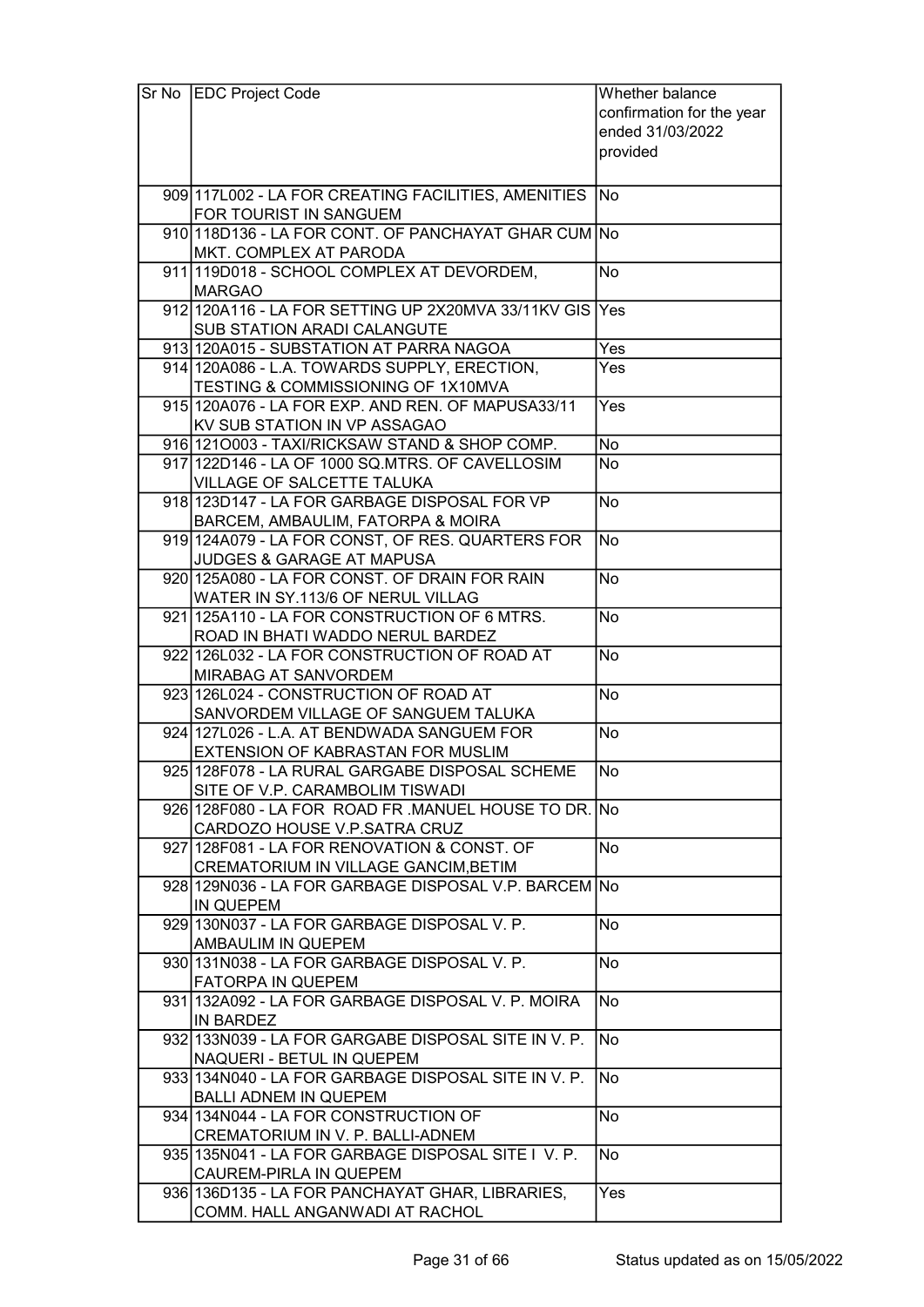| Sr No | <b>EDC Project Code</b>                                                               | Whether balance           |  |
|-------|---------------------------------------------------------------------------------------|---------------------------|--|
|       |                                                                                       | confirmation for the year |  |
|       |                                                                                       | ended 31/03/2022          |  |
|       |                                                                                       | provided                  |  |
|       |                                                                                       |                           |  |
|       | 937 137 B 060 - LA FOR 70 ACRES OF LAND AT PERNEM,                                    | No                        |  |
|       | FOR ESTABLISHMENT OF CIFS RES.                                                        |                           |  |
|       | 938 138 D165 - LA FOR WID. OF EXISTING ROAD IN                                        | Yes                       |  |
|       | SURVEY NO. 78/2 OF V. P. RACHOL                                                       |                           |  |
|       | 939 139 F083 - LA FOR TEMPORARY OCCUPATION & USE                                      | <b>No</b>                 |  |
|       | OF LAND FOR PUBLIC 43 IFFI 2012                                                       |                           |  |
|       | 940 140 A 101 - LA FOR AUGMENTATION TO THE 220/110                                    | Yes                       |  |
|       | SUB-STATION AT TIVIM (ADD.LAND                                                        |                           |  |
|       | 941 140 A 113 - LA FOR PROPOSED EXTENSION OF                                          | Yes                       |  |
|       | EXISTING 33/11 KV CONTROL CANDOLIM                                                    |                           |  |
|       | 942 141 D167 - LA FOR CONST. OF SCHOOL BUILDING OF                                    | <b>No</b>                 |  |
|       | SHRI SHARDA BALMANDIR CUNCOLIM                                                        |                           |  |
|       | 943 142A 104 - LA OF ADDITIONAL LAND TO THE                                           | No                        |  |
|       | CENTRAL JAIL AT COLVALE BARDEZ                                                        |                           |  |
|       | 944 143 L031 - LA AT CACORA FOR THE PROPOSED                                          | <b>No</b>                 |  |
|       | SOLID WASTE MANAGEMENT FACILITY                                                       |                           |  |
|       | 945 143A 107 - LA FOE SETTING UP A SOLID WASTE                                        | No                        |  |
|       | TREATMENT PLANT AT CALANGUTE                                                          |                           |  |
|       | 946 144A 108 - LA FOR CONSTRUCTION OF                                                 | <b>No</b>                 |  |
|       | CREMATORIUM IN V.P. POMBURPA-OLAULIM                                                  |                           |  |
|       | 947 145 A 109 - LA FOR APPROACH ROAD TO STP AT                                        | <b>No</b>                 |  |
|       | BAGA AND SEWAGE PUMPING STN CALANG                                                    |                           |  |
|       | 948 145 J098 - LA FOR CONST. OF 800M3 GLR                                             | <b>No</b>                 |  |
|       | PULPHOUSE & PIPELINE SOUTH MOULINGUEM                                                 |                           |  |
|       | 949 145 J101 - LA IMPROVEMENT WATER SUPPLY                                            | <b>No</b>                 |  |
|       | SCHEME TO VIRDI AND VAZARI SANKHALI                                                   |                           |  |
|       | 950 145J124 - LA AUGMENTATION OF SANKHALIM                                            | <b>No</b>                 |  |
|       | WATER SUPPLY SCHEME CH.4500 TO 5600<br>951 146A111 - LA FOR COSNTRUCTION OF HIV/AID'S |                           |  |
|       | HEALTH CARE CENTRE TIVIM BARDEZ                                                       | Yes                       |  |
|       | 952 147 J096 - LA FOR CONST. OF OFFICE COMPLEX                                        | <b>No</b>                 |  |
|       | (ZONAL AGRICULTURE OFFICE) SARVAN                                                     |                           |  |
|       | 953 148 D173 - LA FOR CONST. OF ROAD FROM PALEM                                       | <b>No</b>                 |  |
|       | TO ALTO-VERNA, N.H.17 JUNCTION                                                        |                           |  |
|       | 954 149B075 Land Acquisition for Construction of Greenfield                           | Yes                       |  |
|       | International Airpo                                                                   |                           |  |
|       | 955 149 B076 - LA FOR CONST. OF NEW INTERNATIONAL                                     | Yes                       |  |
|       | AIRPORT AT MOPA IN PERNEM TAL.                                                        |                           |  |
|       |                                                                                       |                           |  |
|       | 956 150 D179 - LA for Construction of Railway Station in                              | <b>No</b>                 |  |
|       | Dicarpale in Salcete                                                                  |                           |  |
|       | 957 150N050 - LA for Construction of Warehouse for                                    | No                        |  |
|       | <b>CONCOR in Balli of Quepem</b>                                                      |                           |  |
|       | 958 1510127 - ACQUISITION OF LAND AT SHIRODA                                          | <b>No</b>                 |  |
|       | VILLAGE PONDA TALUKA PHASE II                                                         |                           |  |
|       | 959 152 S063-L.A. FOR CONSTRUCTION OF PLAYGROUND No                                   |                           |  |
|       | AT COLLEM FOR V. P. COLLEM                                                            |                           |  |
|       | 960 153L034-LA DOUBLING KULEM-MADGAO SECT                                             | <b>No</b>                 |  |
|       | SOUTH WESTERN RAILWAY(SANGUEM QUEPEM)                                                 |                           |  |
|       | 961 153 L052 - ADD.LA.III IN SAVORDEM,                                                | <b>No</b>                 |  |
|       | CURCHORE&GUIRDOLI DOUBLING OF KULEM-                                                  |                           |  |
|       | <b>MARGA</b><br>962 153D187-LA DOUBLING OF KULEM-MARGAO SECT.BY No                    |                           |  |
|       | SOUTH WESTERN RAILWAYS(SALCETE)                                                       |                           |  |
|       |                                                                                       |                           |  |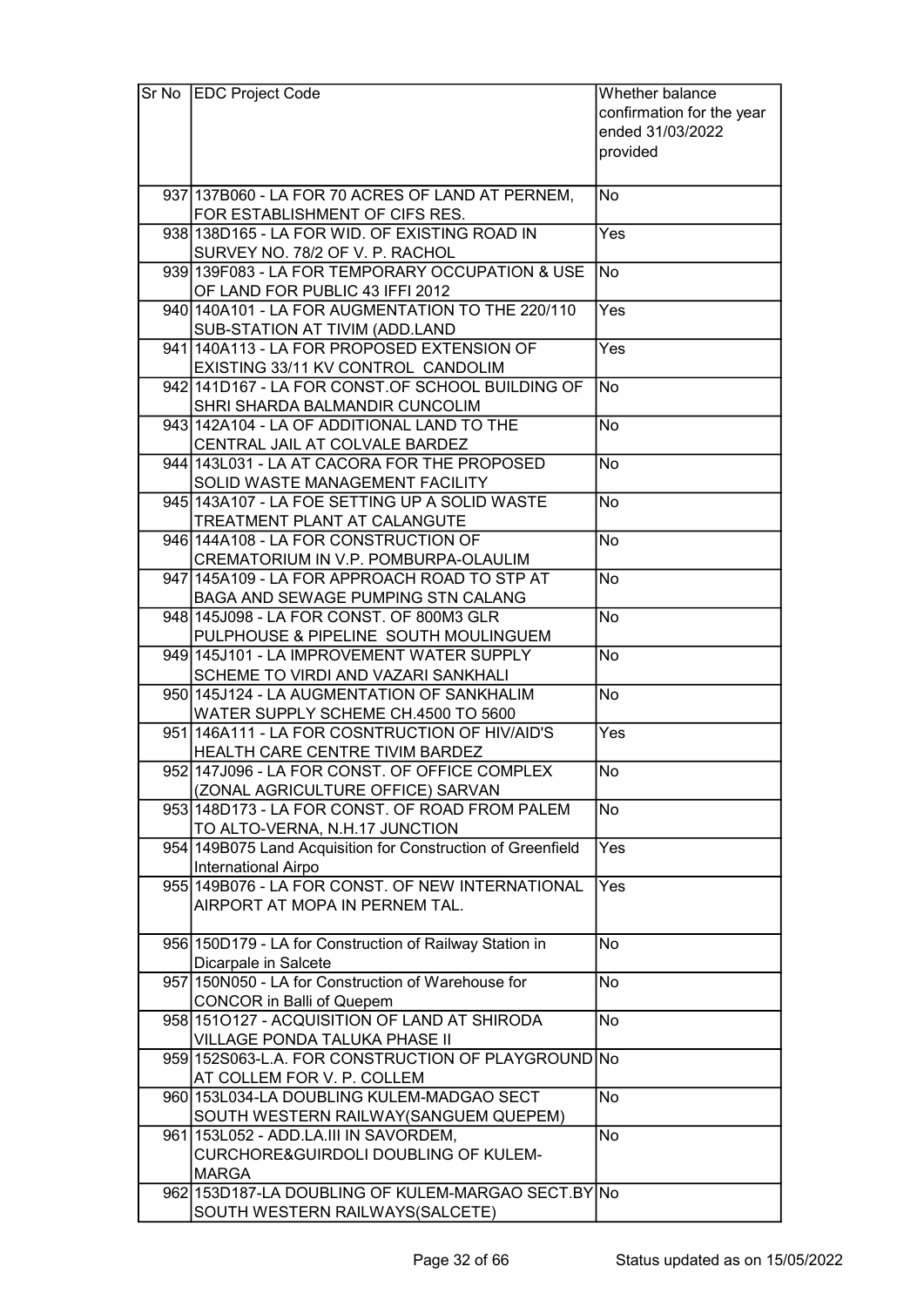| Sr No EDC Project Code                                                             | Whether balance<br>confirmation for the year<br>ended 31/03/2022<br>provided |  |
|------------------------------------------------------------------------------------|------------------------------------------------------------------------------|--|
| 963 153D190 - LA FOR DOUBLING OF MARGAO VASCO<br>SECTION IN MAJORDA OF SALCETE     | No                                                                           |  |
| 964 153N056 - LA doubling for Kulem-Margao in Curchorem<br>vil of Quepem Part-II   | <b>No</b>                                                                    |  |
| 965 154Q039 - SUB STATION AT POINGUINIM IN<br><b>CANACONA</b>                      | <b>No</b>                                                                    |  |
| 966 154 D183 - SUB-STATION AT CAVELLOSIM/CARMONA<br>IN SALCETTE                    | <b>No</b>                                                                    |  |
| 967 1550128 - LA FOR CONSTRUCTION OF CITY GATE<br>STATION NO.2 MARCAIM PONDA       | <b>No</b>                                                                    |  |
| 968 1560129 - LA CONSTRUCTION OF SECTIONALIZED<br>VALVE STATION MARCAIM PONDA      | <b>No</b>                                                                    |  |
| 969 157A117 - LA for const. of 5.4 MLD sewage treatment<br>plant at Mapusa, Bardez | <b>No</b>                                                                    |  |
| 970 157A115 - LA FOR APPROACH ROAD TO STP AT<br>BAGA & SEWAGE PUMPING ST.CALANGUTE | <b>No</b>                                                                    |  |
| 971 158 F092 - LA FOR PROPOSED MARKET COMPLEX AT<br><b>TALEIGAO</b>                | <b>No</b>                                                                    |  |
| 972 158 F093 - LA FOR EXTENSION OF EXISTING GARDEN No<br><b>AT CARANZALEM</b>      |                                                                              |  |
| 973 158 F094 - TALEIGAO MARKET & INTERNAL RD. AT<br><b>TALEIGAO</b>                | <b>No</b>                                                                    |  |
| 974 158 F095 - ROAD FROM TALEIGAO CHURCH TO<br><b>TAMBADI MATI</b>                 | <b>No</b>                                                                    |  |
| 975 158F096 - ODP ROAD FROM ADARSH COLONY TO<br><b>SCIENCE CENTRE</b>              | <b>No</b>                                                                    |  |
| 976 158F097 NEW ROAD AT BHATULEM, PANAJI                                           | No                                                                           |  |
| 977 158 F098 - ROAD FROM IDEAL SCHOOL TALEIGAO TO No                               |                                                                              |  |
| <b>ADARSH COLONY</b>                                                               |                                                                              |  |
| 978 158 F099 - ROAD FROM MADKAIKAR'S HOUSE TO                                      | No                                                                           |  |
| <b>HOUSING BOARD COLONY</b>                                                        |                                                                              |  |
| 979 158 F100 - MITHAI MANDIR TONCA TO LANDSCAPE<br><b>BLDG. CARANZALEM</b>         | No                                                                           |  |
| 980 158 F101 - EXISTING ODP ROAD NEAR SATERI<br>TEMPLE, TALEIGAO                   | No                                                                           |  |
| 981 158 F102 - EXISTING ODP ROAD FROM TELEIGAO<br><b>MARKET TO AMRAL</b>           | No                                                                           |  |
| 982 158 F103 - ROADS AT CARANZALEM                                                 |                                                                              |  |
| 983 158 F104 - ROAD FROM TALEIGAO BAZAR TO                                         | No<br>No                                                                     |  |
| <b>AGAPITO GOMES HOUSE</b>                                                         |                                                                              |  |
| 984 158 F105 - ROADS FROM MODELS BLDG. TO DONA<br>PAULA ALONG WITH MIRAMAR ROAD    | No                                                                           |  |
| 985 158 F106 - ROAD FROM MODELS BLDG. TO DONA<br><b>PAULA</b>                      | No                                                                           |  |
| 986 158 F107 - LA TO GIVE ACCESS TO PROPERTY BRG,<br>CHALTA NO.88,89 AT ANSABHAT   | <b>No</b>                                                                    |  |
| 987 158 F108 - LA FOR CONST. OF RD. SY. NO. 57/3 & 57/4<br>OF VILLAGE TALEIGAO     | No                                                                           |  |